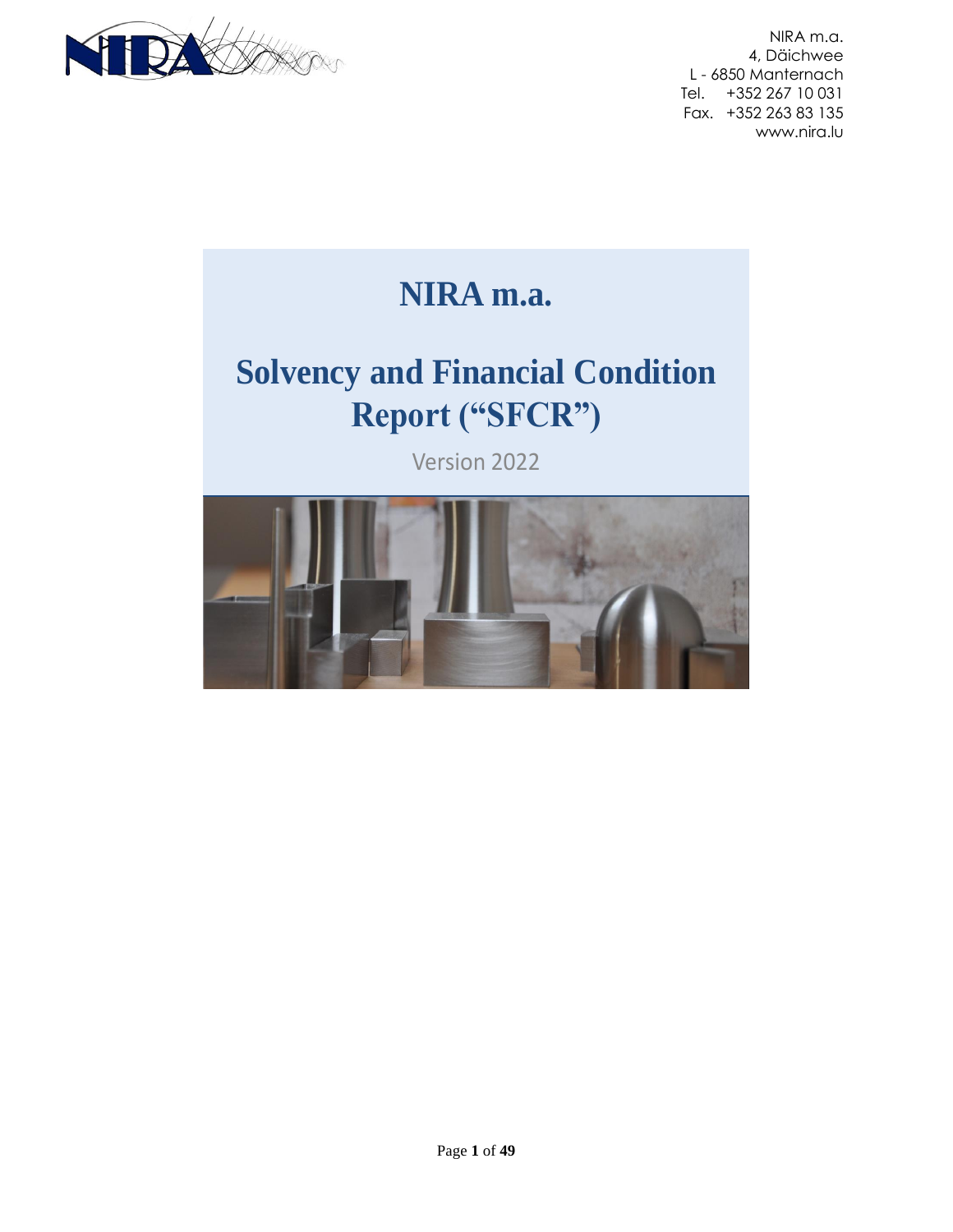

# *Solvency and Financial Condition Report ("SFCR")*

*The new harmonised EU-wide regulatory regime, known as Solvency II, came into force with effect from 1 January 2016. The regime requires reporting and public disclosure arrangements to be put in place by insurers and some of them are required to be made public. This document will be made public on the NIRA website.*

*The SFCR covers the Business and Performance of NIRA, its system of Governance, Risk Profile, Valuation for Solvency Purposes and Capital Management. NIRA is required to hold sufficient assets to match its liabilities at all times while at the same time be committed to high governance standards. A primary responsibility of the Board is to ensure that eligible capital is adequate to cover the required solvency for the nature and scale of the business.*

**8 April 2022**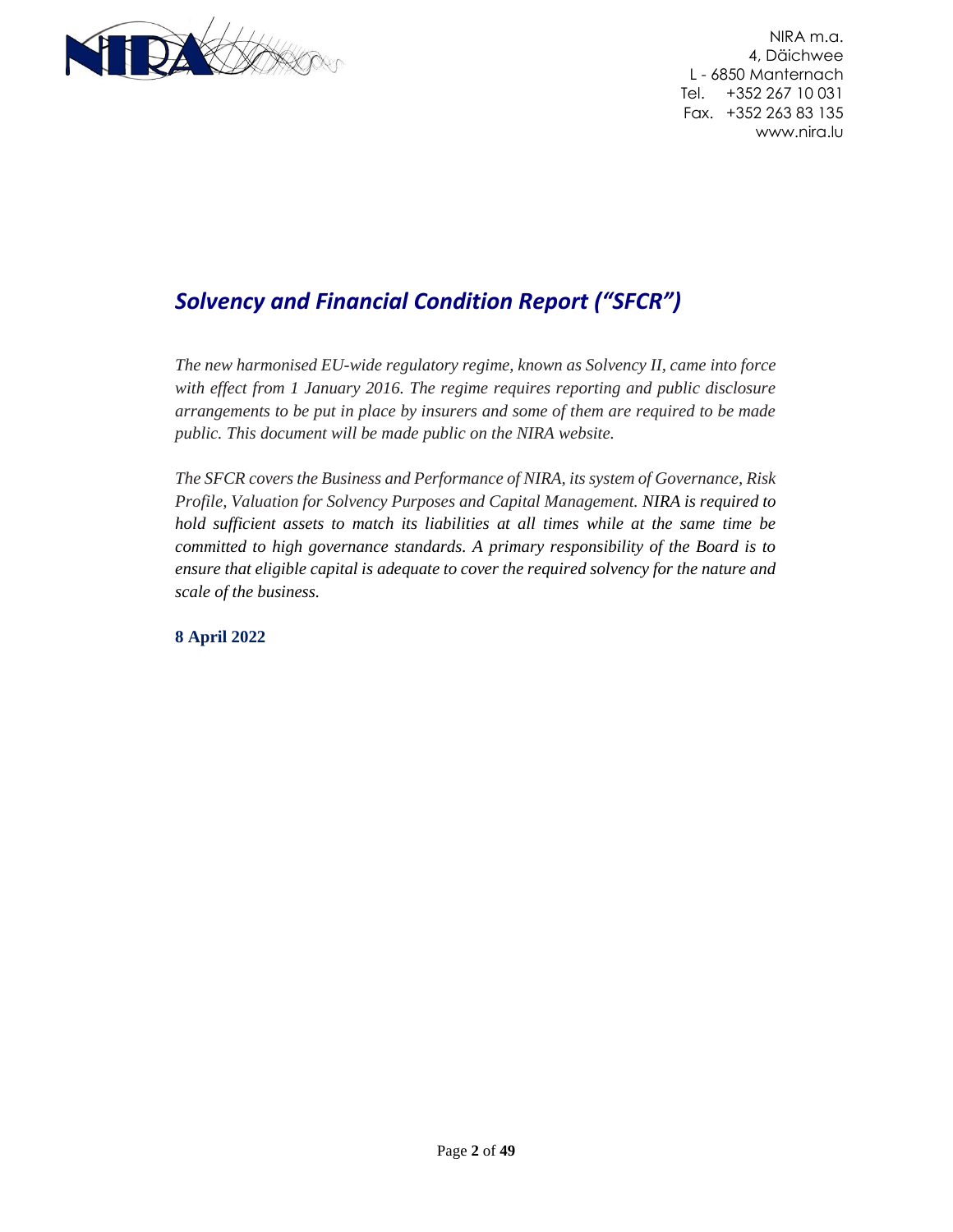

# **Table of Contents**

| A.        |  |
|-----------|--|
| 1.        |  |
| 2.        |  |
| 3.        |  |
| 4.        |  |
| 5.        |  |
| <b>B.</b> |  |
| 1.        |  |
| 2.        |  |
| 3.        |  |
| 4.        |  |
| 5.        |  |
| 6.        |  |
| 7.        |  |
| 8.        |  |
| C.        |  |
| 1.        |  |
| 2.        |  |
| 3.        |  |
| 4.        |  |
| 5.        |  |
| 6.        |  |
| 7.        |  |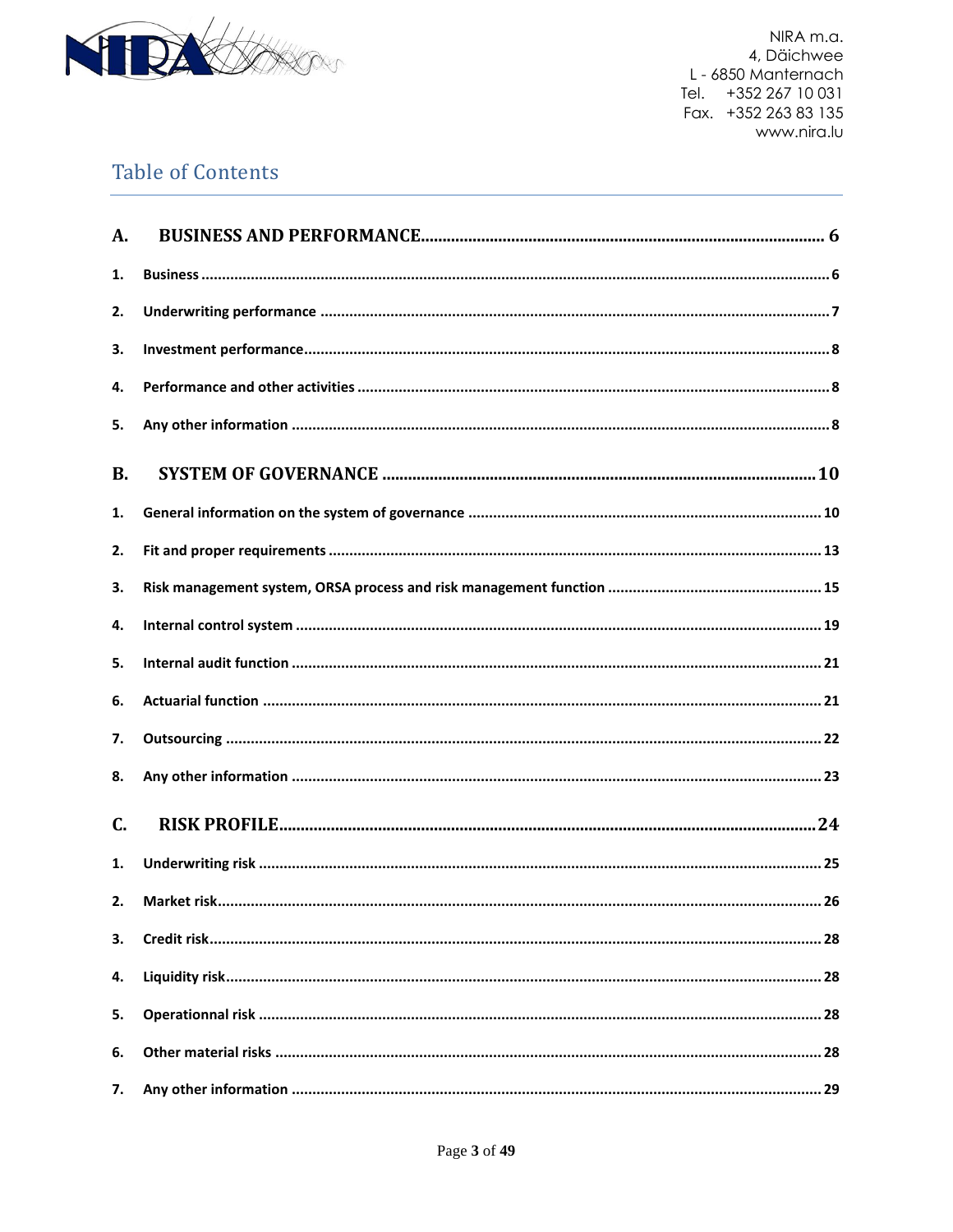

| D.                   |                                                                                                        |
|----------------------|--------------------------------------------------------------------------------------------------------|
| 1.                   |                                                                                                        |
| 2.                   |                                                                                                        |
| 3.                   |                                                                                                        |
| 4.                   |                                                                                                        |
| 5.                   |                                                                                                        |
| E.                   |                                                                                                        |
| 1.                   |                                                                                                        |
| 2.                   |                                                                                                        |
| 3.                   | Use of the duration-based equity sub-module in the calculation of the Solvency Capital Requirement  35 |
| 4.                   |                                                                                                        |
| 5.                   | Non-compliance with the Minimum Capital Requirement and non-compliance with the Solvency Capital       |
| 6.                   |                                                                                                        |
| $\mathbf{F}_{\cdot}$ |                                                                                                        |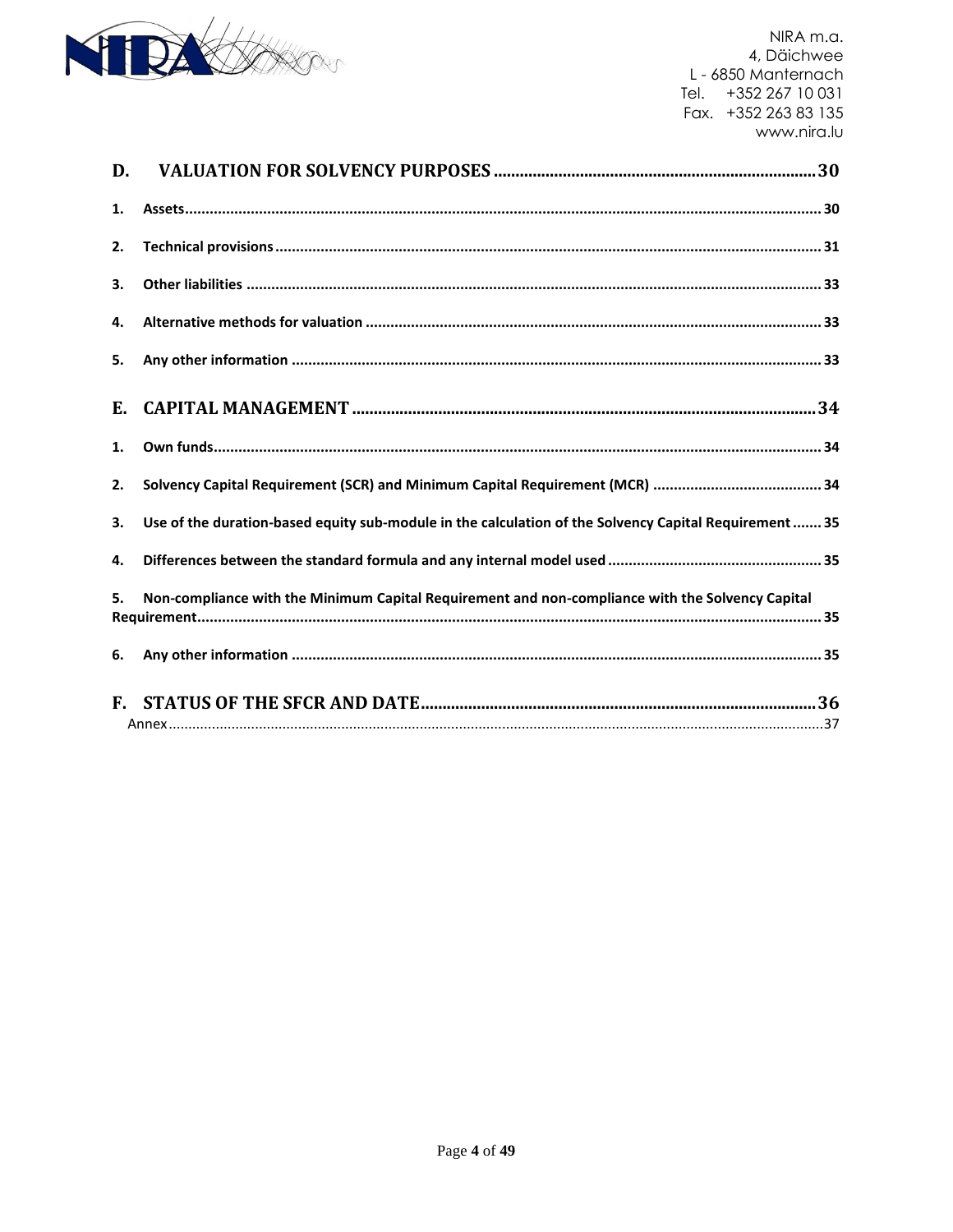

# **SUMMARY**

### *Performance*

The Nuclear Industry Reinsurance Association (NIRA m.a.) activities remain to provide reinsurance coverages for both the material damage and the third-party liability.

The gross earned reinsurance contributions have increased from 9.894 k€ in 2020 to 11.231 k€ in 2021.

The total net claim loss for the period is 1.444 k€ versus 2.960 k€ in 2020. The reinsurance balance results in a cost of 1.698 k€ in 2021 versus 1.792 k€ in 2020.

The financial result has increased from 256 k€ in 2020 to 1.430 k€ in 2021.

#### *Solvency and Financial condition*

NIRA confirms its financial strength with a solvency ratio of 242% as at 31 December 2021, as a result of a Solvency Capital Requirement of 36 483 k€ covered by Eligible Own Funds of 88 462 k€.

With a moderate risk appetite NIRA confirms its ability to provide reinsurance with a strong governance and high-quality service. The main risk areas according to Solvency II standards remain the underwriting risk and the market risk (modular cost of capital approach). High levels of monitoring enable to remain within the ranges defined by the risk appetite framework.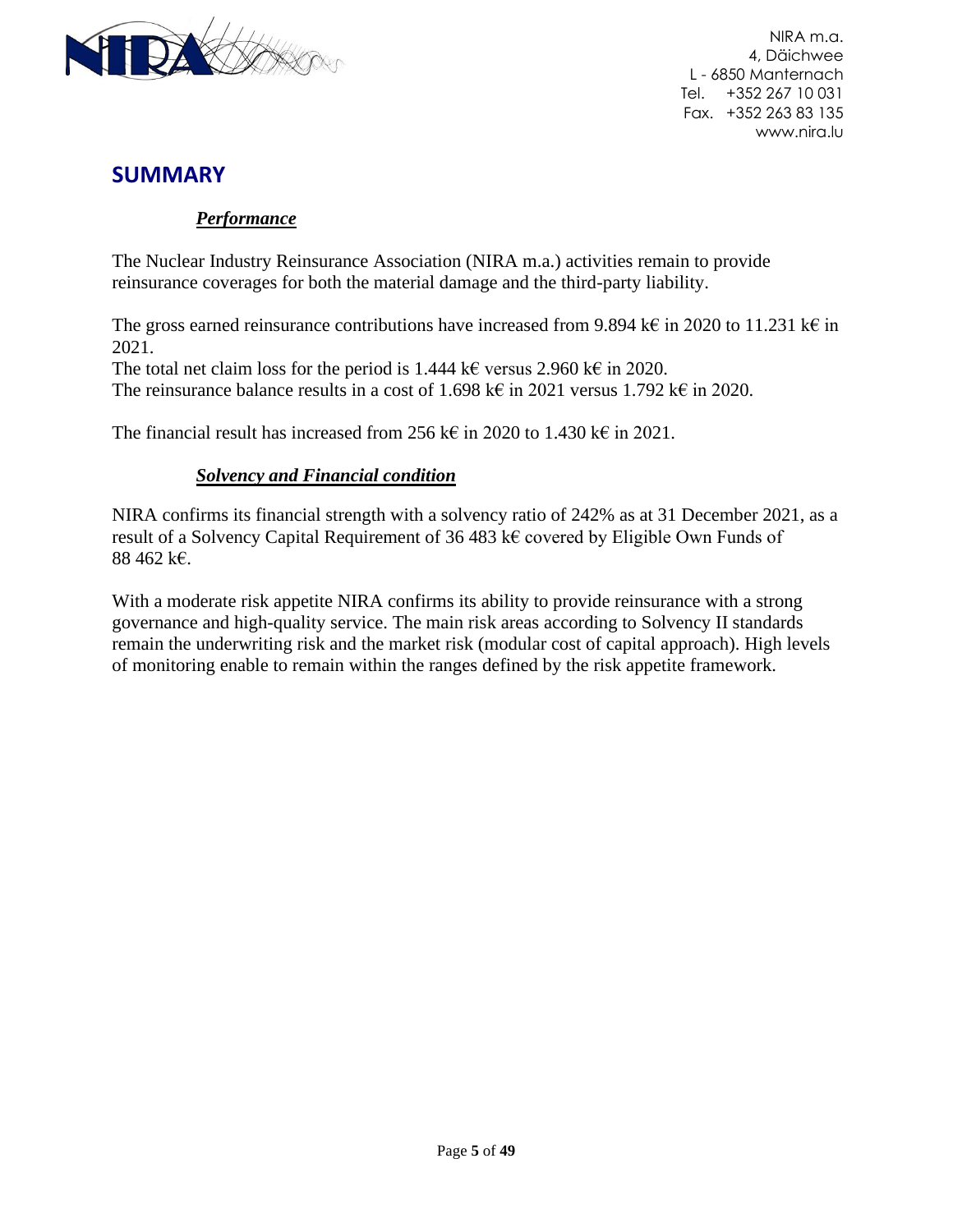

# <span id="page-5-0"></span>A. Business and Performance

## <span id="page-5-1"></span>*1. Business*

Nuclear Industry Reinsurance Association (NIRA m.a.) is the first mutual reinsurance association in the Grand Duchy of Luxembourg. NIRA is committed to reinsure both the material damage and nuclear third-party liability risks of its Members and any (re)insurance company willing to contract reinsurance with NIRA for as long as the underlying insured risks concern nuclear and / or conventional energy risks. NIRA is a non-profit-driven organization.

NIRA reinsures energy risks worldwide, covering losses arising from material damages including CAR/EAR and MB on the one hand and nuclear third-party liability on the other hand. As a reinsurer, NIRA writes its business predominantly in direct collaboration with the primary insurers. This can include business offered to NIRA by industrial members through their captives or risk retention groups.

NIRA is established in Luxembourg, regulated and supervised by the Commissariat aux Assurances ("CAA").

#### *Statutory Auditor*

NIRA is required to have its annual accounts audited by one or more registered auditors amongst the members of the Luxembourg Institute of Registered Auditors. The Statutory Auditor conducts his audit in accordance with International Standards on Auditing as adopted for Luxembourg by the *Commission de Surveillance du Secteur Financier*. Those standards require that they comply with ethical requirements and that they plan and perform the audit to obtain reasonable assurance whether the annual accounts are free from material misstatement.

The Statutory Auditor and his remuneration are to be appointed for a period of 1 year by the Annual General Meeting on recommendation of the Board of Directors. The Mutual informs the Luxembourg authority of the nomination. Within the Mutual, the statutory auditor reports in writing to the Managing Director and the Audit Committee.

Deloitte Audit - Represented by Mr. L. Bardon, Statutory Auditor 20, Boulevard de Kockelscheuer L-2220 Luxembourg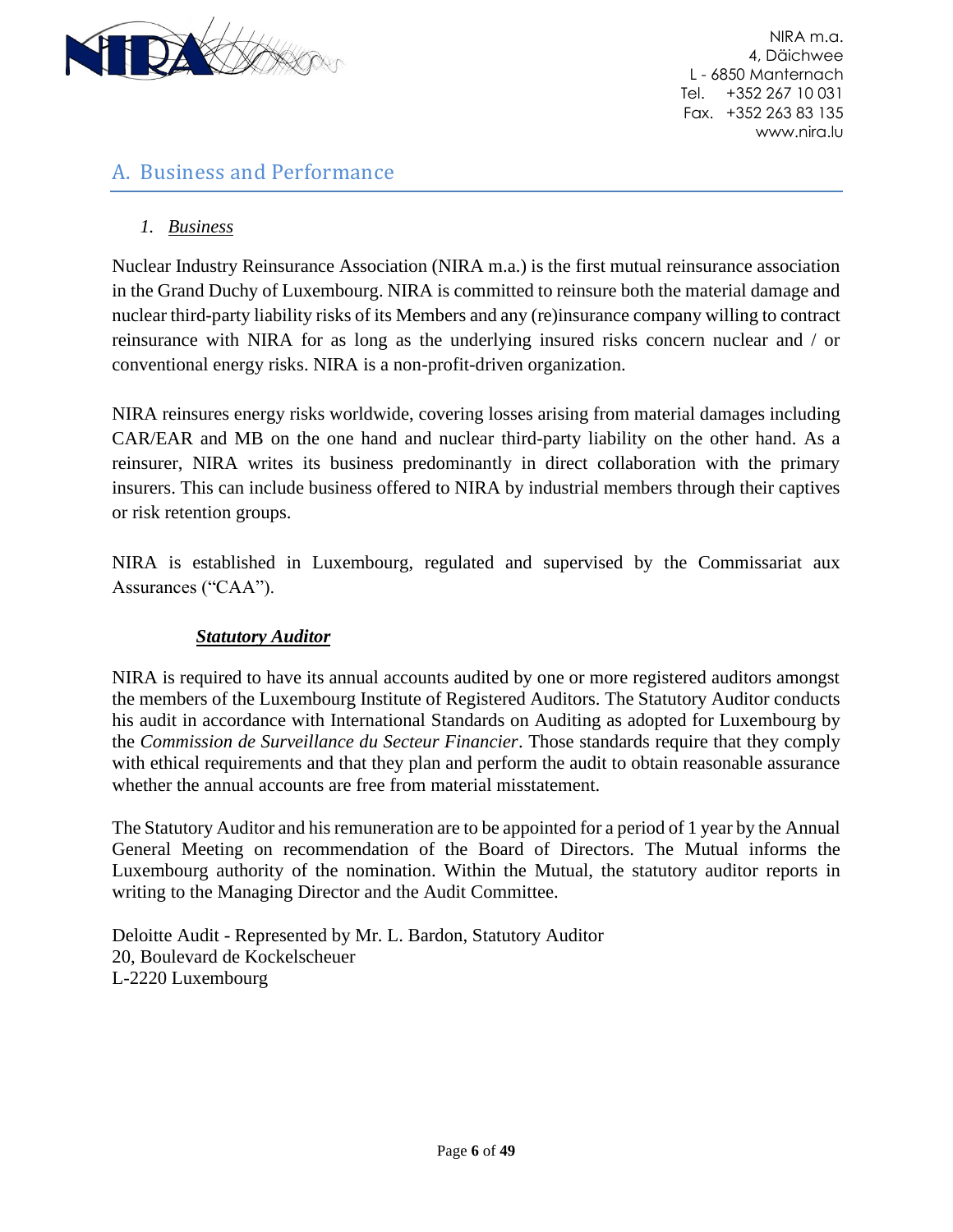

## *Principle: Acceptance of Members*

Only companies or authorities in the private or public sector of operating / controlling / owning / (re)insuring nuclear installations and/or conventional energy installations or their representatives can be member of the Association.

#### *Principle: Adequacy of Members*

Each of NIRA's voting Members is an important player on the international energy market and is therefore submitted to intensive surveillance by national and international authorities. Due to their size and (self)-control, NIRA considers its voting Members as being reliable and financially sound. As NIRA is a mutual that does not apply supplementary contributions, no special call exposure policy is applicable. The assessment of a candidate voting Member, performed by the Engineers of the ceding companies or by the NIRA engineers, is also used in the NIRA membership process.

Membership is submitted to the Board of Directors and becomes effective after approval by General Meeting. New voting Members have to contribute to a sound and prudent management in NIRA as well as to the stability of the financial institution and its development on a going concern basis.

Every voting Member represents one vote in the Mutual. Non-voting Members have no voting rights. Every Member is treated equally, there are no controlling Members even though each Member has got different participations in the funds. A complete list of the Members is published yearly in the annual report and the C.A.A. is informed on a regular basis.

The Annual General Meeting, according to Article 10 of the Articles of Association, must be held on the last Thursday of April in Luxembourg or at any other place fixed by the Board of Directors. Written minutes of the AGM are drafted and adopted during the meeting itself.

#### <span id="page-6-0"></span>*2. Underwriting performance*

The premium income has increased by 15% in 2021 and the volume of claims has been moderate. As a consequence, the technical result is positive.

| <b>Underwriting performance</b> |          |         |  |  |
|---------------------------------|----------|---------|--|--|
| k€                              | 2021     | 2020    |  |  |
| Gross written premiums          | 12 540   | 10 905  |  |  |
| Gross earned premiums           | 11 2 3 1 | 9894    |  |  |
| Other technical income          | $-1$     | 24      |  |  |
| Cost of claims, gross           | $-1504$  | $-2989$ |  |  |
| Operating expenses              | $-1905$  | $-1579$ |  |  |
| Reinsurance balance             | $-1698$  | $-1792$ |  |  |
| <b>Technical result</b>         | 6 1 2 3  | 3557    |  |  |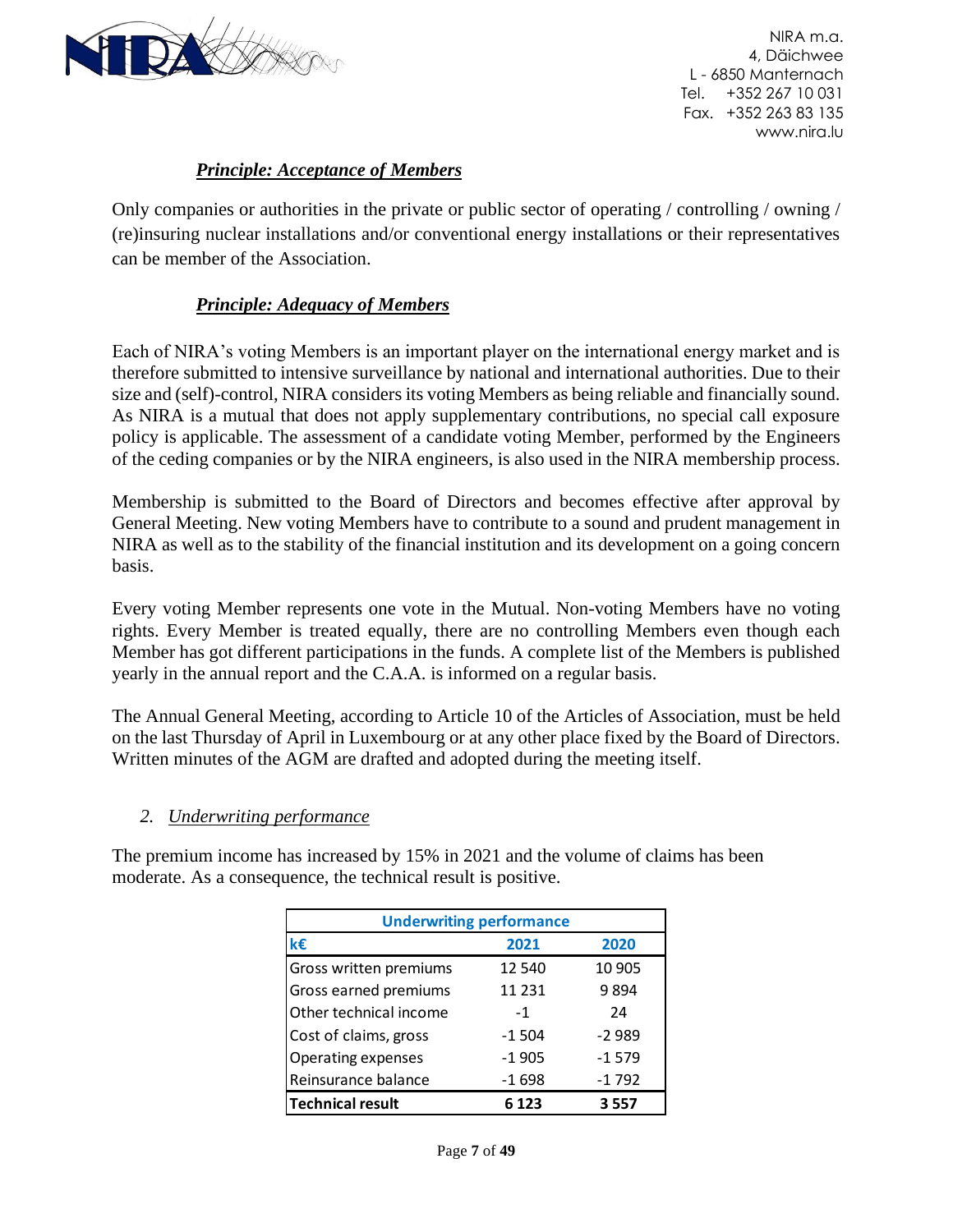

The following table provides the details of the figures above split by line of business:

| <b>UW performance - Fire and other damage</b>     |         |         |  |  |
|---------------------------------------------------|---------|---------|--|--|
| k€                                                | 2021    | 2020    |  |  |
| Gross written premiums                            | 10 612  | 8789    |  |  |
| Gross earned premiums                             | 9463    | 8 2 2 1 |  |  |
| Cost of claims, gross                             | -164    | -2 246  |  |  |
| Operating expenses                                | $-1601$ | -1 206  |  |  |
| Reinsurance balance                               | -1 423  | $-1599$ |  |  |
| <b>Technical result</b>                           | 6 275   | 3 1 7 0 |  |  |
|                                                   |         |         |  |  |
| <b>UW performance - Non-proportional casualty</b> |         |         |  |  |
| k€                                                | 2021    | 2020    |  |  |
| Gross written premiums                            | 1928    | 2 1 1 6 |  |  |
| Gross earned premiums                             | 1768    | 1673    |  |  |
| Other technical income                            | $-1$    | 24      |  |  |
| Cost of claims, gross                             | -1 340  | -744    |  |  |
|                                                   |         |         |  |  |

#### <span id="page-7-0"></span>*3. Investment performance*

The following table provides the investment performance under Lux GAAP and excludes any unrealized profit/loss which is exposed in part D. of the document.

Reinsurance balance -269 -255 **Technical result -152 386**

| <b>Investment performance</b>          |      |         |  |
|----------------------------------------|------|---------|--|
| k€                                     | 2021 | 2020    |  |
| Investment income                      | 1590 | 1 1 2 0 |  |
| Investment expenses                    | -160 | -863    |  |
| <b>Financial result</b><br>1430<br>256 |      |         |  |

The investment income has increased in 2021 whereas the expenses have decreased, resulting in a positive result.

#### <span id="page-7-1"></span>*4. Performance and other activities*

NIRA has currently no other activity than those mentioned above.

<span id="page-7-2"></span>*5. Any other information*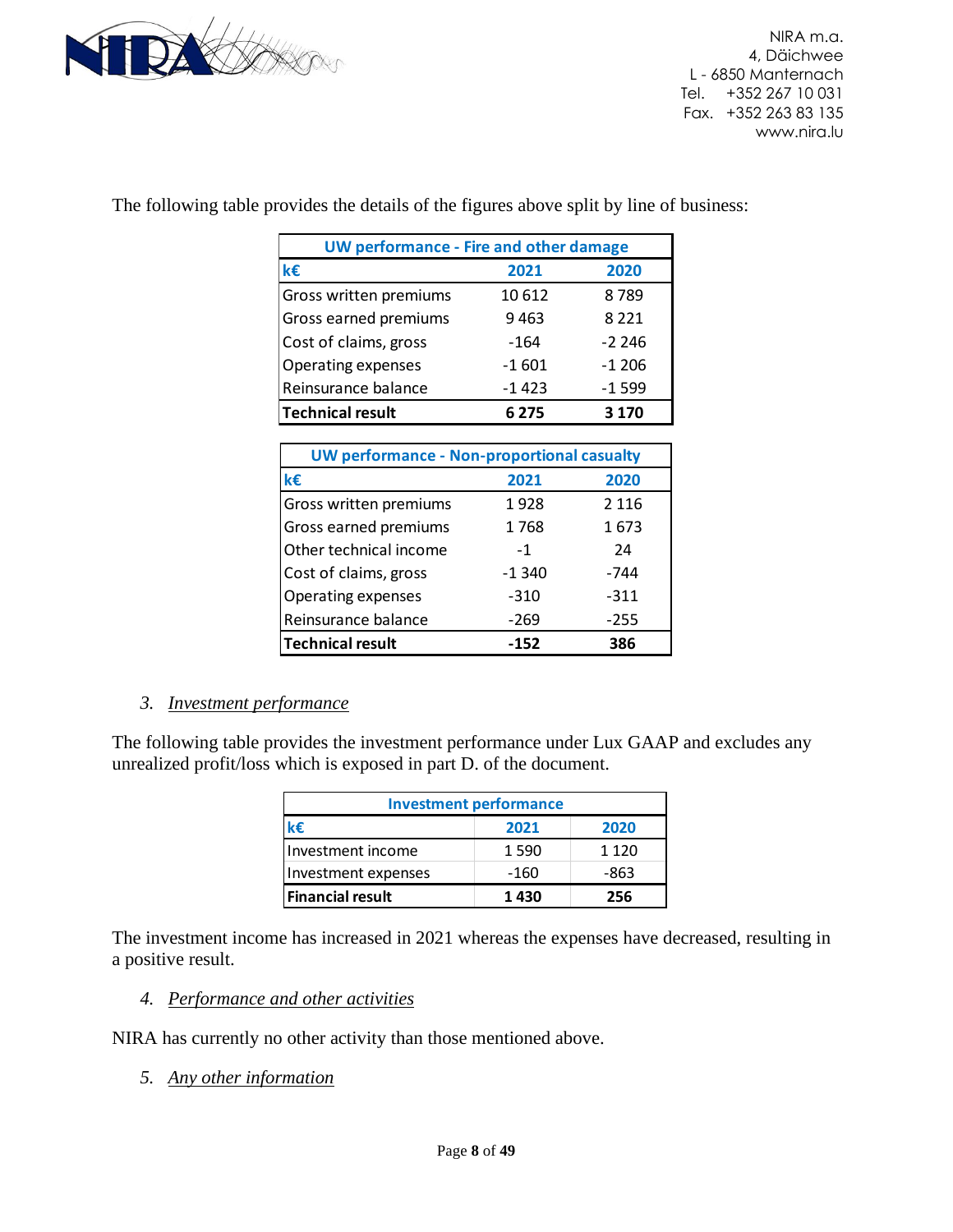

There is no other material business information to be reported.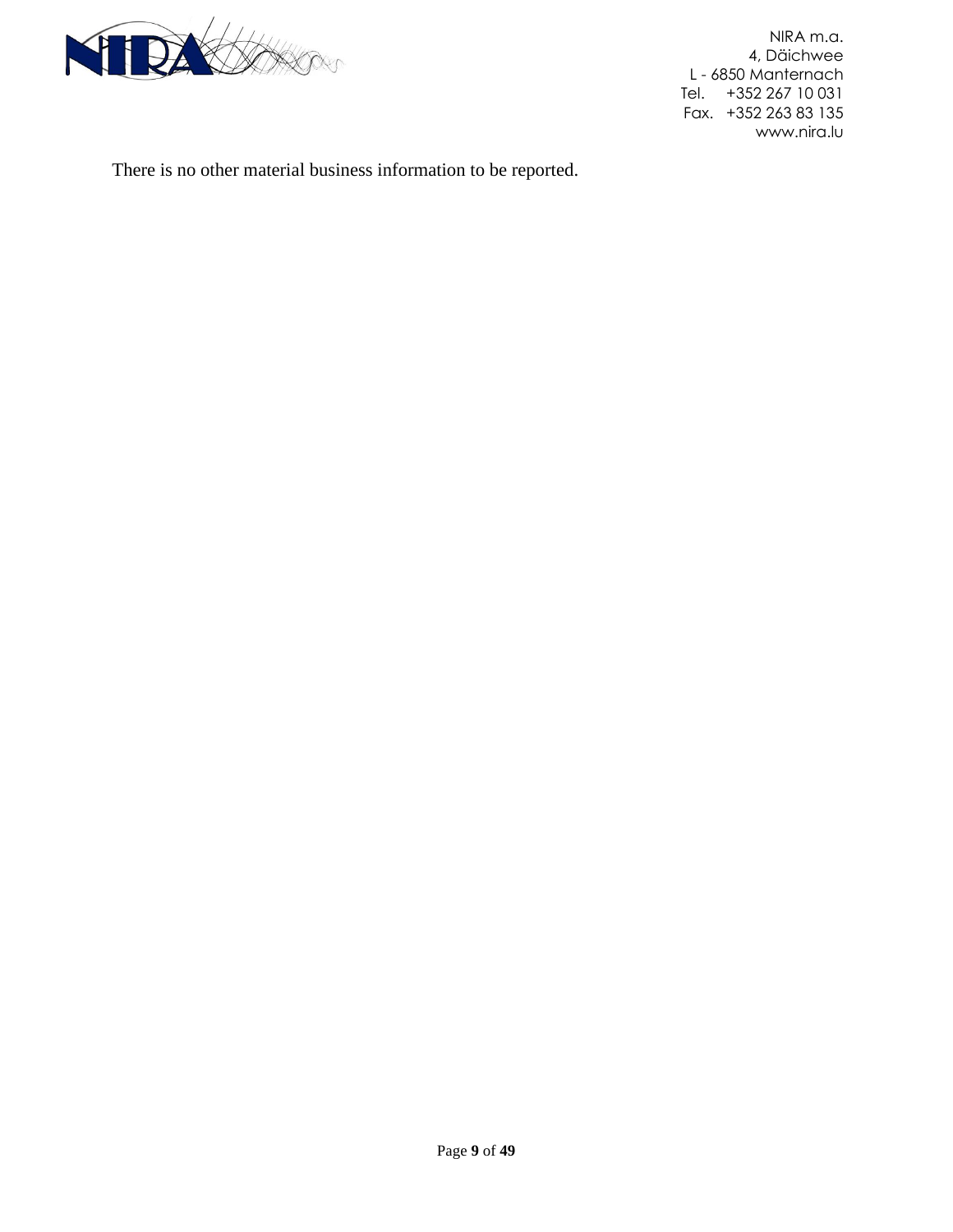

# <span id="page-9-0"></span>B. System of governance

<span id="page-9-1"></span>*1. General information on the system of governance*



#### *Principle: Adequate management structure*

In line with the best practice on sound governance, NIRA maintains independency between the supervision of management and the management itself. The supreme management body of the Association is the General Meeting that delegates its powers to the Board of Directors, who in his turn entrusts the day-to-day management of the Mutual to the Management Committee.

To enhance efficiency, the Board has set up Advisory Committees in charge of analyzing specific issues. These Committees have only an advising function as the decision-making and risk appetite remain the responsibilities of the Board.

#### *General Meeting*

The General Meeting is composed of all the Members of the Association. The Annual General Meeting meets annually the last Thursday of April at the registered office in Luxembourg or at any other place fixed by the Board of Directors and designated in the notice convening the meeting.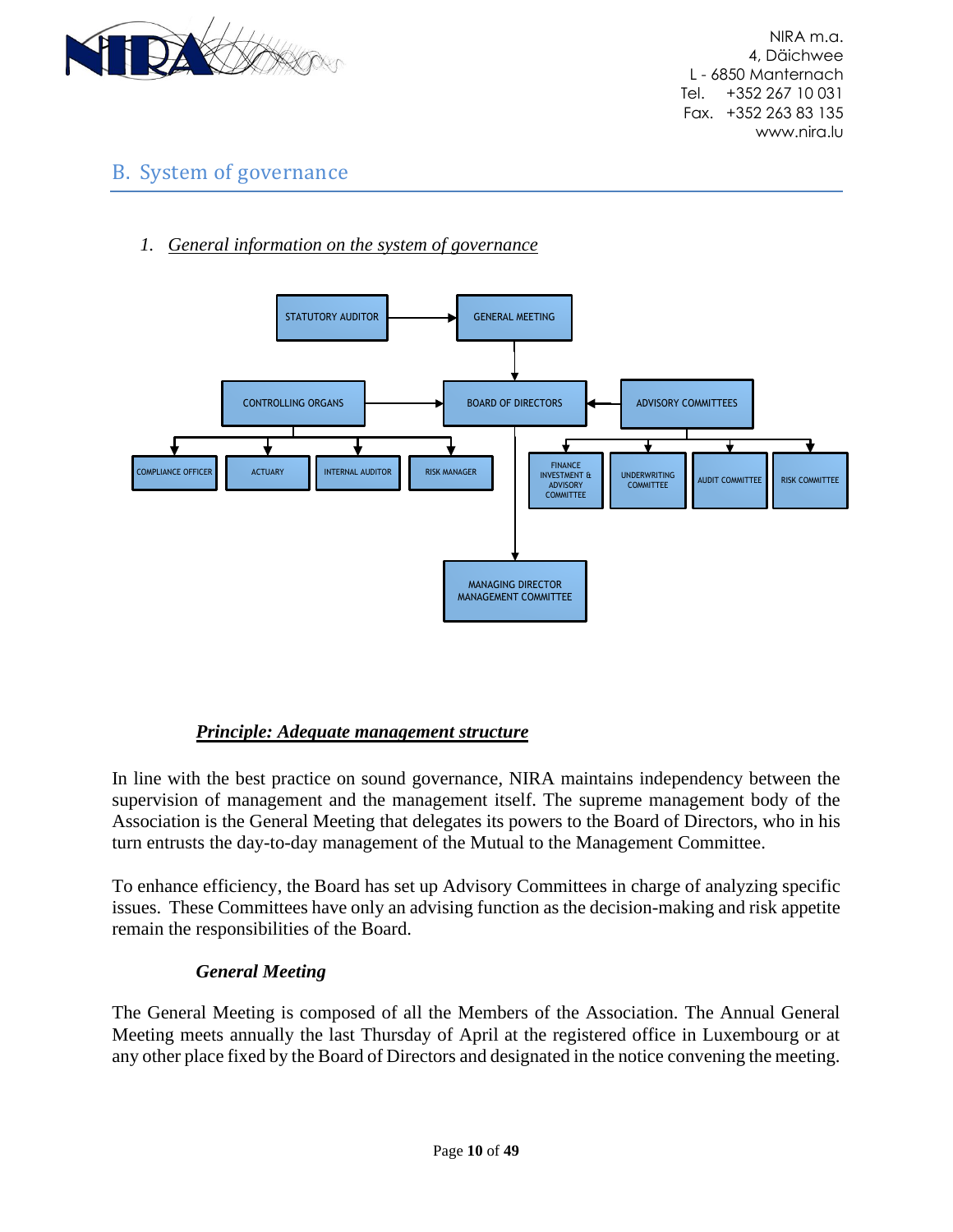

Additionally, a General Meeting is convened by the Board of Directors when a Members' decision is legally and/or statutory required as described in the Articles of Association.

#### *Board of Directors*

The Annual General Meeting nominates the Board of Directors for a three-year period however can dismiss them at any given time. On completion of their three years period of office, Directors can be eligible for re-appointment. According to the Articles of Association, the Board of Directors is made of at least 5 Directors.

The C.A.A. is informed of any new candidate who is (re)nominated and who resigns.

Amongst the non-executive Directors the following competences are looked for:

- Actuarial / Solvency experience;
- Underwriting market experience;
- Claims handling experience;
- Legal background in relation with (re)insurance legislation and regulations;
- Financial / investment background;
- Corporate governance background;
- Human resources knowledge;
- Compliance & audit.

Every candidate is assessed before (re)election on the following requirements:

- his/her professional qualifications, knowledge and experience are adequate to enable sound and prudent management (fit);
- he/she is of good reputation and integrity (proper).

Directors receive no remuneration for their commitment except the Independent Directors who receive an annual attendance fee. Board members, travelling on NIRA business are reimbursed for travel expenses according to the Board expense policy.

Non-Executive Directors may have other mandates in other companies. Executive Directors are only authorized to take on additional Non-Executive mandates or other Executive mandates in companies in the insurance sector.

In line with the fit and proper requirements applicable by the fit and proper policy, the Board of Directors performs annually a self-assessment.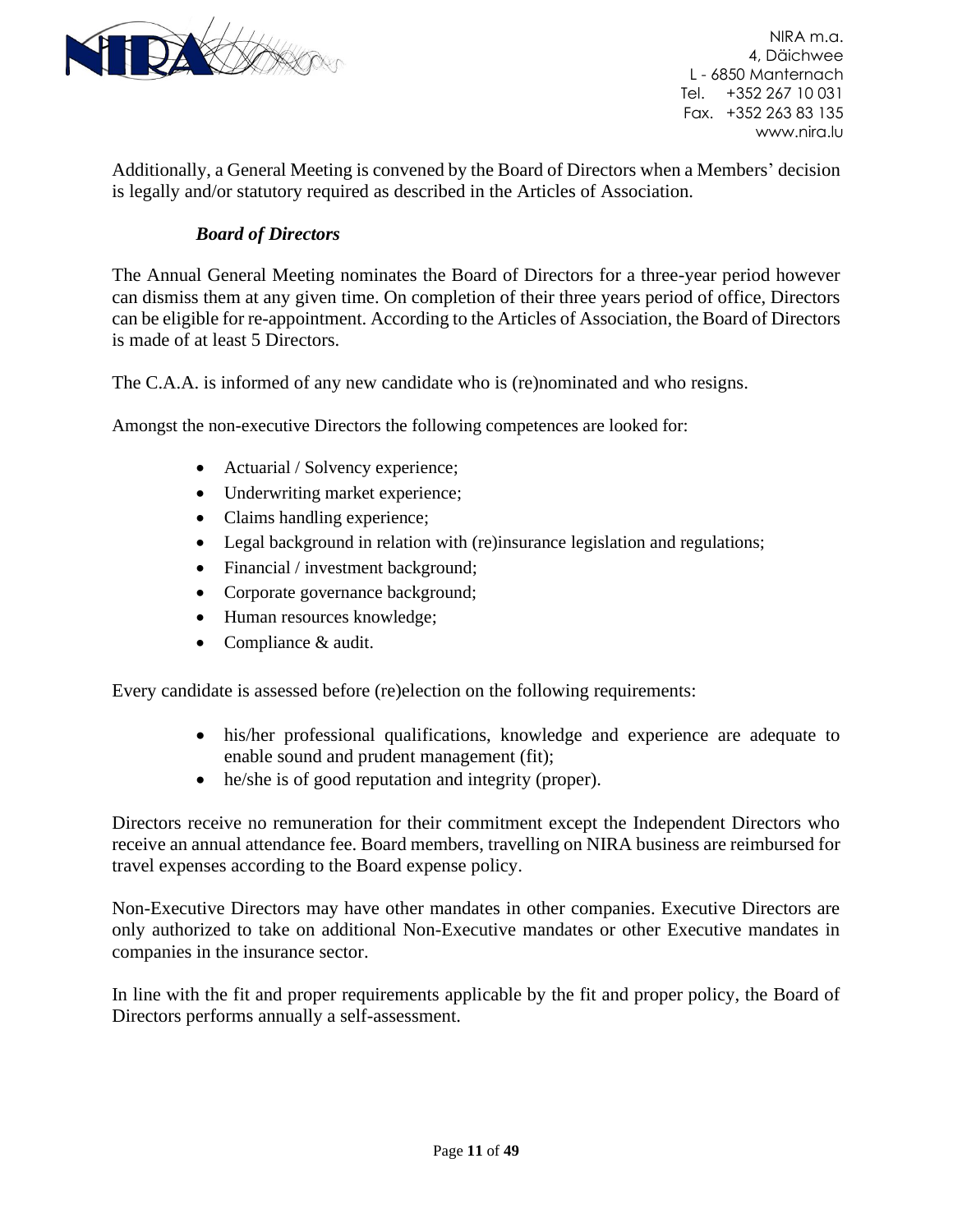

#### *Management Committee*

The Management Committee is entrusted by the Board with the day-to-day management within the framework of the general policy of the Association and in accordance with the laws and regulations in force. The Management Committee is responsible for the execution and management of the outcome of all Board decisions. The Management Committee consists of the entire management. This structure is set up in line with the limited size of NIRA however, it still has a desire to improve its functioning by regular and adequate self-assessment.

The Management Committee is a board acting jointly and collegially. It may delegate some tasks amongst its members, although they always remain jointly and collegially responsible.

Members of the Management Committee receive no additional compensation for their engagement. Every member of the Management Committee is entitled to one vote with casting vote for the Chairman.

#### *Advisory Board Committees*

The Board appoints and dismisses the delegated members of the specialized Board Committees in charge of advising the Board: the Financial Investment & Advisory Committee (FIAC), the Audit Committee (AC), the Risk Committee (RC) and the Underwriting Advisory Committee (UAC). The existence of the Committees does not decline the overall responsibility of the Board. Board Committees provide for advice and support in their field of expertise by making written recommendations towards the Board of Directors.

All Advisory Board Committees have charters that explain their purpose and their role including the responsibilities of the Committee towards the Board of Directors as advisory body. Each Charter is yearly evaluated and when necessary suggestions on amendments to the Committee's Charter are made to the Board for approval.

Committee members are nominated by the Board of Directors for their experience in the specific areas of the Committee they take part in. Every Committee consists of a mix of Board members, representatives of voting members to ensure execution and communication on every level of the Association.

In line with the fit and proper requirements, every Committee performs annually a self-assessment. The self-assessment form yearly circulates in October in order to enable to report on the outcome to the Committee and the Board of Directors scheduled in March of the next year.

#### *Principle: remuneration*

NIRA's overall remuneration system has been designed to deliver compensation, driven by both mutual and individual performances, and according to its Members' interests. The focus will be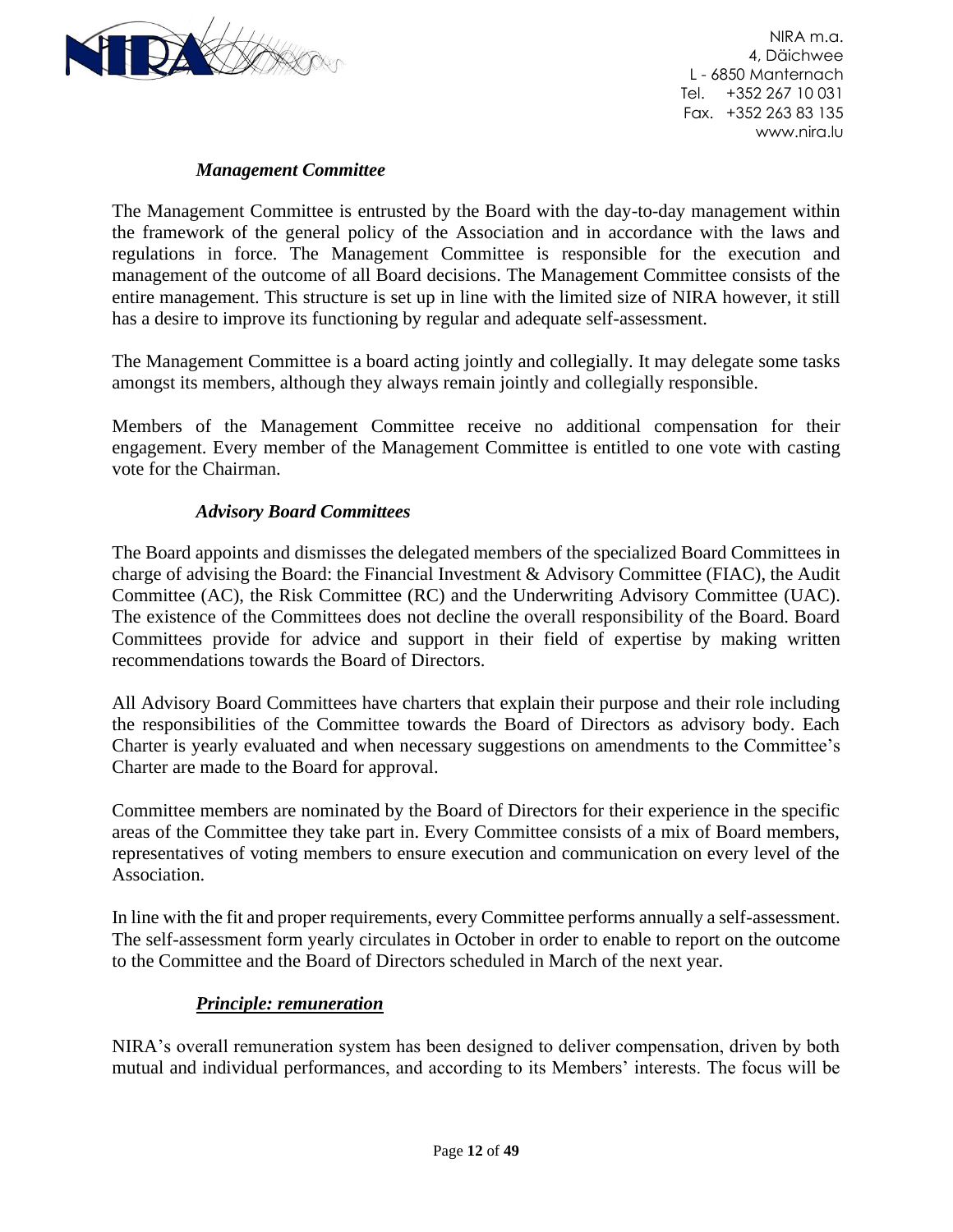

on long-term performance and will be aligned to market levels. Our principles are inspired by the Financial Stability Board principles for sound compensation practices.

Board Members as well as Executive Directors receive no remuneration. Only Independent Directors receive a fixed cash amount per year which is approved by the General Meeting for the current financial year. No variable nor incentive programs are included for any Board member.

Members of Advisory Committees receive no additional compensation, fixed or variable, for their contribution to the Mutual.

Actual expenses in connection with Board and Committee meetings are reimbursed.

Members of the Management Committee receive no additional compensation, fixed or variable, for their contribution to the Mutual.

Staff is employed on a contractual basis. Their remuneration is subject to annual reassessment. The desire to ensure that NIRA is able to attract and retain personnel with the best possible qualifications and the existence of sound succession plans have a decisive influence on the remuneration. The compensation package consists of two integrated elements: a base pay and an annual pre-agreed, personalized incentive bonus.

Base salary levels are designed to compensate staff for their responsibilities and their experience. Market levels for comparable positions are targeted for the base pay and the base pay levels are subject to regular reviews.

The annual incentive bonus recognizes and rewards individual performance as well as team performance but is never a substantial proportion of the compensation package. The funding levels for the annual incentive bonus are dependent upon non-financial criteria such as personal development and contribution to an improved Member-relationship. Bonuses are not guaranteed because they are not consistent with the pay-for-performance principle.

Annually, the Managing Director presents the total remuneration package to the Chairman of the Board of Directors for approval. He conducts an independent review on the suggested bonuses and the proposed compensation policy for the next year.

Key/critical functions that are outsourced follow the outsourcing policy and the outsourcing process in which a market competitive remuneration assessment is included.

#### <span id="page-12-0"></span>*2. Fit and proper requirements*

#### *Principle: Fit & Proper*

Two standards of evaluation are at the center of the fit and proper policy: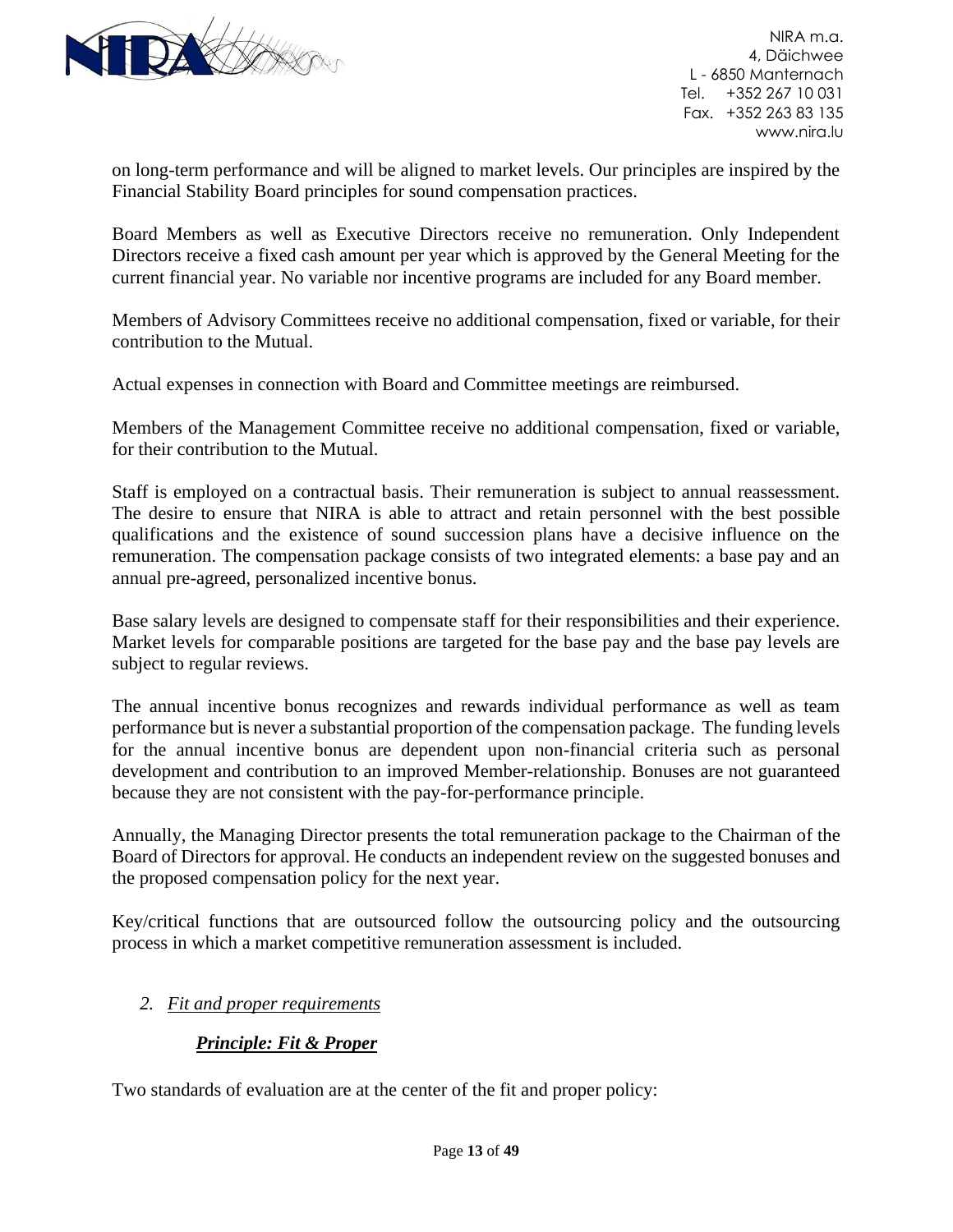

1) Expertise (« fitness »):

A person is considered as being expert ("fit") for a specific function when he / she combines knowledge and experience, skills and the professional behaviour required for the function in question.

2) Professional worthiness (« properness »):

The professional worthiness concerns the honesty and the integrity of a person. A person is considered as professionally honorable (" proper ") in the absence of indicating elements the opposite and when there is either no reason for questioning reasonably the good reputation of the person involved. In other words, we can leave the principle that the person will execute in an honest, ethical and integrate way the tasks which are assigned to him (her).

This policy applies to all people occupying critical functions in NIRA. The critical functions are the following:

- The members of the Board;
- The members of the Management Committee;
- Four key functions defined in the Directive Solvency II: Actuarial, Compliance, Risk Management and Internal Audit Function;
- Any other function which NIRA would estimate as critical for the smooth running of the company either internal or external.

Critical functions should have the necessary professional expertise, the skills and the worthiness to be able to perform their functions. The same requirements apply to the holders of any critical outsourced function.

#### *Principle: Qualities required of the mutual's officers in key functions*

It is important that NIRA has officers in key functions that collectively and individually have an adequate profile to lead the Association. NIRA shall notify the C.A.A. in advance of any proposed appointment or dismissal of Mutual officers in key functions. This notification will mention the applicable internal rules. Also, the Association will inform the C.A.A. of any changes in the distribution of tasks among company officers.

#### *Principle: Independent key functions*

Key Functions play a critical role in lending independent credibility to statements used by internal and external stakeholders. While any consideration of the effectiveness of the function involves a wide variety of issues, it is fundamental to private and public confidence that the key function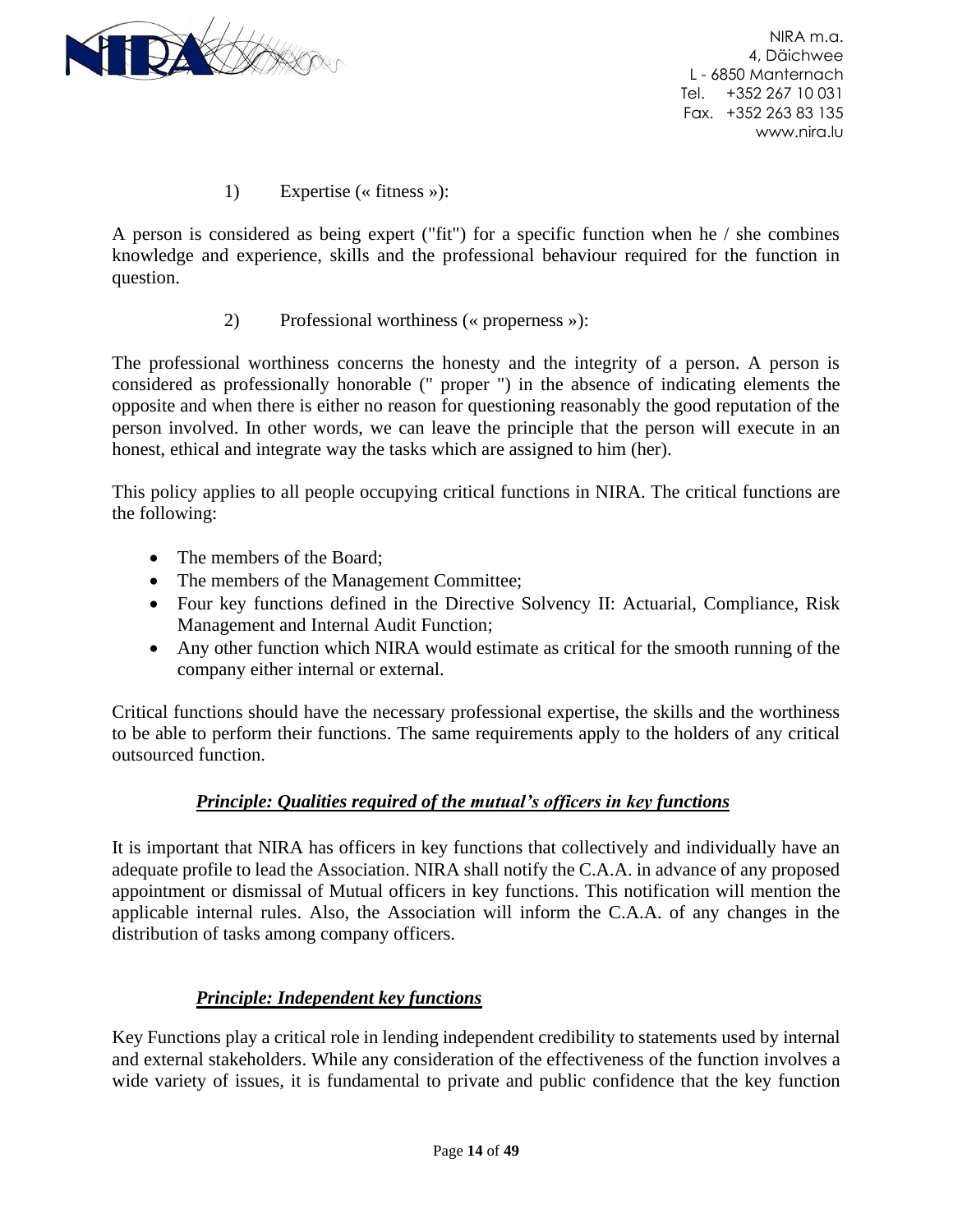

operates in an environment that supports objective decision-making on issues that have a material effect. In other words, the key function must be independent in both fact and appearance.

Standards of independence are promoted in NIRA to ensure an environment in which the key function is free of any influence, interest or relationship that might impair professional judgment or objectivity.

The governance structure of NIRA plays an important role in monitoring and safeguarding the independence of key function. The Board of Directors and advisory committees guarantee an environment that permits the key function to carry out its responsibilities free of any unreasonable restraints. The Board of Directors and/or advisory committees meet on a regular basis with the key function and discuss any contentious issues that have arisen without the necessity that the management is present.

When appointing or reappointing a key function, the Board of Directors and/or advisory committees acknowledge that the candidate is independent in accordance with applicable standards.

#### <span id="page-14-0"></span>*3. Risk management system, ORSA process and risk management function*

#### *Principle: Risk Management System*

The appetite for risk represents the underlying foundation of any effective Risk Management System. Understanding risk appetite helps Boards and Management to make better strategic and tactical decisions. It enhances understanding of Board and stakeholders expectations and enables risk-reward decision-making. It reduces the likelihood of unpleasant surprises.

We define the risk appetite as being the nature and quantity of risks that NIRA is ready to accept or to tolerate in the pursuit of its strategic objectives, taking into account the expectations of the stakeholders.

The risk tolerance defines the maximum amount of risk (bearing activities) needed to achieve all the organisational strategic objectives while simultaneously remaining compliant with the stakeholders' expectations.

The risk target is the optimal risk level to achieve the strategic objectives with respect of the tolerance limits.

The success of its business model depends materially on its ability to manage risk. NIRA considers the implementation of a suitable and effective Risk Management system as a strategic imperative not only to meet increasingly changing regulatory requirements but also to gain a competitive edge by improving its understanding of its own risks and overall solvency needs.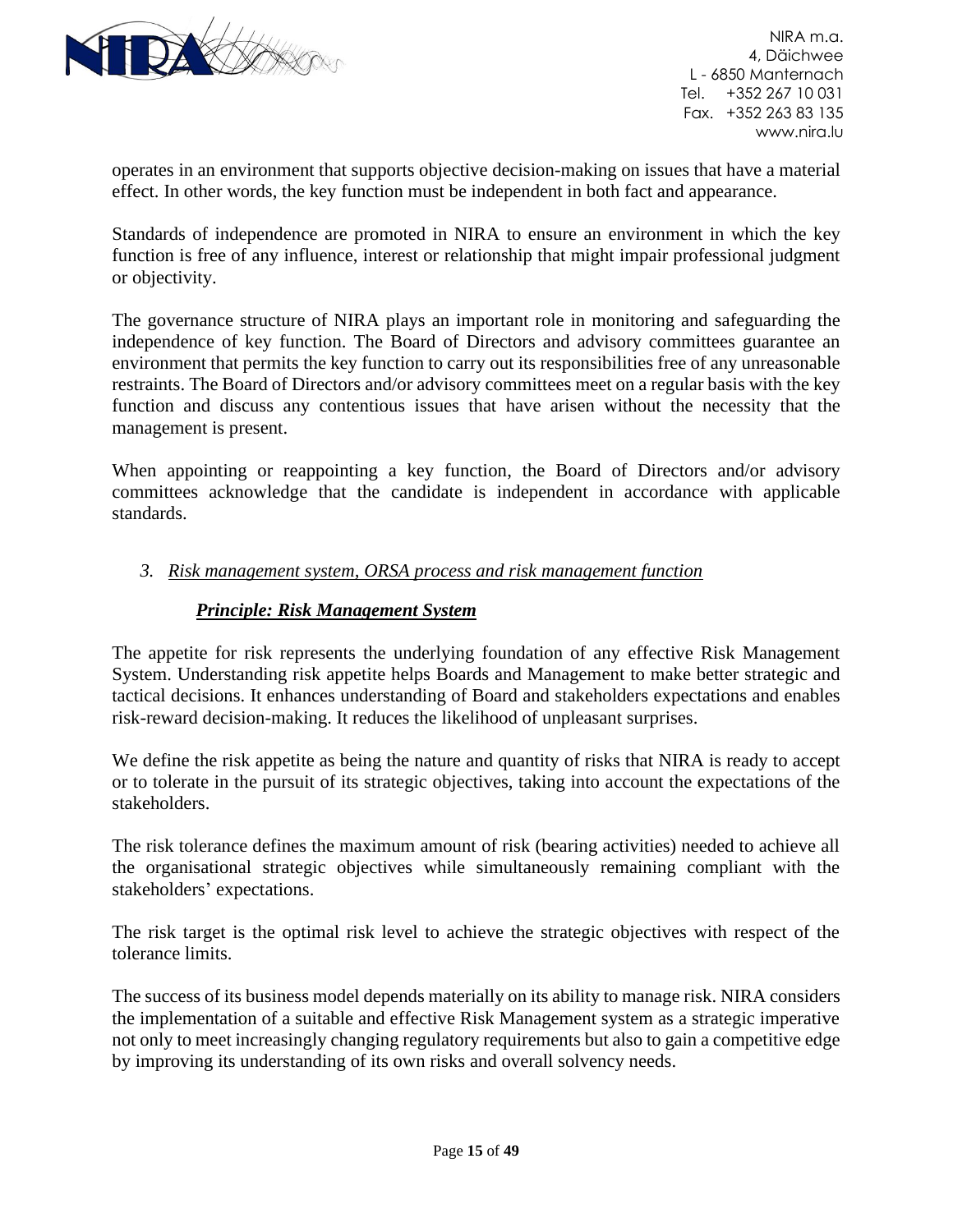

As an integral part of NIRA's business cycle, the Board shall approve the Risk Strategy and issue a Statement of Risk Appetite. "Risk" is defined as the degree of uncertainty with respect to achieving planned goals and targets and equally encompasses the probability of loss or gain. The Risk Strategy, including the Statement of Risk Appetite shall be clearly reflected in the agreed business targets, financial budgets, underwriting guidelines, and operational plans.

The Board delegates to the Management Committee the responsibility of implementing adequate risk management processes and policies to ensure risk management is correctly embedded within all operations and in all departments. The Board and Management Committee are assisted in this task by the Risk Manager and Risk Committee.

NIRA's Risk Management Policy, its Risk Management System and ORSA are to be reviewed by the Board at least yearly. The review is based on input provided by the Risk Manager and Management. More regular reviews may be undertaken when required or when there is a material change in the business or risk profile of NIRA or where there is a doubt about a risk issue on the effectiveness of the Risk Management System.

#### *Specific guidelines for each risk*

NIRA's Risk Management system, based on a top-down as well as bottom-up approach, covers both existing and evolving risks that have the potential to materially impact the adequacy of its financial resources, the volatility of its results or its ability to meet its commercial, legal and regulatory obligations. These risks include, but are not limited to, the following:

Insurance risks refer to the risk of loss, or adverse change in the value of insurance liabilities, due to inadequate pricing and reserving practices. These risks may be caused by the fluctuations in timing, frequency and severity of insured events and claim settlements in comparison to the expectations at the time of underwriting.

Market risk is the risk of loss or adverse change in the financial position due to fluctuations in the level and in the volatility of market prices of assets, liabilities and financial instruments. This risk may be caused by fluctuations in foreign exchange rates, interest rates or equity, market liquidity, property and securities values.

Credit risk is the risk of loss or adverse change in the financial position due to fluctuations in the credit standing of issuers of securities, reinsurers, counterparties or any other debtors.

Operational risk, including compliance risk, refers to the risk of loss arising from inadequate or failed internal processes, people, systems, or from external events. This risk encompasses all functions rendered during conducting business, including strategy and business planning, underwriting, reinsurance purchasing, reserving, claims management, accounting, investments, treasury, information technology, legal and regulatory, and financial reporting functions.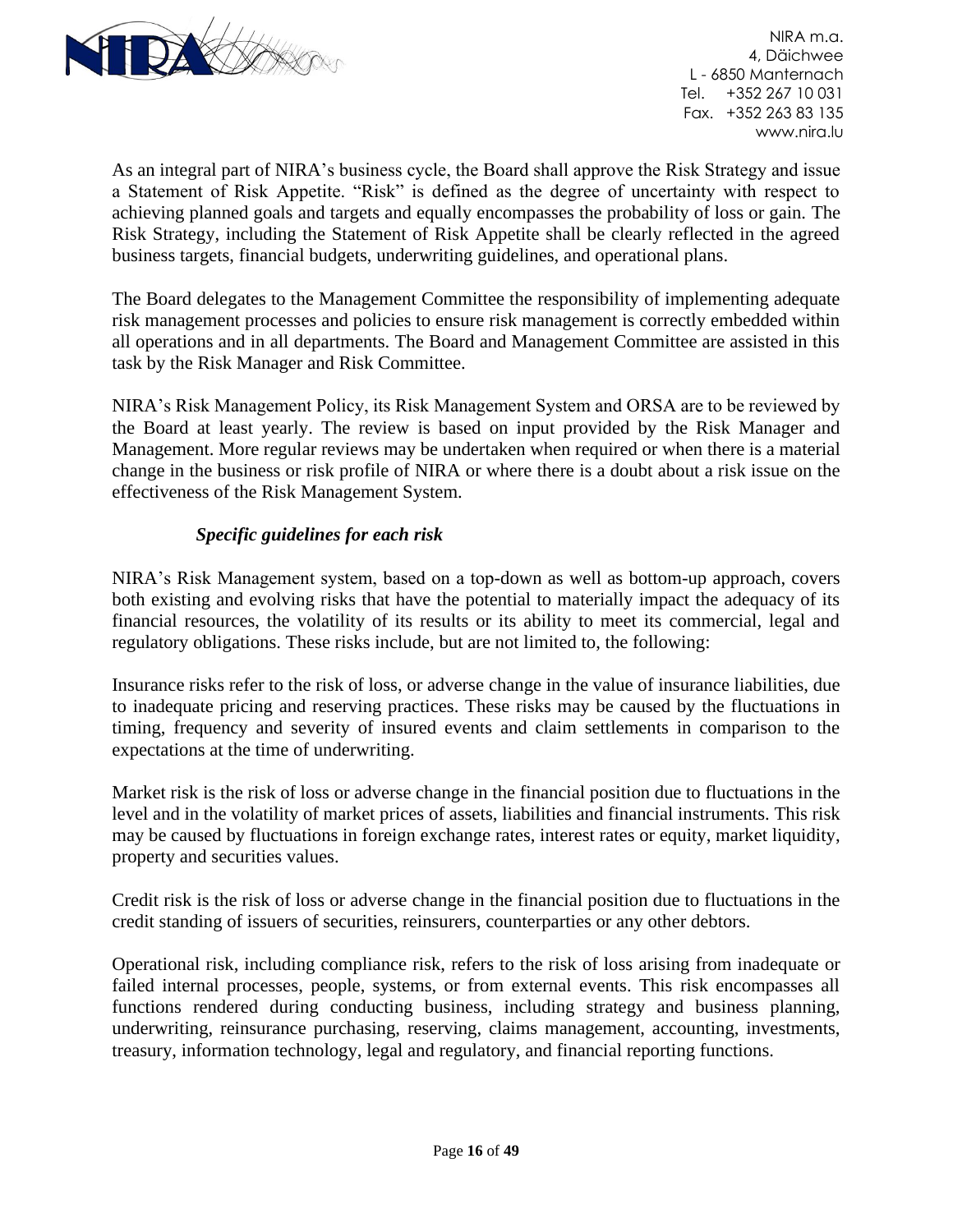

Liquidity risk is the risk of a loss or inability to realise investments and other assets in order to settle financial obligations when they fall due.

Strategic risk is the risk of the current or prospective impact on earnings or capital arising from adverse business decisions, improper execution of decisions made, or lack of responsiveness to industry changes. Strategic Risk includes risks relating to accessing / raising capital, capital allocation, competition and maintaining ratings.

Reputational risk is the risk of potential loss through a deterioration of NIRA's reputation or standing due to a negative perception of its image among members, counterparties, shareholders or supervisory authorities.

Emerging risks refer to risks that do not currently exist or are not currently recognised but have the potential to materially impact the adequacy of NIRA's financial and operational resources, the volatility of its results and expected financial income or its ability to meet its commercial, legal and regulatory obligations following changes in the environment.

#### *Risk Reporting System*

The Risk Manager reports to the Risk Committee and Board of Directors at least twice a year. The Management Committee is informed at least monthly. The Risk Management function annually discloses a risk management report as well as for the year to come a risk management plan.

The Management Committee reports to the Board at least yearly on its assessment of material risks and on any significant changes to the overall risk profile of the company including actions being taken to mitigate or control key risk exposures. It reports also on the failures in relation to the risk appetite and specifies if it is an asset or a liability breach.

#### *Implementation process*

An effective governance system requires written policies embedding the governance processes. Risk Management is therefore well described within NIRA. The key reference documents are the Procedure manual, the Memorandum of Corporate Governance and the Risk Management policy.

#### *Risk Management function*

The Board of Directors and Management Committee decide on the risk strategy and on the design of the risk structure. The Risk Management function, deploys practices to identify, assess, monitor and mitigate various risks to NIRA's business. Because risks are not limited to one department, the Risk Management function carries out his duty throughout the Association.

The Risk Management function regularly reports to the Management Committee, Risk Committee and Board of Directors on the effectiveness of his assessments. In his reporting, the Risk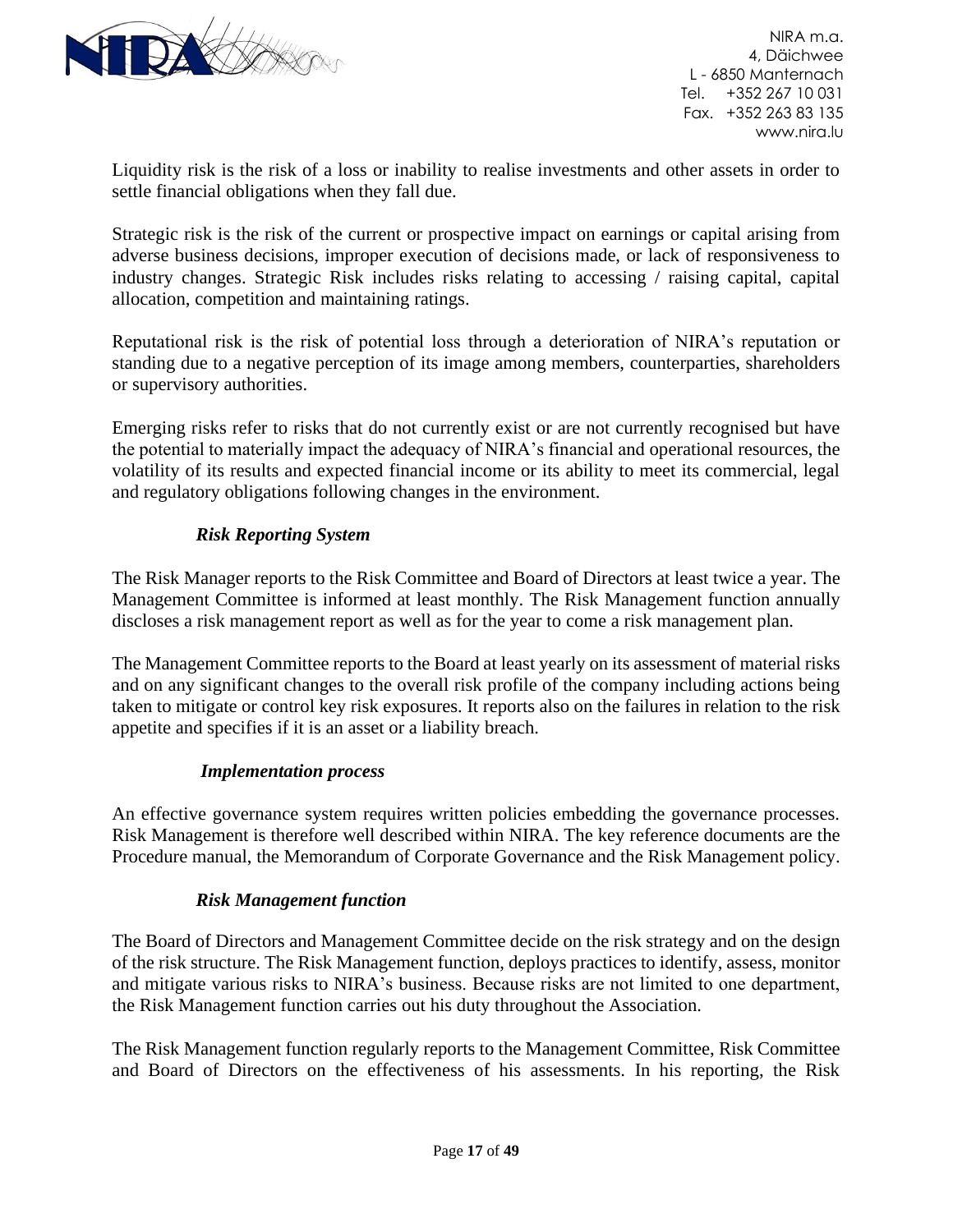

Management function identifies those risks which require attention and proposes adequate risk treatments.

The Risk Management function is a key function and has to be fit and proper by performing an annual self-assessment.

#### *Principle: ORSA process*

The ORSA process seeks to draw together considerations of risk, capital and returns within the context of the overall business strategy, both in the present and the future, providing a holistic view of the capital, risk and return over the forecast period.

The ORSA process is used to:

- Ensure there is sufficient capital available to meet the current business requirements (Solvency II compliance);
- Determine the supplementary capital required to meet the growth and diversification plans and other strategic decisions;
- Ensure that any risks that exceed the risk appetite are identified, assessed and if required the remedial action plan in place;
- Provide assurance to the Board, financial regulators and other stake holders that risk management and capital planning processes are embedded within the business.

NIRA performs an ORSA at least annually or when the risk and solvency profile significantly changes. The risk profile is continuously monitored against the risk appetite and periodically reported by the Risk Manager.

The overall purpose for the ORSA assessment is to ensure that we can continuously meet our current and planned future regulatory targets and internally set capital target, in the face of planned changes to the risk profile and business plans, and expected development in the external environment.

As a management tool, it is designed to embed risk awareness within the business culture and decision making. It is integral to the successful delivery of the overall strategic plan as it provides the management with a good understanding of the risk it is assuming and the capital required to cover those risks. It must be treated as a management process rather than a compliance exercise.

#### *Time Horizon*

The time horizon of the ORSA is fixed to 5 years, same horizon used in the strategic business plan. The strategic business plan is the Base scenario of the forecasted P&L and Balance Sheet. For the solvency projections in ORSA, best estimates, market value balance sheet and SCR from Pillar I calculations are used as starting point.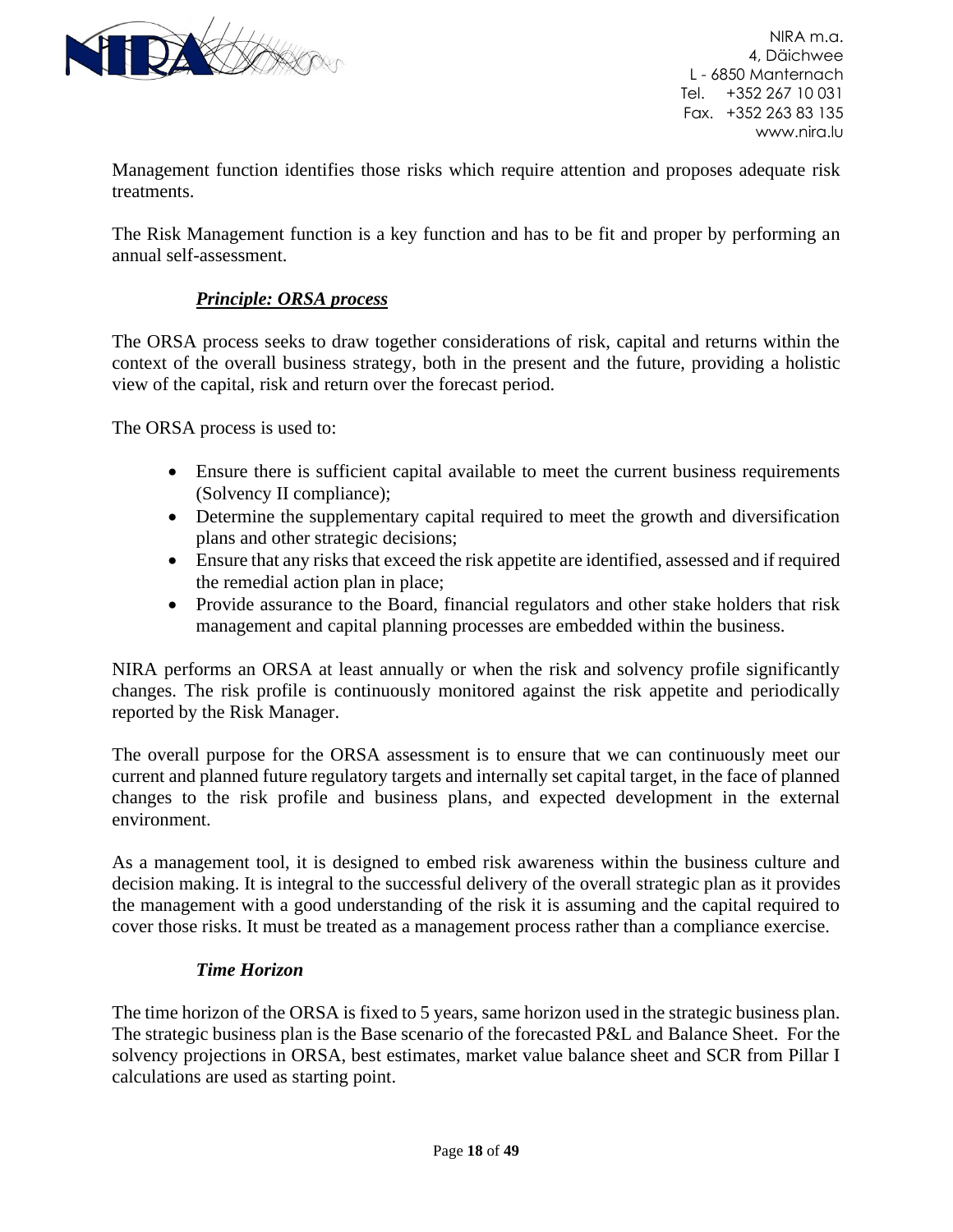

#### *Scenario-stress testing*

The Strategic Business Plan (SBP) figures will be used for projection of the technical provisions and cash flows in and out. The calculation of the projected SCR can then be done. The final result is the "Base Case" and gives the expected capital needs/surpluses.

Besides the base scenario, we analyse also the effects of adverse developments on its solvency position. This is done with the help of scenario analysis and stress testing: a scenario analysis is defined by assessing the impact of a combination of factors. Stress testing is an extreme scenario that crosses the boundaries of the SCR-MCR.

#### <span id="page-18-0"></span>*4. Internal control system*

The permanent internal control system has to lean on an analysis and a measure of the risks, regularly updated, by every person in charge of business units (who are risk owners).

Every stakeholder within NIRA has an internal control responsibility. The Board of Directors is responsible for promoting a high level of integrity and for establishing a culture within the Association that emphasises and demonstrates to all levels of personnel the importance of internal control. Management is responsible for the implementation of the internal control principles. It is therefore essential that all personnel understand the importance of internal control and engage actively in the process according to their responsibilities and specific duties.

For the identification and description of risks, NIRA has focused on key risks and on management related controls that mitigate those risks. NIRA's key risks definitions are based on existing information such as different control reports and regularly self-assessments. To lead to an efficient identification of those controls, interviews were conducted with every member of the Management. All this information has come together in a working document referred to as NIRA's risk log.

The risk log identifies NIRA's key risks. The Management crosschecks the type of risk with existing control measures to see how they are currently mitigated. This exercise is performed at the end of each year and in preparation for the year to come.

Finally, NIRA emphasises that risk awareness is a priority of every member of staff.

#### *Policies and procedures*

Policies and procedures are instruments of organization and control that contribute to the realization of the fixed objectives. They have to be in adequacy with the various identified and easily accessible risks and be the object of communication and adequate trainings. They must also be updated regularly. The risk owners are responsible for the maintenance of processes and procedures.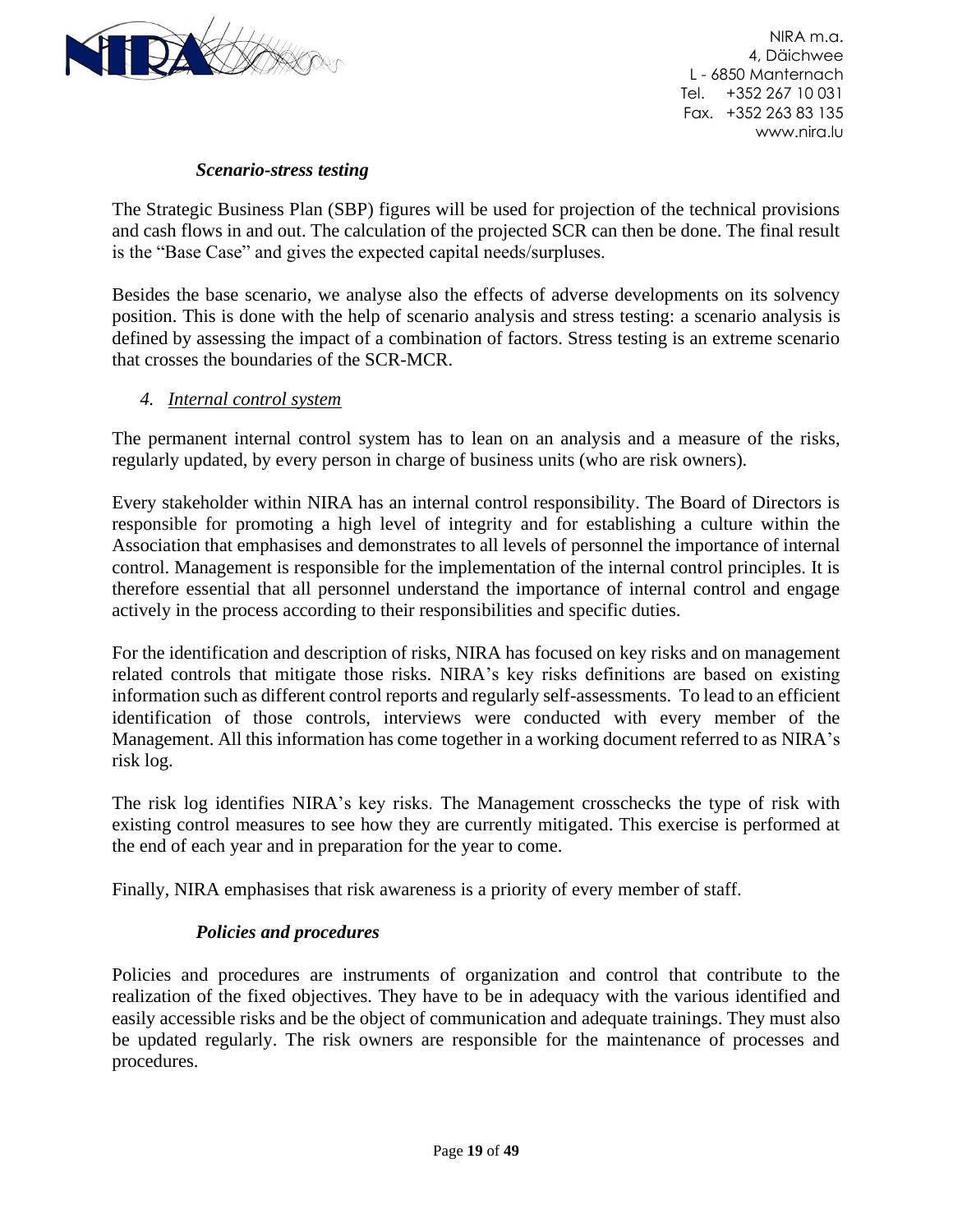

#### *Control plans*

Internal control processes occur throughout the entire organisation, at all levels and in all functions, since everyone in NIRA bears responsibility in internal control. Focus will be on "at the top" perspectives, but adequate controls must exist and understood in all departments and by all employees with access to control mechanisms. NIRA uses the four eyes principle to protect itself against mistakes and dishonesty in day-to-day management and outgoing payments and communication.

The Management Committee takes all necessary internal control measures to ensure that all the divisions of the Association have job descriptions with clear responsibilities. The Management Committee is responsible for implementing the risk management strategy and designing the structure, so it is integrated into the organisational structure.

#### *Reporting and recommendations*

Reporting is the responsibility of the Risk Management function.

Further to a report on a situation of failure or inefficiency or an evolution of the permanent control, various participants can emit a recommendation (the Supervisor, the Statutory Auditor, the Internal Auditor) or introduce an action of correction / prevention. The impulse of actions of correction or prevention and their follow-up are the current responsibilities of the Management. The level of formalization in the action plan possibly implemented and its follow-up must be proportioned at the incurred risk, at the difficulty of implementation, at the desire at the risk of the Mutual.

#### *Compliance function*

The compliance function carried out by the Compliance Officer, assesses the conformity of codes of conduct and procedures in relation to the policy of ethics in the Association. These rules arise from NIRA's own integrity policy as well as from its legal status and other regulatory provisions to identify and evaluate compliance risks.

The responsibility for compliance within an organisation is defined at four levels:

- The Board of Directors is responsible for defining the compliance principles to which the Association has to adhere;
- The Management Committee being in charge of the daily management of the Association is jointly responsible for implementing a compliance policy and a permanent compliance function;
- The Compliance function must identify and assess the compliance risks, supervise the implementation of applicable laws and establish appropriate compliance checks and controls;
- At operational level, compliance is the responsibility of all staff members through adherence to applicable laws and the internal policies, standards and procedures.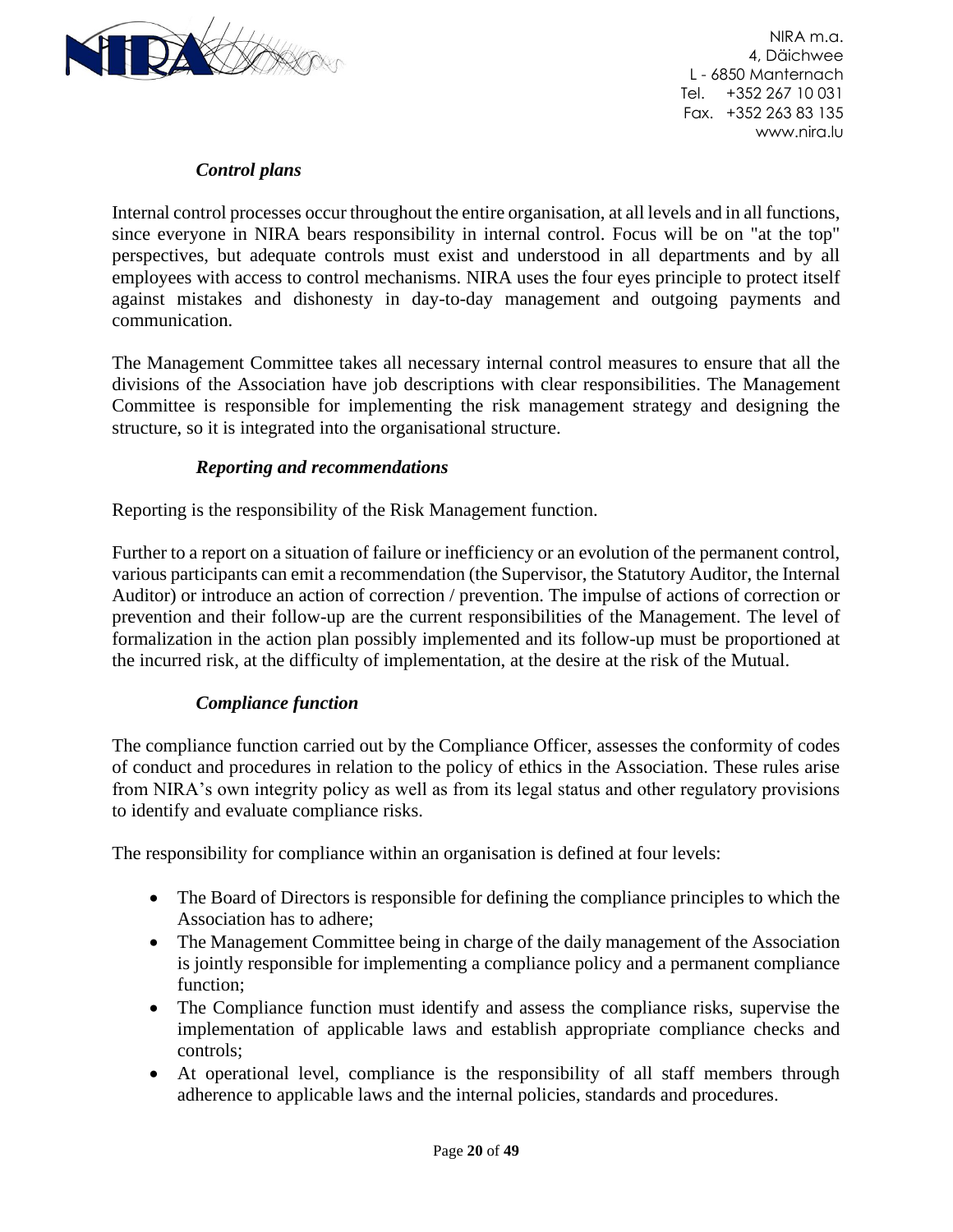

Appropriate measures have been taken to ensure the objectivity and independency of the Compliance Officer.

The Compliance Officer informs the Board of Directors in writing at least once a year regarding the situation on compliance within the Mutual in a report that is also disclosed to the C.A.A.

The Compliance function is a key function and has to be fit and proper by performing annually a self-assessment.

#### <span id="page-20-0"></span>*5. Internal audit function*

The key role of the Internal audit function carried out by the Internal Auditor, is to assist the Board and the Audit Committee in discharging its governance responsibilities by delivering:

- An objective evaluation of the existing risk and internal control framework;
- Systematic analysis of business processes and controls;
- A source of information on irregularities and unacceptable levels of risk;
- Reviews of the compliance framework and specific compliance issues;
- Evaluations of operational and financial performance;
- Reports on the evolution and the quality of the Solvency II implementation;
- Recommendations for more effective and efficient use of resources;
- Feedback on the values and ethics of the association:
- Review of the questionnaire on prevention of money laundering and financing of terrorism;
- Review of the Internal Procedure Manual and the Memorandum Corporate Governance.

Therefore, internal audits take place at the various divisions of the Mutual at regular times and at least twice a year. The Internal Auditor writes down his observations and recommendation in a report for the Audit Committee. This written report including his numbered recommendations, if necessary, with comments from the Audit Committee, is finally presented to the Board of Directors and disclosed to the C.A.A.

The Internal Audit function, being the Internal Auditor, is a key function and has to be fit and proper by performing annually a self-assessment.

#### <span id="page-20-1"></span>*6. Actuarial function*

The Actuarial function role includes the control on the calculations made by NIRA and to give a level of comfort to the Board of Directors on actuarial processes.

NIRA is required by the law to have a mathematic investigation to assess the risk in contribution and claim liabilities in respect of insurance policies. The actuarial function verifies annually the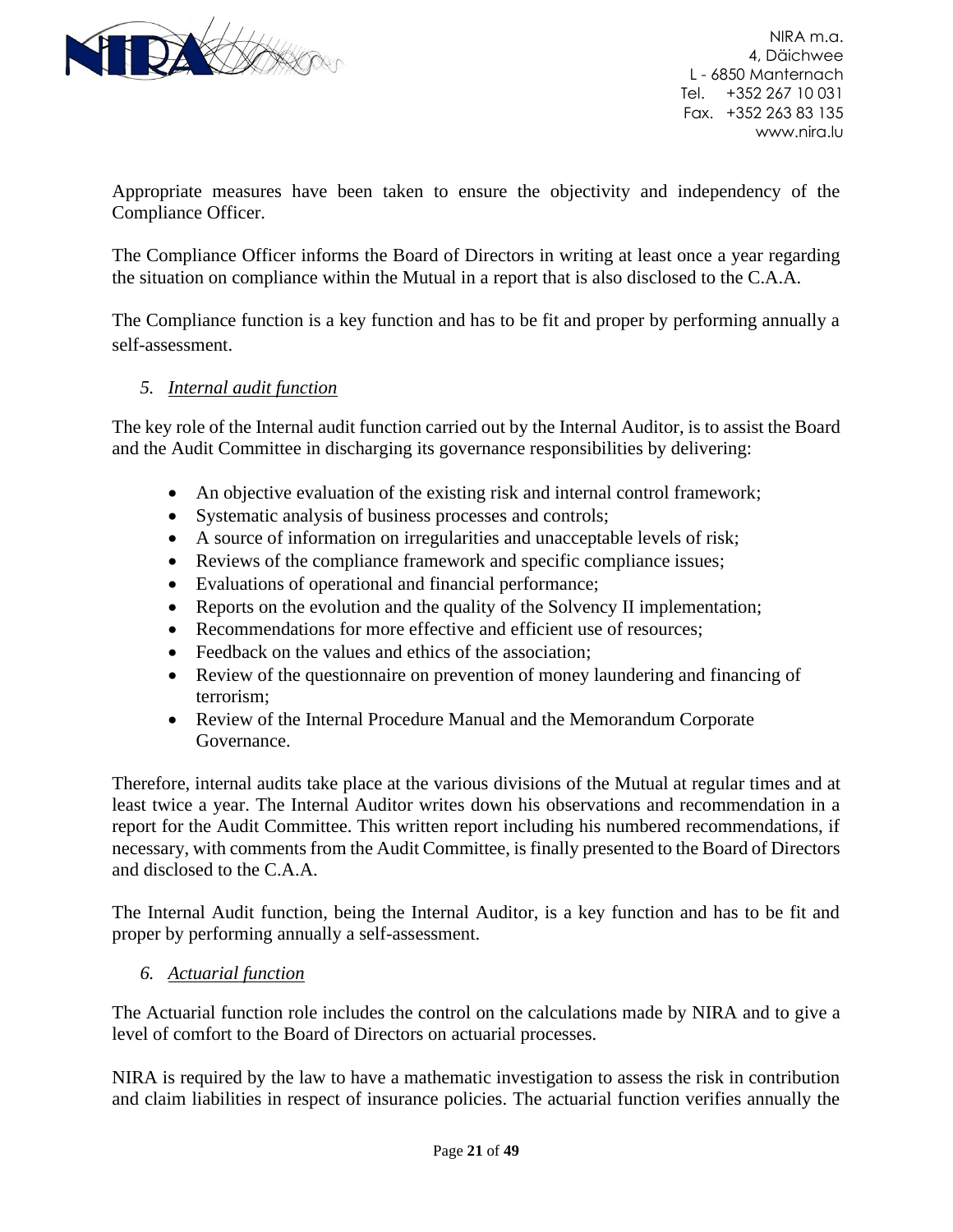

computations on the basis of recognised actuarial methods and publishes them in an actuarial function report. The actuarial function report contains recommendations or comments to improve the reliability of future valuations of insurance policy liabilities and solvency requirements.

According to Article 48 of the Directive Solvency II, the Actuarial function has the following responsibilities:

- Coordination of the technical provisions calculation;
- Control the data quality;
- Advice on the underwriting and reinsurance policies;
- Redaction of the actuarial function report.

The Board of Directors executes the efficiency and reliability on the work performed by the Actuarial function.

The Actuarial function is a key function and must be fit and proper by performing annually a selfassessment.

#### <span id="page-21-0"></span>*7. Outsourcing*

#### *Policy*

NIRA updates and discloses yearly an outsourcing policy. The respect of this policy is compulsory every time a subcontracted activity can have a significant influence on the functioning of NIRA. The activity, the service or the process are assessed by:

- Strategic impact: the concerned activity is inherent to the status of NIRA;
- Significant impact on the control of the risks: the realisation of the tasks linked to the concerned activity implies significant risks and/or affects directly the control of the risks;
- Significant impact on the budget or the financial results: the realisation of the tasks linked to the concerned activity represents a significant cost and/or products a significant financial result.

#### *Staffing and supervision*

Subcontracting does not reduce the responsibility of the Management Committee and the Board of NIRA whether regarding the Members, supervisory authorities or other stakeholders: NIRA has to keep ultimate responsibility of its activity.

For any subcontracted essential activity, the Management Committee of NIRA appoints in house a person in charge of the subcontracted function to whom it delegates the correct application of the present policy. This person is in particular in charge of defining the contents of the subcontracting, the necessary internal resources, the interfaces between the parties, the controlling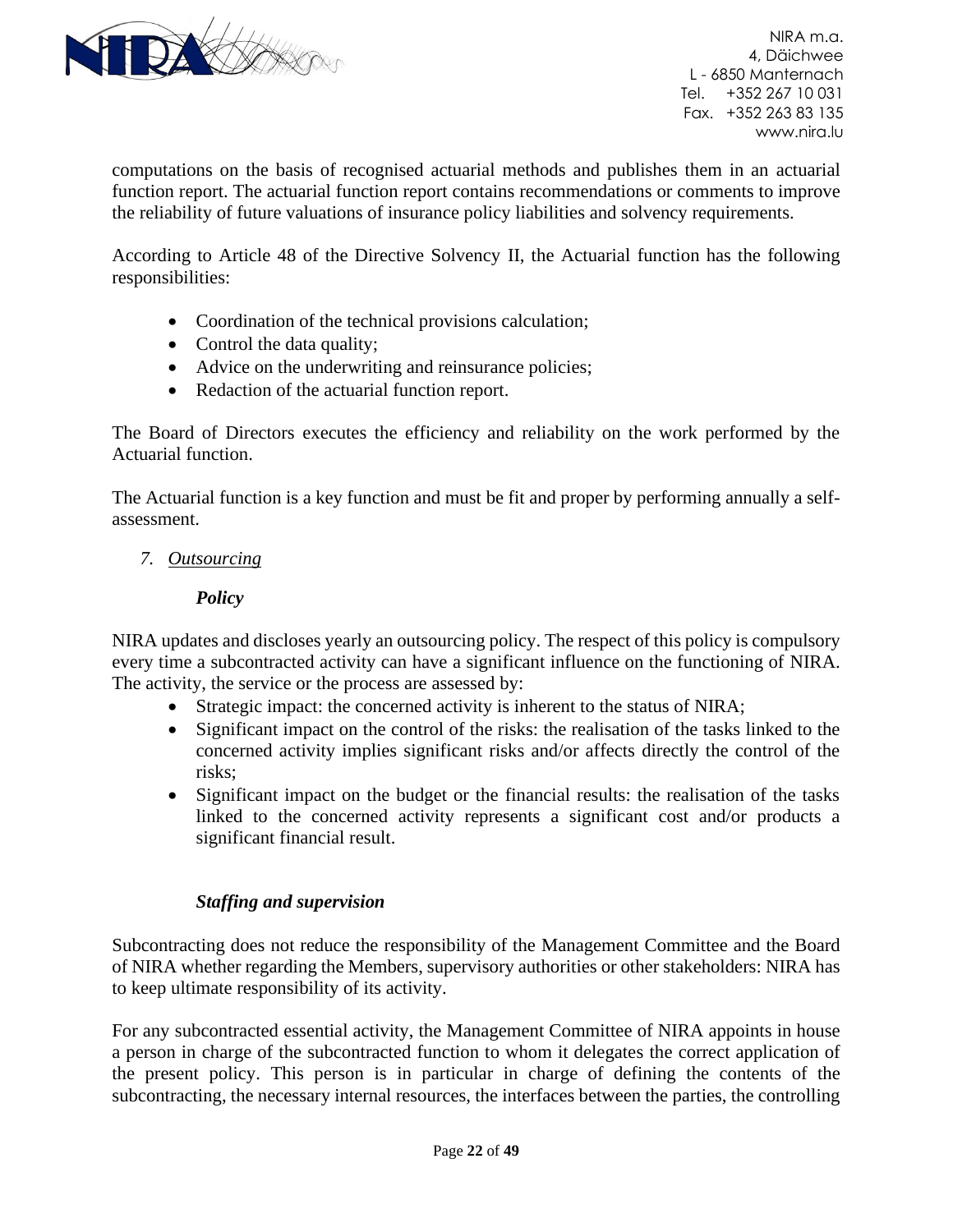

of the subcontracting, the establishment of the assessment of the subcontracted function (economic profits vs risks) and the reporting to the Management Committee.

The subcontracted organization of the outsourced function should allow a permanent control of the provider. The subcontracted organization has in particular the obligation to raise any operational incident having an impact on the subcontracted activities, as well as in emergency situation.

#### <span id="page-22-0"></span>*8. Any other information*

There is no other material governance information to be reported.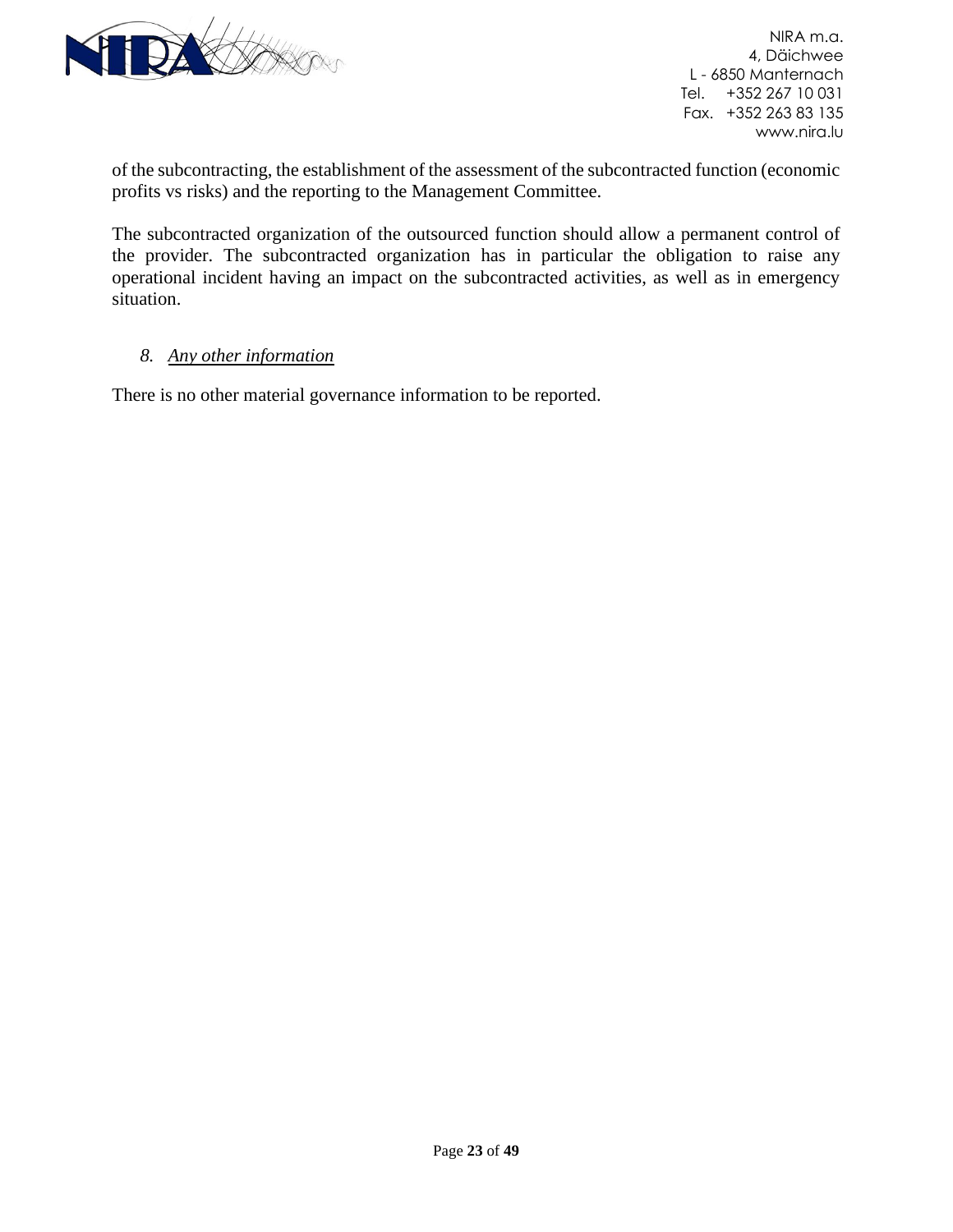

# <span id="page-23-0"></span>C. Risk Profile

The risk log gathers all the risks to which NIRA is exposed, their level of potential impact and their level of probability. The combination of the levels of impact and probability provides a level of risk. Each risk is associated to a main management mean, some mitigation controls and the potential consequences are listed.

Some risks are quantified within the SCR as shown on the SCR tree below. Every risk module/submodule is represented by its contribution to the Basic Solvency Capital Requirement (BSCR). The BSCR corresponds to the aggregation of the risk modules. The SCR is obtained by the sum of the BSCR, the Adjustment module (ADJ) and the operational risk (OP).



**31 December 2021 - Contribution of the modules and submodules to the BSCR**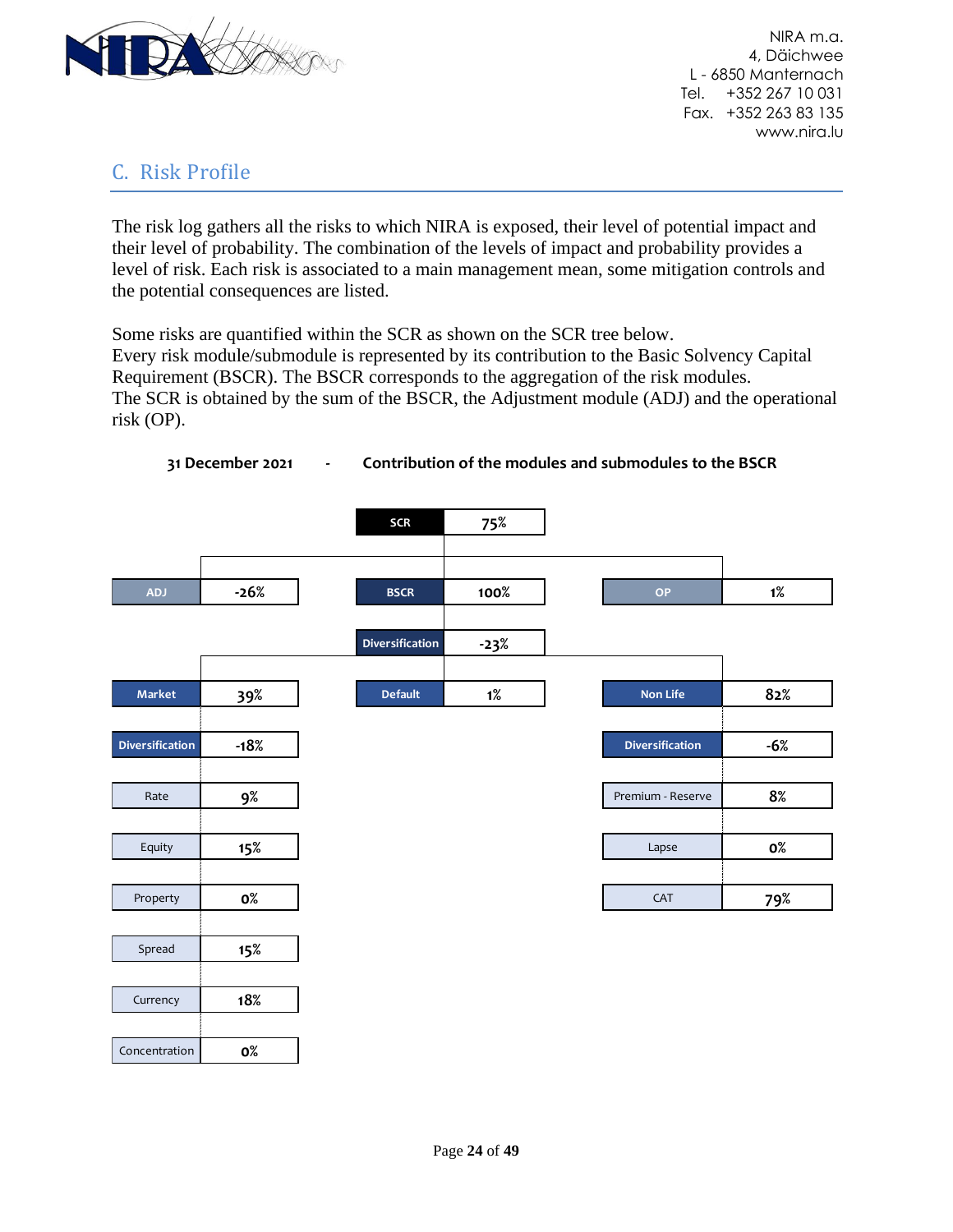

Some other risks are not directly quantified in the SCR:

- Membership risk: acceptance, activation and ending;
- Retrocession risk: currency, default;
- Claim risk: receiving, handling;
- Market risk: off balance sheet, liquidity, asset and liability management;
- Operational risk: corporate governance, outsourcing, IT (partially quantified under the SCR);
- Compliance risk;
- Reporting risk;
- Reputational risk;
- External fraud risk;
- Internal fraud risk.

#### <span id="page-24-0"></span>*1. Underwriting risk*

NIRA's underwriting risk consists of the non-life underwriting risk, being the risk arising from non-life insurance obligations in relation to the perils covered and the processes used in the conduct of business. This can be detailed by the following sub-risks:

- The premium risk represents the risk that the earned premiums are lower than the cost of claims;
- The reserve risk represents the risk of underestimation (or overestimation), given the random nature of the claims;
- The catastrophe risk is the risk of extreme claims which have a higher impact than the attritional.

The underwriting risk represents the highest risk (quantified by the SCR) for NIRA and more precisely the catastrophe risk since the business model of NIRA is partially based on low frequency high severity claims.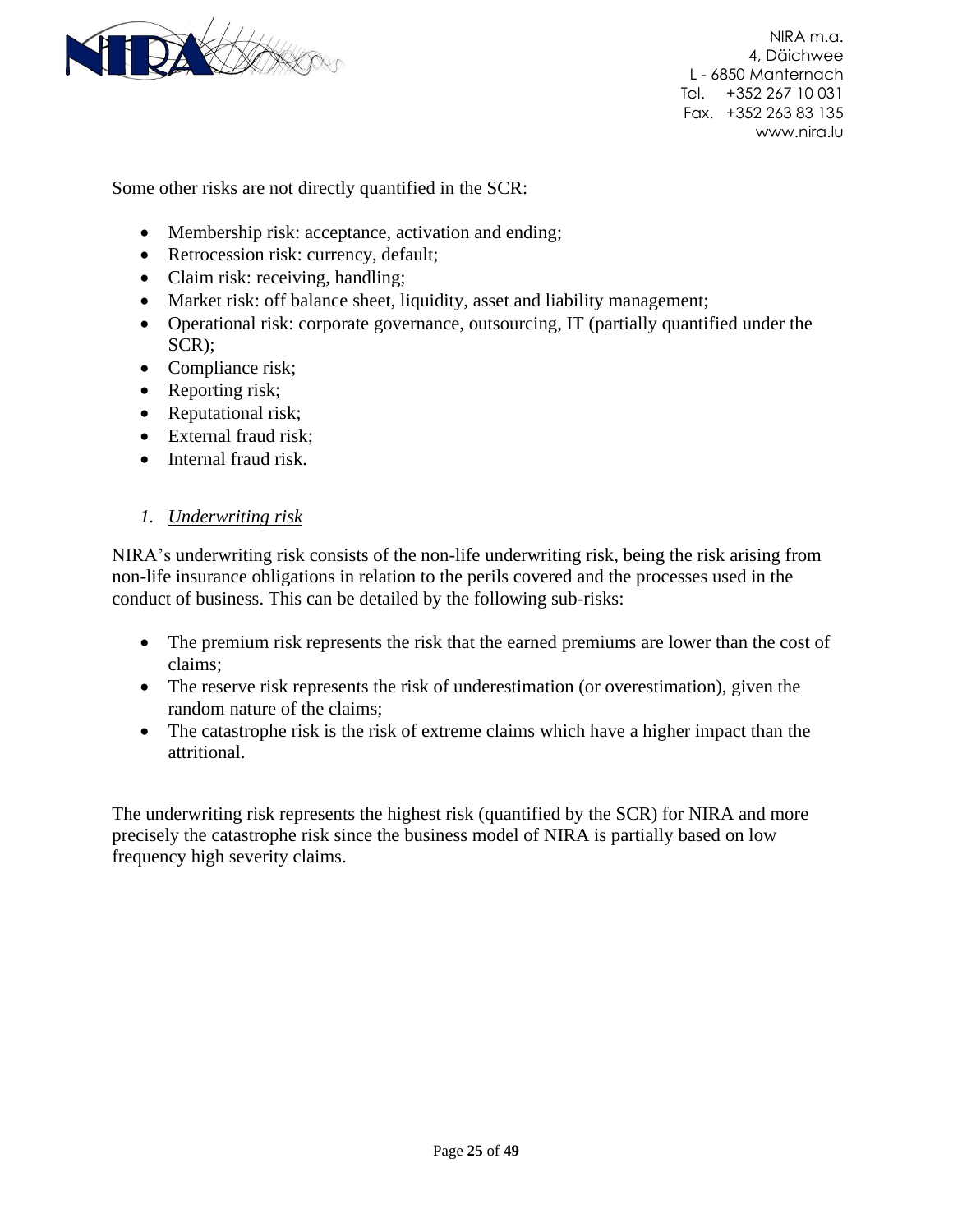

The tree below provides the contribution of every risk submodule in percentage of the total nonlife underwriting risk:

| <b>Non Life</b>        | 100%           |
|------------------------|----------------|
|                        |                |
| <b>Diversification</b> | -7%            |
| Premium - Reserve      | 10%            |
|                        |                |
| Lapse                  | 0 <sup>°</sup> |
|                        |                |
| . AT                   |                |

# **Contribution of the submodules to the non-life underwriting risk module 31 December 2021**

## <span id="page-25-0"></span>*2. Market risk*

Market risk is the risk of loss or adverse change in the financial position due to fluctuations in the level and in the volatility of market prices of assets, liabilities and financial instruments. This risk may be caused by fluctuations in foreign exchange rates, interest rates or equity, market liquidity, property and securities values.

As shown on the global SCR tree above, the market represents the second highest risk (quantified by the SCR). It is a significant but carefully managed risk as the investment policy sets precise limits for the riskiest asset classes.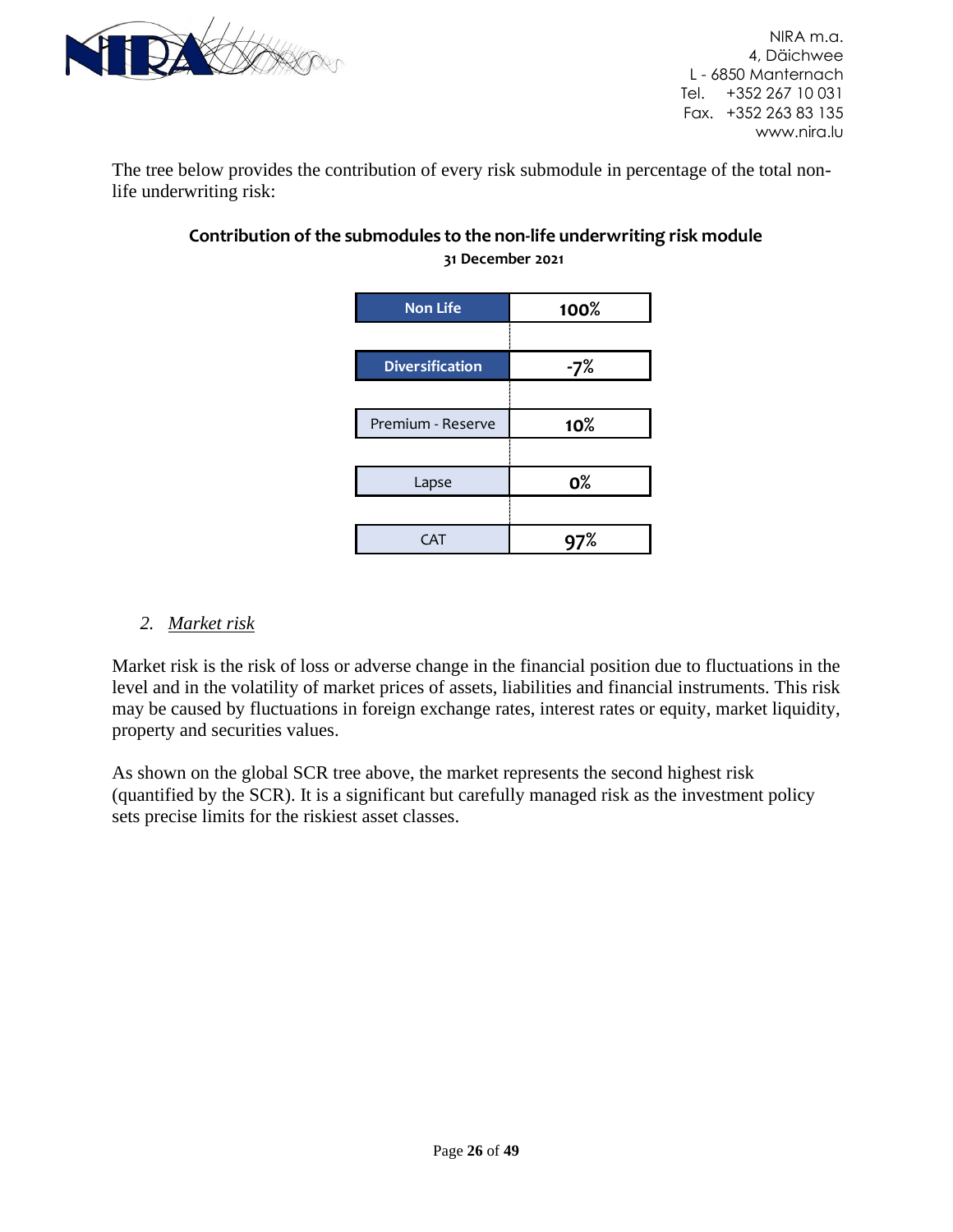

The tree below provides the contribution of every risk submodule in percentage of the total market risk:

| <b>Market</b>          | 100%   |
|------------------------|--------|
|                        |        |
| <b>Diversification</b> | $-46%$ |
|                        |        |
| Rate                   | 24%    |
|                        |        |
| Equity                 | 39%    |
|                        |        |
| Property               | о%     |
|                        |        |
| Spread                 | 37%    |
|                        |        |
| Currency               | 46%    |
|                        |        |
| Concentration          | о%     |

#### **31 December 2021 Contribution of the submodules to the market risk module**

#### *Investments / "Prudent person" principle: policy and implementation process*

NIRA's investments are based on the following principles:

- Investments shall be made in the sole interest of NIRA and its key stakeholders;
- Investments shall be made with care, diligence and prudence;
- Investments shall be carefully diversified as to minimise the risk of large and unexpected losses;
- NIRA may engage different investment managers with varying investment philosophies and strategies in order to attain its business objectives;
- Appointed investment managers shall adhere to NIRA's investment strategy for which they were engaged and shall make reasonable efforts to preserve capital while understanding that losses do occur at individual securities;
- Appointed investment managers shall make reasonable efforts to manage and control risks and maintain risk taking within the guidelines and proportionate to the expected returns;
- Cash must be deployed productively at all times by investing in short-term cashequivalents while maintaining the desired liquidity level.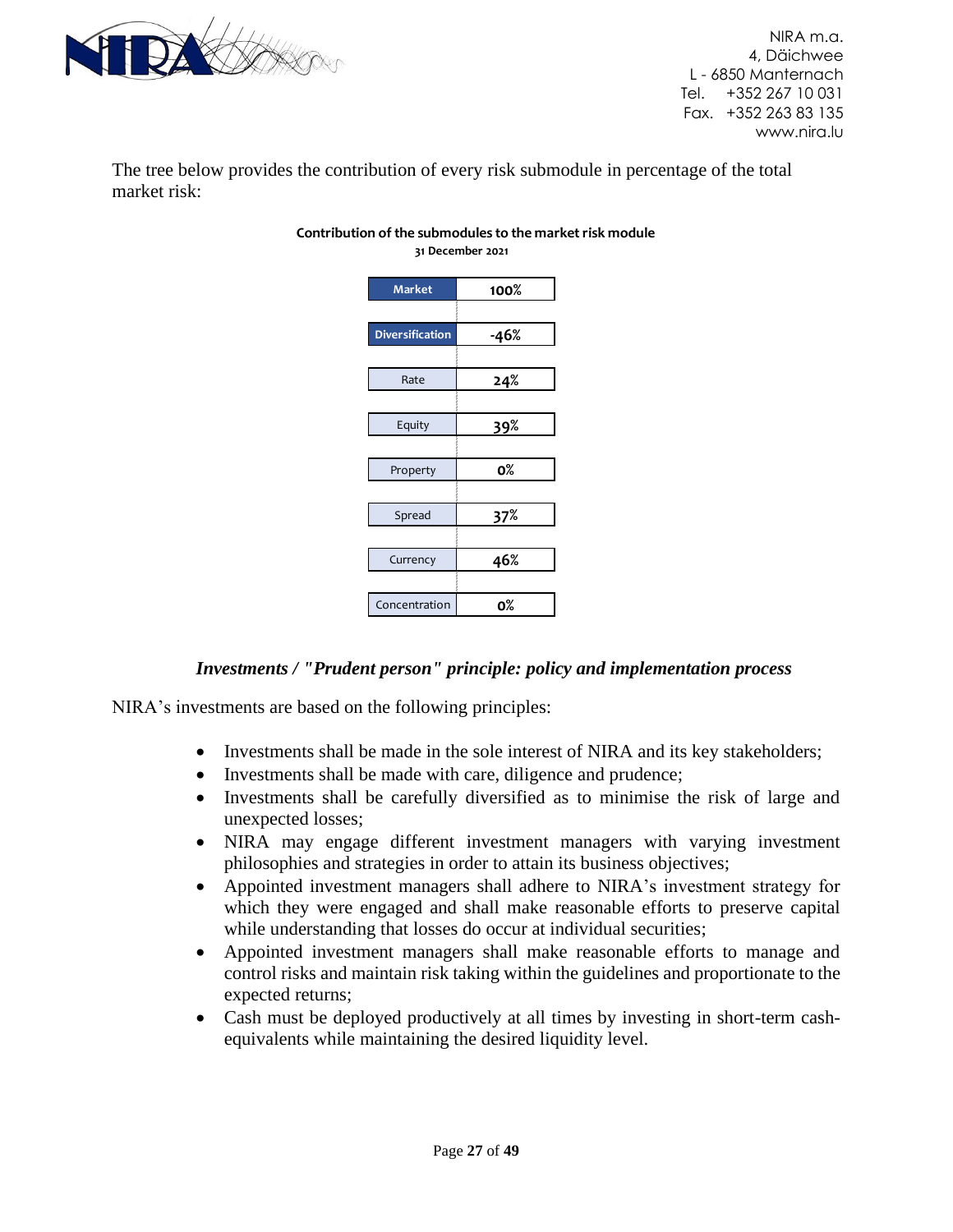

The monitoring and control of the investment process is done on the basis of the three lines of defense. The first line of defense is the Asset Manager of NIRA (or external investment manager). The second line of defense is the FIAC and the third line is the Board of Directors.

<span id="page-27-0"></span>*3. Credit risk*

Credit risk is the risk that a counterparty is unable to fully pay amounts when due.

This risk is moderate for NIRA, as according to the investment policy bank ratings shall be higher than credit quality step (CQS) 2. Regarding retrocessions, the Underwriting Committee together with the Management Committee have the responsibility to set out the minimum credit rating of the counterparties.

A part of the credit risk is quantified by the SCR and mainly constituted by the bank default risk related to the cash held and the remaining part derives from some retrocessions.

<span id="page-27-1"></span>*4. Liquidity risk*

Liquidity risk is the risk of a loss or inability to realise investments and other assets in order to settle financial obligations when they fall due.

This risk is very limited for NIRA as no investment in real estate or other illiquid assets is permitted.

#### <span id="page-27-2"></span>*5. Operationnal risk*

Operational risk, including compliance risk, refers to the risk of loss arising from inadequate or failed internal processes, people, systems or from external events. This risk encompasses all functions rendered during conducting business, including strategy and business planning, underwriting, reinsurance purchasing, reserving, claims management, accounting, investments, treasury, information technology, legal and regulatory, and financial reporting functions. Most of them are not correlated with each other.

The quantified part of the operational risk is calculated in the SCR taking into account the volumes of earned premiums and technical provisions.

#### <span id="page-27-3"></span>*6. Other material risks*

NIRA is subject to some other risks qualified from low to moderate such as the Financial reporting risk, the reputational risk, the external of internal fraud risk, the strategic risk and emerging risks.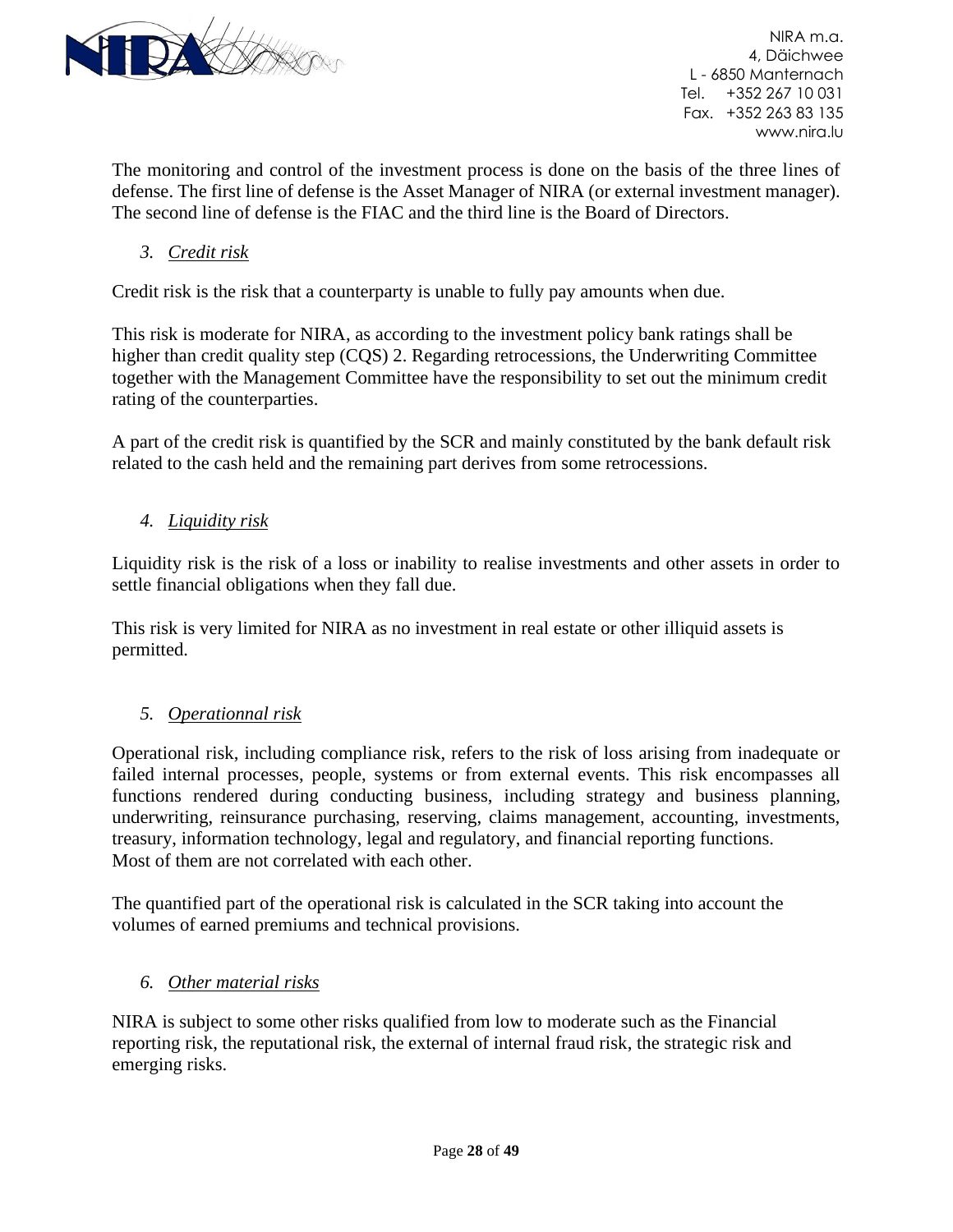

Strategic risk is the risk of the current or prospective impact on earnings or capital arising from adverse business decisions, improper execution of decisions made, or lack of responsiveness to industry changes. Strategic Risk includes risks relating to accessing / raising capital, capital allocation, competition and maintaining ratings.

Reputational risk is the risk of potential loss through a deterioration of NIRA's reputation or standing due to a negative perception of its image among members, counterparties, shareholders or supervisory authorities.

Emerging risks refer to risks that do not currently exist or are not currently recognised but have the potential to materially impact the adequacy of NIRA's financial and operational resources, the volatility of its results and expected financial income or its ability to meet its commercial, legal and regulatory obligations following changes in the environment.

#### <span id="page-28-0"></span>*7. Any other information*

There is no other material risk information to be reported.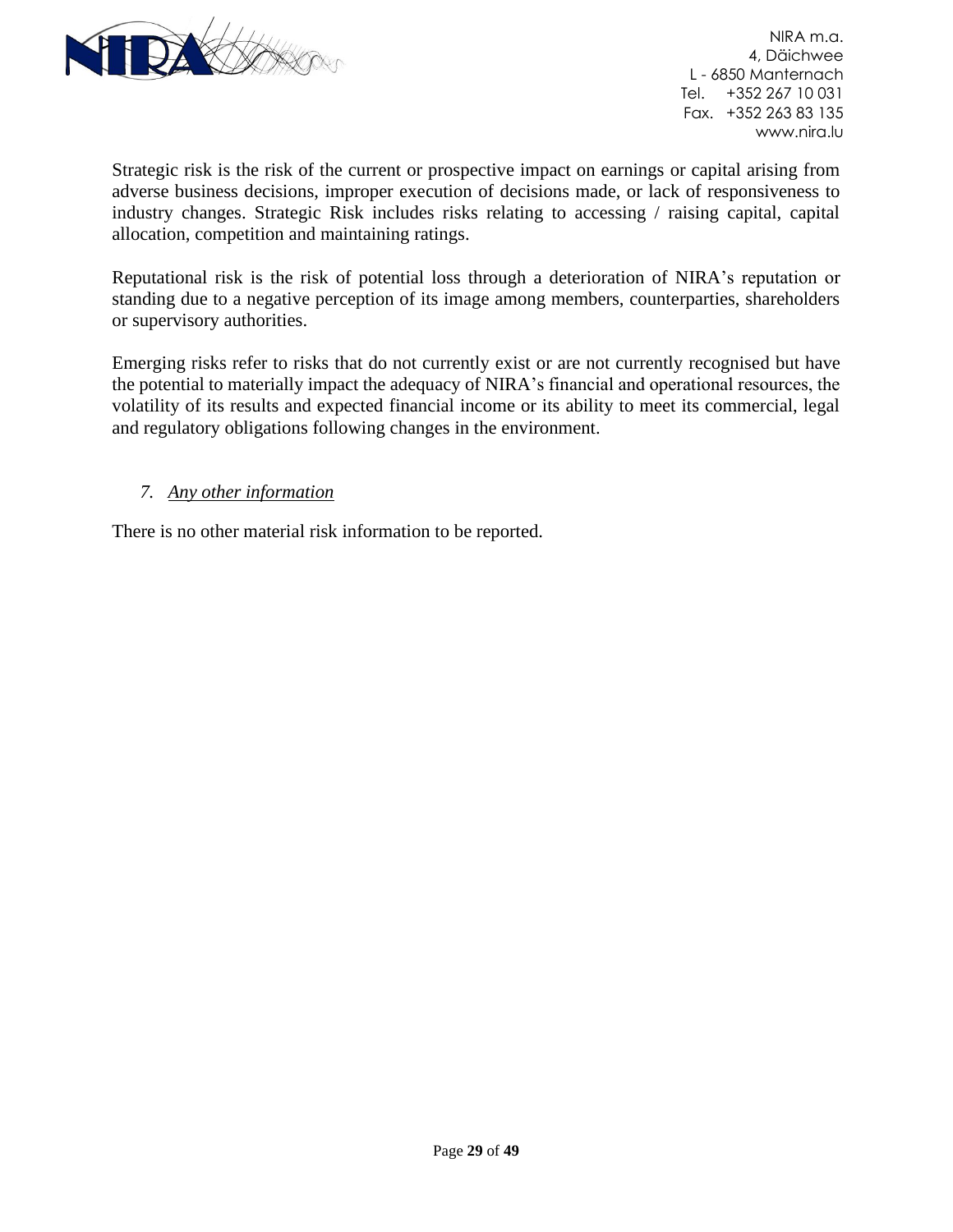

# <span id="page-29-0"></span>D. Valuation for Solvency Purposes

#### <span id="page-29-1"></span>*1. Assets*

The valuation of the assets is compliant with the Delegated Acts 2015/35 supplementing the directive 2009/138/EC "Solvency II".

The lines of differences between Solvency II valuation and Lux Gaap are the following:

- The investments are reported in market value (Solvency II) instead of their book value (Lux Gaap);
- The reinsurance share of the technical provisions is reported in Best Estimate (Solvency II);
- The deferred acquisition costs are null in Solvency II.

| Assets (k€)                                     |                 |                    |                   |  |
|-------------------------------------------------|-----------------|--------------------|-------------------|--|
| 31.12.2021                                      | <b>LUX Gaap</b> | <b>Solvency II</b> | <b>Difference</b> |  |
| Investments                                     | 95 693          | 106 303            | 10 610            |  |
| - Parts in investments funds                    | 95 693          | 106 303            | 10 610            |  |
| Deposits with ceding undertaking                | 3 0 0 9         | 3 0 0 9            | 0                 |  |
| Reinsurance share of technical provisions       | 995             | 980                | $-15$             |  |
| - Provision for unearned premiums               | 907             | 894                | $-14$             |  |
| - Provision for claims                          | 88              | 86                 | $-2$              |  |
| <b>Debtors</b>                                  | 4 1 2 3         | 4 1 2 3            | 0                 |  |
| - Debtors arising out of reinsurance operations | 4 047           | 4 047              | 0                 |  |
| - Other debtors                                 | 76              | 76                 | O                 |  |
| <b>Other assets</b>                             | 11 303          | 11 304             | O                 |  |
| - Tangible assets                               | 195             | 195                | 0                 |  |
| - Liquidities                                   | 11 109          | 11 109             | O                 |  |
| <b>Prepayments and accrued interests</b>        | 314             | 27                 | -287              |  |
| - Accrued interest and rent                     | 22              | 22                 | O                 |  |
| - Deferred acquisition costs                    | 287             | O                  | -287              |  |
| - Other prepayments and accrued income          | 5               | 5                  | 0                 |  |
| Total                                           | 115 438         | 125 746            | 10 308            |  |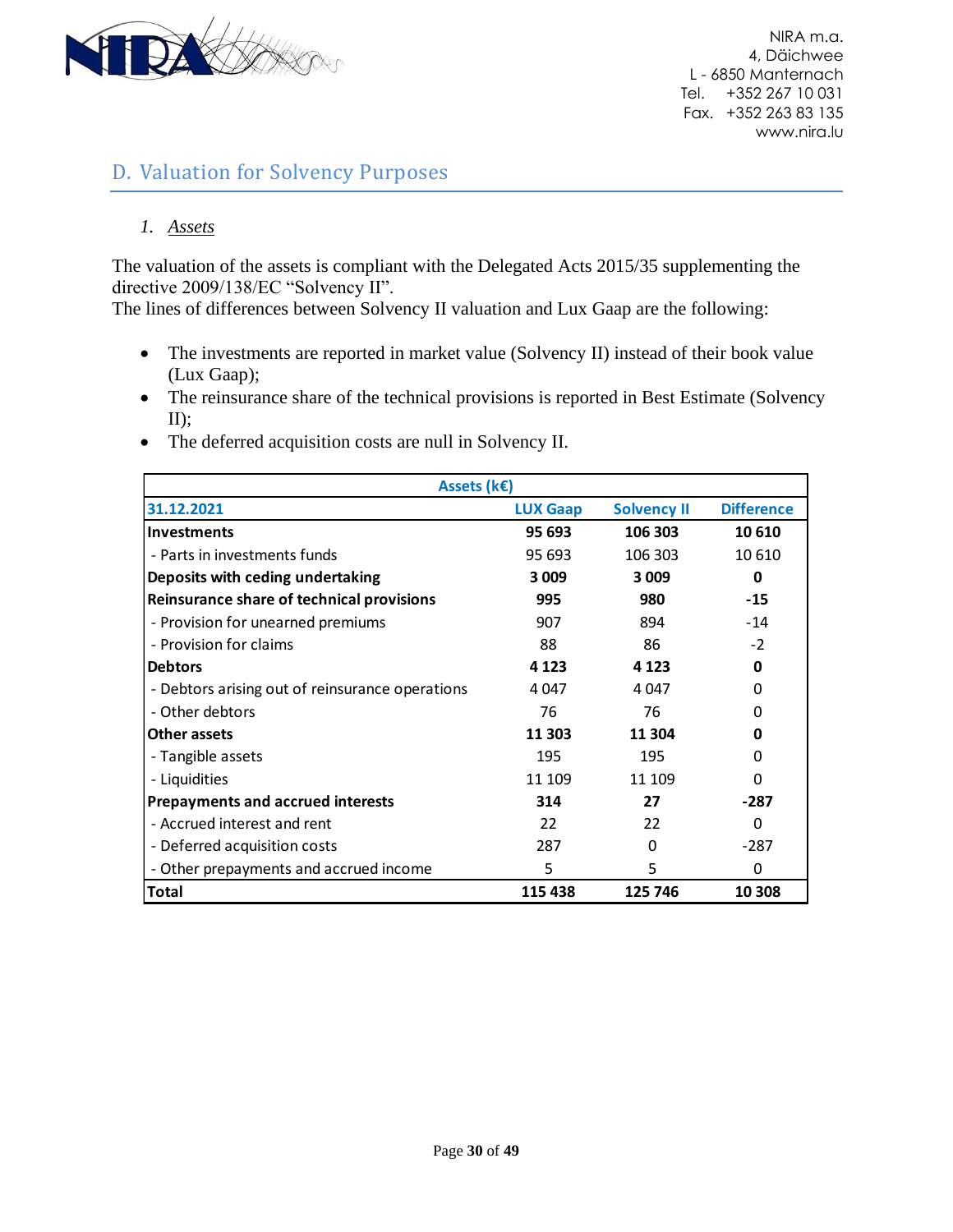

#### <span id="page-30-0"></span>*2. Technical provisions*

The solvency II technical provisions are composed of a Best Estimate and a risk margin.

The Best Estimate is calculated as the probability-weighted average of discounted future cashflows using the relevant risk-free interest rate curve published by the EIOPA.

The risk margin corresponds to the amount that should be paid to transfer the portfolio to another company in order to support the current reinsurance obligations under a run-off scenario.

| Technical provisions ( $k \in$ )                                         |         |         |          |  |  |
|--------------------------------------------------------------------------|---------|---------|----------|--|--|
| 31.12.2021<br><b>Difference</b><br><b>LUX Gaap</b><br><b>Solvency II</b> |         |         |          |  |  |
| Premium provisions                                                       |         |         |          |  |  |
| - Gross                                                                  | 5 742   | 5712    | -29      |  |  |
| - Reinsurance share                                                      | 907     | 894     | $-14$    |  |  |
| Net                                                                      | 4834    | 4819    | $-16$    |  |  |
|                                                                          |         |         |          |  |  |
| Claims provisions                                                        |         |         |          |  |  |
| - Gross                                                                  | 18 5 14 | 9 1 4 1 | -9 373   |  |  |
| - Reinsurance share                                                      | 88      | 86      | $-2$     |  |  |
| <b>Net</b>                                                               | 18426   | 9055    | $-9.372$ |  |  |
|                                                                          |         |         |          |  |  |
| <b>Total provision - Gross</b>                                           | 24 25 6 | 14 853  | $-9403$  |  |  |
| Total provision - Net                                                    | 23 260  | 13873   | -9 387   |  |  |
|                                                                          |         |         |          |  |  |
| Equalization provision                                                   | 54 240  | O       | $-54240$ |  |  |
|                                                                          |         |         |          |  |  |
| Risk margin                                                              | O       | 2 5 5 7 | 2 5 5 7  |  |  |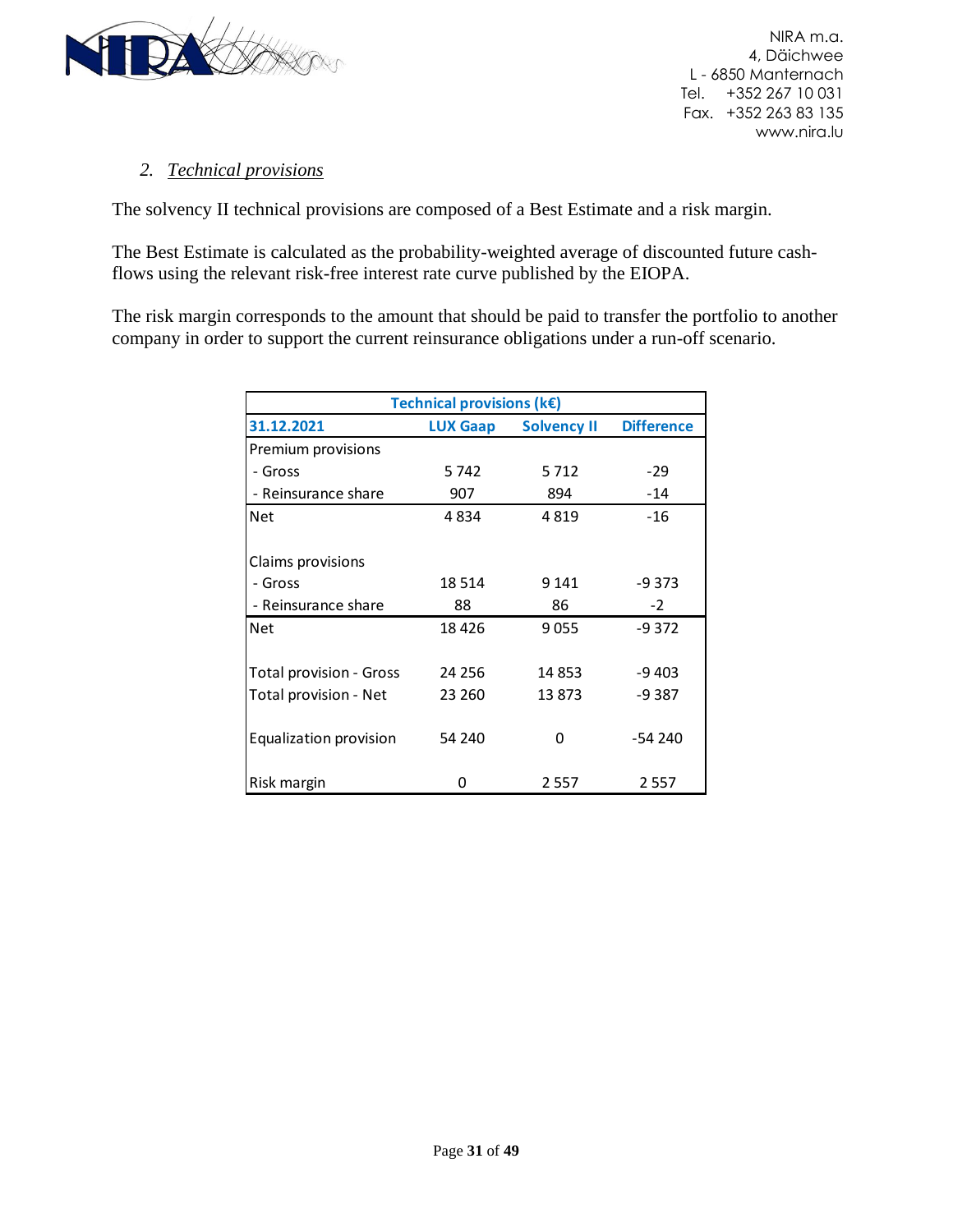

| LoB - Fire and other damage $(kE)$                                       |         |         |       |  |  |  |
|--------------------------------------------------------------------------|---------|---------|-------|--|--|--|
| 31.12.2021<br><b>Solvency II</b><br><b>Difference</b><br><b>LUX Gaap</b> |         |         |       |  |  |  |
| Premium provisions                                                       |         |         |       |  |  |  |
| - Gross                                                                  | 4 9 2 8 | 4 9 0 7 | $-21$ |  |  |  |
| - Reinsurance share                                                      | 899     | 885     | $-14$ |  |  |  |
| <b>Net</b>                                                               | 4029    | 4022    | $-7$  |  |  |  |
| Claims provisions                                                        |         |         |       |  |  |  |
| - Gross                                                                  | 5844    | 6 1 4 4 | 300   |  |  |  |
| - Reinsurance share                                                      | 88      | 86      | $-2$  |  |  |  |
| <b>Net</b>                                                               | 5756    | 6058    | 301   |  |  |  |
| <b>Total provision - Gross</b>                                           | 10 772  | 11051   | 279   |  |  |  |
| Total provision - Net                                                    | 9785    | 10079   | 294   |  |  |  |
| Risk margin                                                              | n       | 1886    | 1886  |  |  |  |

The same figures are detailed per line of business in the following tables:

| LoB - Non-proportional casualty ( $k \in$ ) |                 |                    |                   |  |  |
|---------------------------------------------|-----------------|--------------------|-------------------|--|--|
| 31.12.2021                                  | <b>LUX Gaap</b> | <b>Solvency II</b> | <b>Difference</b> |  |  |
| Premium provisions                          |                 |                    |                   |  |  |
| - Gross                                     | 814             | 806                | -8                |  |  |
| - Reinsurance share                         | 9               | 9                  | 0                 |  |  |
| <b>Net</b>                                  | 805             | 797                | -8                |  |  |
|                                             |                 |                    |                   |  |  |
| Claims provisions                           |                 |                    |                   |  |  |
| - Gross                                     | 12 670          | 2997               | $-9673$           |  |  |
| - Reinsurance share                         | 0               | Ω                  | 0                 |  |  |
| <b>Net</b>                                  | 12 670          | 2997               | $-9673$           |  |  |
|                                             |                 |                    |                   |  |  |
| <b>Total provision - Gross</b>              | 13 484          | 3 8 0 3            | $-9681$           |  |  |
| Total provision - Net                       | 13 475          | 3 7 9 4            | -9 681            |  |  |
|                                             |                 |                    |                   |  |  |
| Risk margin                                 | n               | 671                | 671               |  |  |

No material changes on the basis of measurement is to be mentioned.

Regarding specific and transitional measures including matching adjustment, volatility adjustment, transitional risk-free interest rate-term structure (Article 308c), transitional deduction (Article 308d), none of them are used in the calculations.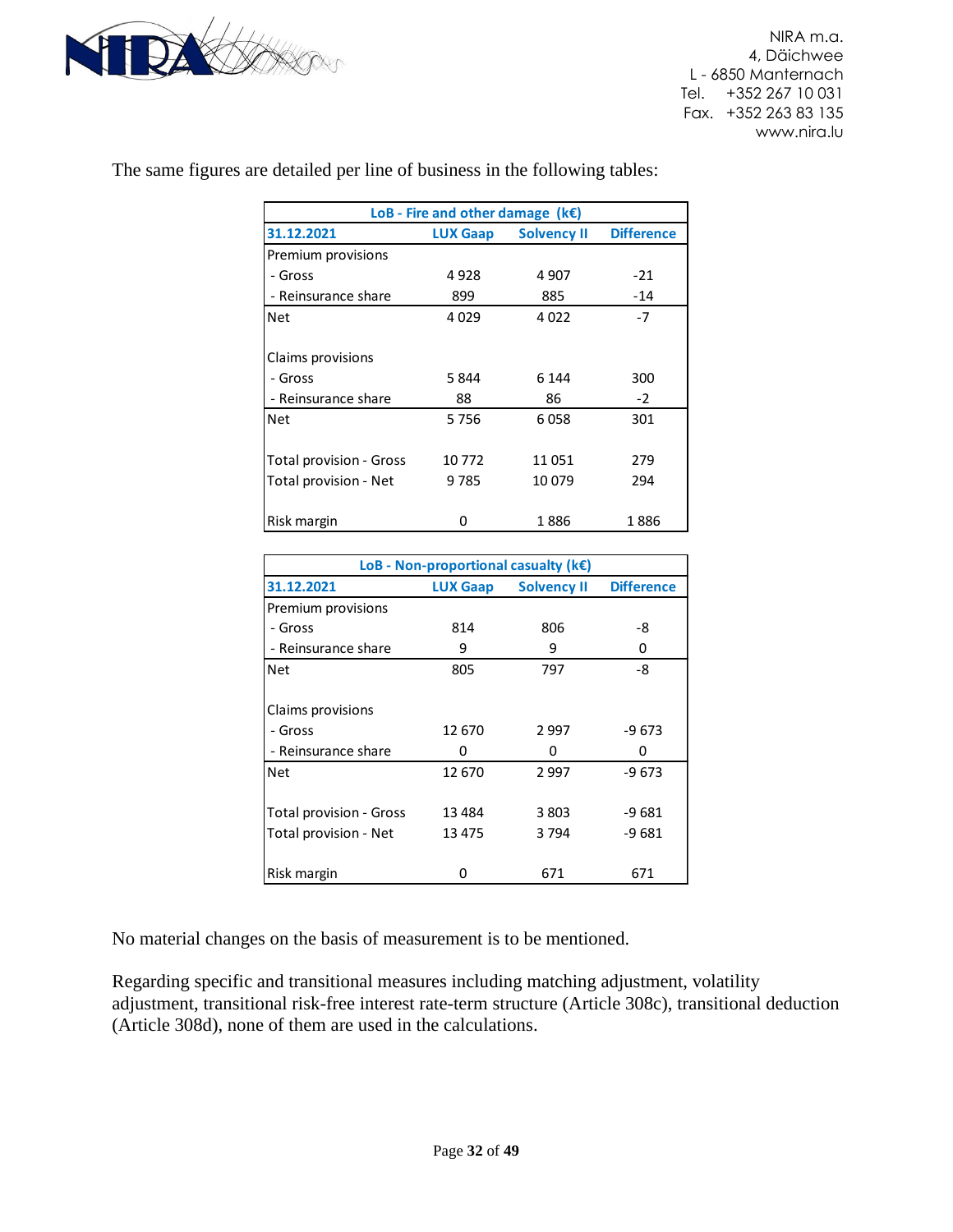

### <span id="page-32-0"></span>*3. Other liabilities*

| Other liabilities ( $k \in \mathbb{C}$ ) |                 |                    |                   |  |  |
|------------------------------------------|-----------------|--------------------|-------------------|--|--|
| 31.12.2021                               | <b>LUX Gaap</b> | <b>Solvency II</b> | <b>Difference</b> |  |  |
| Deferred tax liability                   |                 | 18 340             | 18 340            |  |  |
| <b>Creditors</b>                         | 1504            | 1 5 0 4            |                   |  |  |
| Transitory accounts                      | 30              | 30                 |                   |  |  |
| <b>Total</b><br>1534<br>19874<br>18 340  |                 |                    |                   |  |  |

It is important to mention the difference deriving from the deferred tax liability which is a result of the future potential profit arising from the differences between the Lux Gaap balance sheet and the Solvency II balance sheet.

#### <span id="page-32-1"></span>*4. Alternative methods for valuation*

No alternative method for valuation has been used.

#### <span id="page-32-2"></span>*5. Any other information*

There is no other material valuation information to be reported.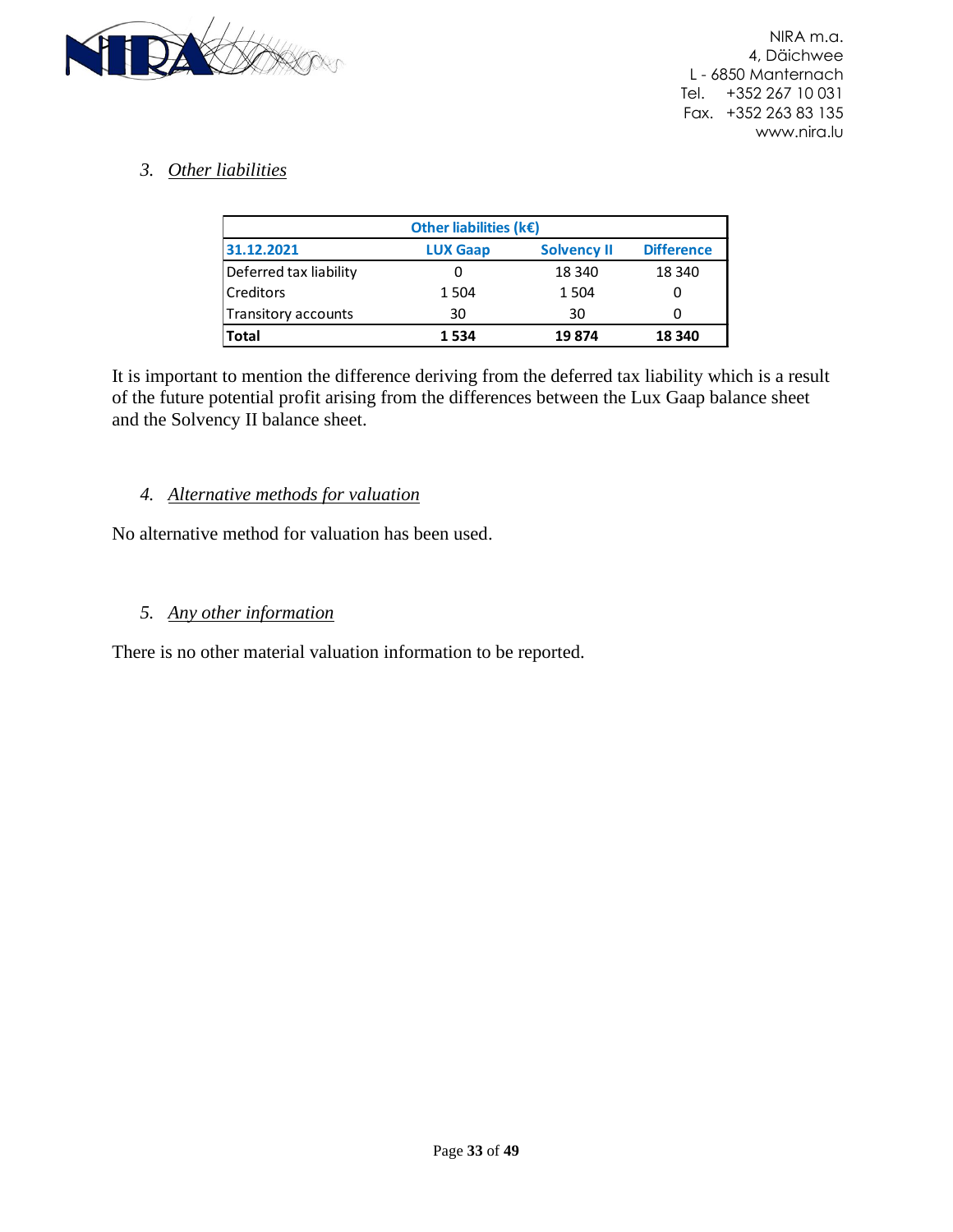

# <span id="page-33-0"></span>E. Capital management

### <span id="page-33-1"></span>*1. Own funds*

The business development is continuously adapted to the quantity of own funds in order to respect the acceptable ranges defined by the risk appetite.

NIRA currently does not have capital items other than unrestricted Tier 1 Own Funds. The major difference between the capital in the LUXGAAP financial statements and the Eligible Own Funds as calculated for Solvency II purposes, arises mainly from the revaluation of the equalisation reserve towards total basic own funds and from the consideration of the investments in market value.

|                                   | Own Funds ( $k \in \mathbb{R}$ ) |            |                   |
|-----------------------------------|----------------------------------|------------|-------------------|
|                                   | 31.12.2021                       | 31.12.2020 | <b>Difference</b> |
| <b>Capital</b>                    | 35 408                           | 35 2 2 9   | 178               |
| <b>Reconciliation reserve</b>     | 53 054                           | 43 490     | 9564              |
| Total eligible own funds - Tier 1 | 88 4 62                          | 78 720     | 9742              |

Those own funds are eligible to cover both the SCR and the MCR.

No material change is to be mentioned compared to the last reporting. No own fund item is subject to transitional measures. No ancillary own funds are to be mentioned.

<span id="page-33-2"></span>*2. Solvency Capital Requirement (SCR) and Minimum Capital Requirement (MCR)*

The SCR is calculated following the Standard Formula. The following tree shows the ramification for the different modules of risk:



No simplified calculation or undertaking-specific parameter is used.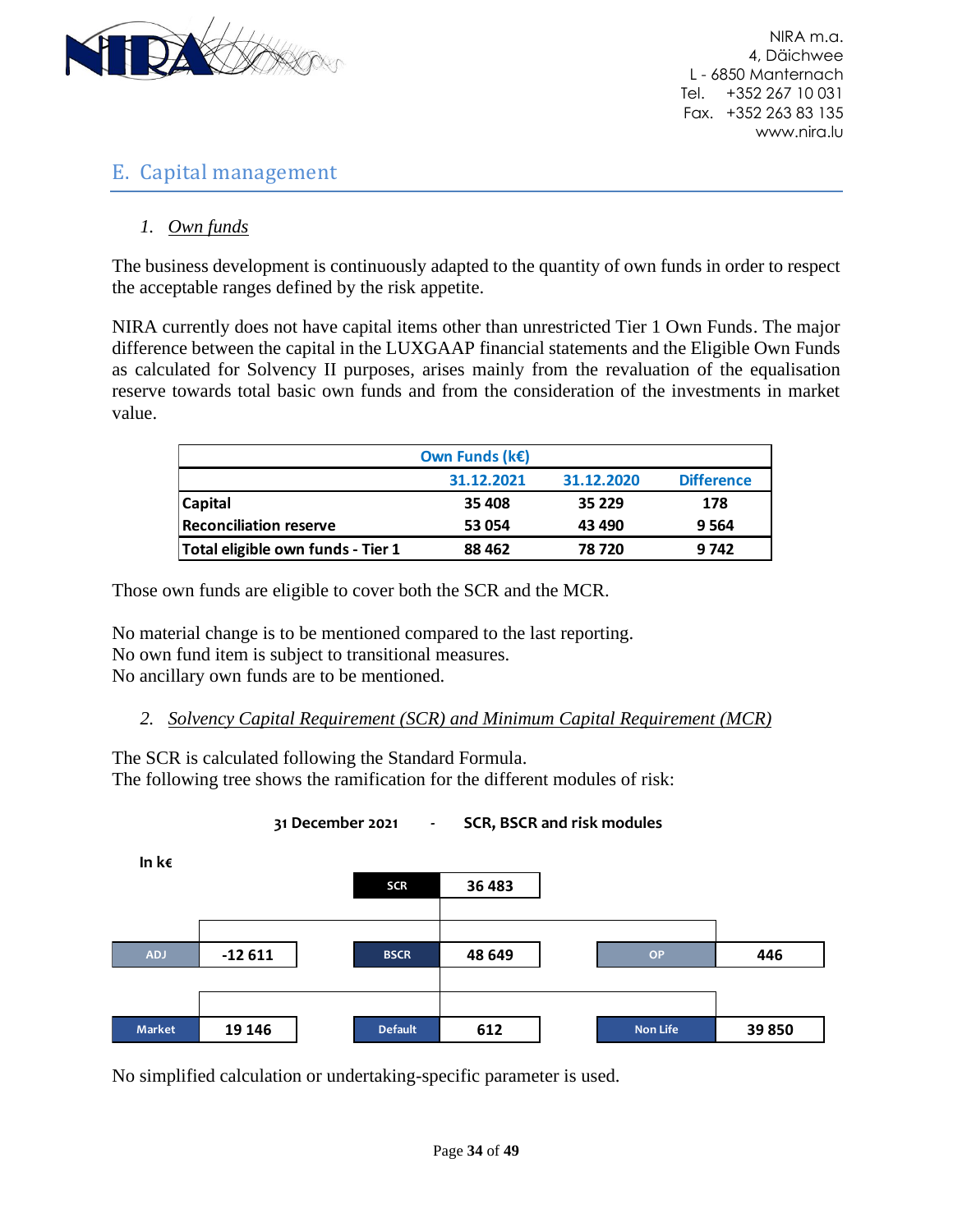

| <b>SCR - MCR and coverage ratio</b> |               |                           |                       |  |  |  |  |  |  |
|-------------------------------------|---------------|---------------------------|-----------------------|--|--|--|--|--|--|
| 31.12.2021 - k€                     | <b>Amount</b> | <b>Eligible Own Funds</b> | <b>Coverage ratio</b> |  |  |  |  |  |  |
| <b>SCR</b>                          | 36 483        | 88 4 62                   | 242%                  |  |  |  |  |  |  |
| <b>MCR</b>                          | 9 1 2 1       | 88 4 62                   | 970%                  |  |  |  |  |  |  |

<span id="page-34-0"></span>*3. Use of the duration-based equity sub-module in the calculation of the Solvency Capital Requirement*

This methodology is currently not used by NIRA, therefore this paragraph is not applicable.

<span id="page-34-1"></span>*4. Differences between the standard formula and any internal model used*

No internal model is used by NIRA, therefore this paragraph is not applicable.

<span id="page-34-2"></span>*5. Non-compliance with the Minimum Capital Requirement and non-compliance with the Solvency Capital Requirement*

On the reference period, the Eligible Own funds of NIRA have remained above both the Minimum Capital Requirement and the Solvency Capital Requirement.

#### <span id="page-34-3"></span>*6. Any other information*

There is no other capital management information to be reported.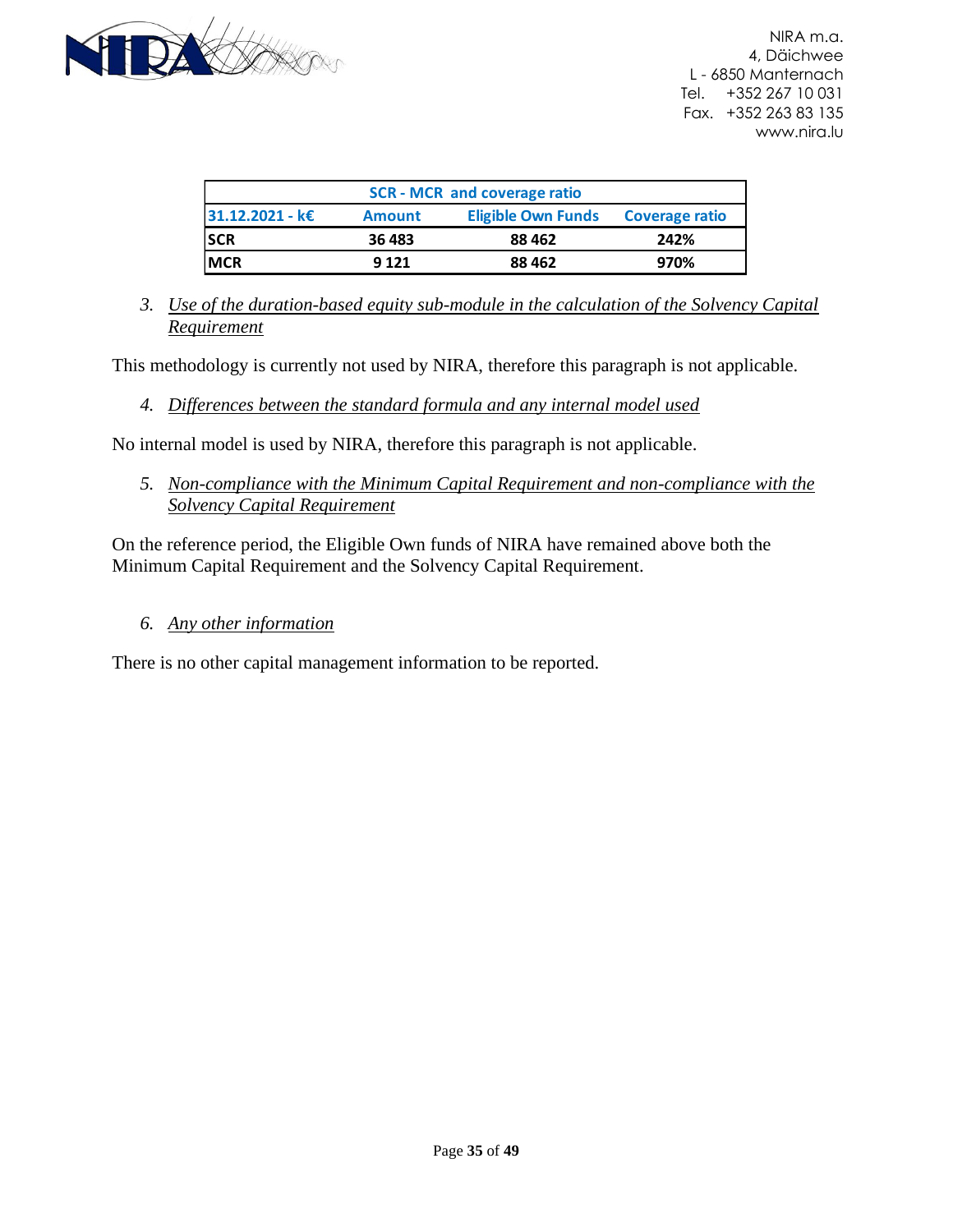

# <span id="page-35-0"></span>F. Status of the SFCR and date

For practical reasons, the SFCR is written in a masculine version where we often use words as he or his. In NIRA, where we believe in equal rights, it is not more than normal that those words can be used if appropriate in their feminine form.

A mutual is always evolving. To avoid continuous and minor adaptations to the SFCR, the Management Committee yearly evaluates and updates the SFCR where necessary. A minimal improved version is too insignificant to be presented to the Board of Directors. However, major modifications that have a structural impact on the organization should be approved by the Board of Directors. Their consent will be expressed by the signature of the Managing Director.

| Latest review date                        | 07-04-2022 |
|-------------------------------------------|------------|
| Latest assessment by Management Committee | 07-04-2022 |
| Brought to the Board of Director          | 31-05-2022 |

Approved and duly signed at 07/04/2022 by,

Welsen hugh

D. Vanwelkenhuyzen Dirigéant Agréé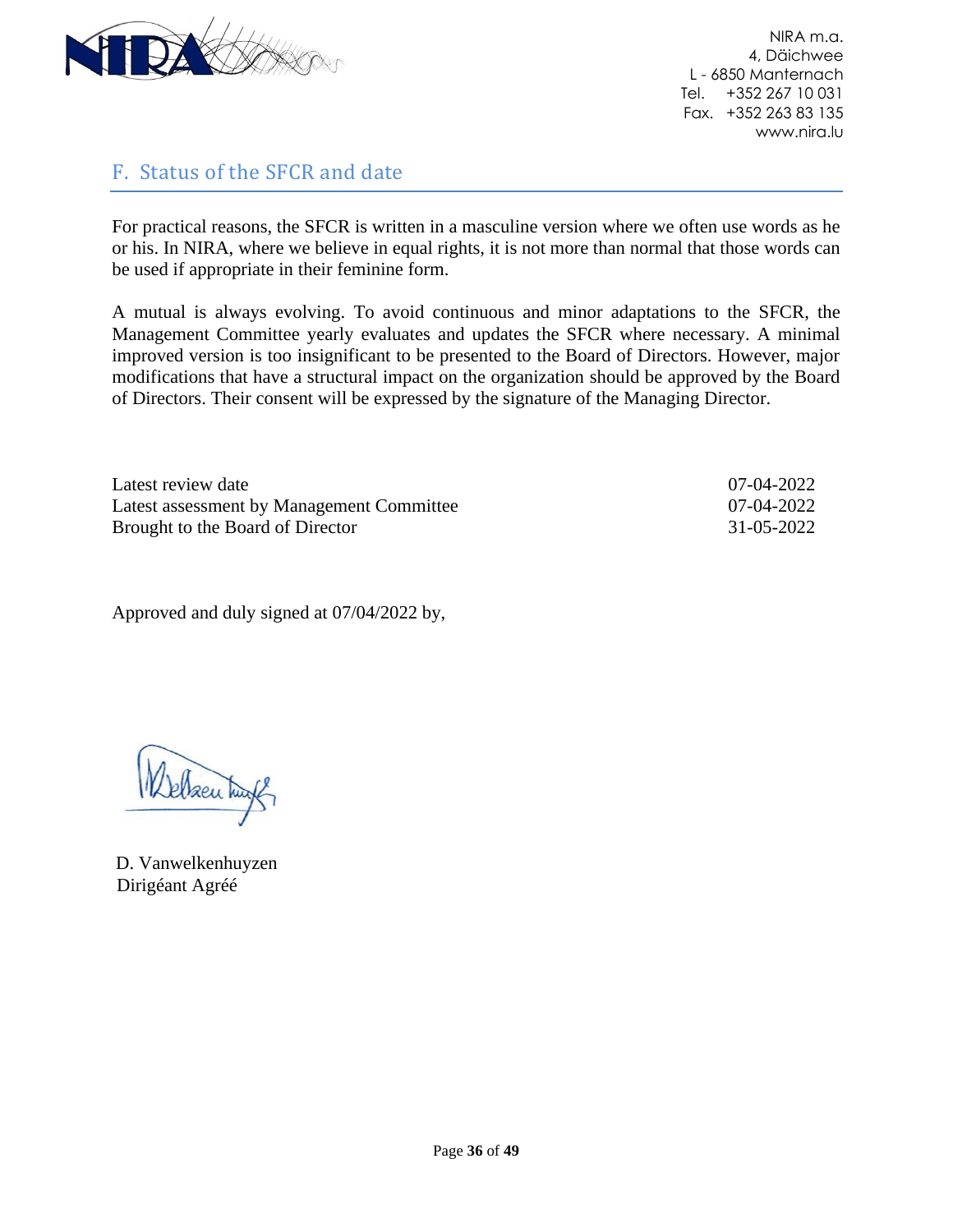

<span id="page-36-0"></span>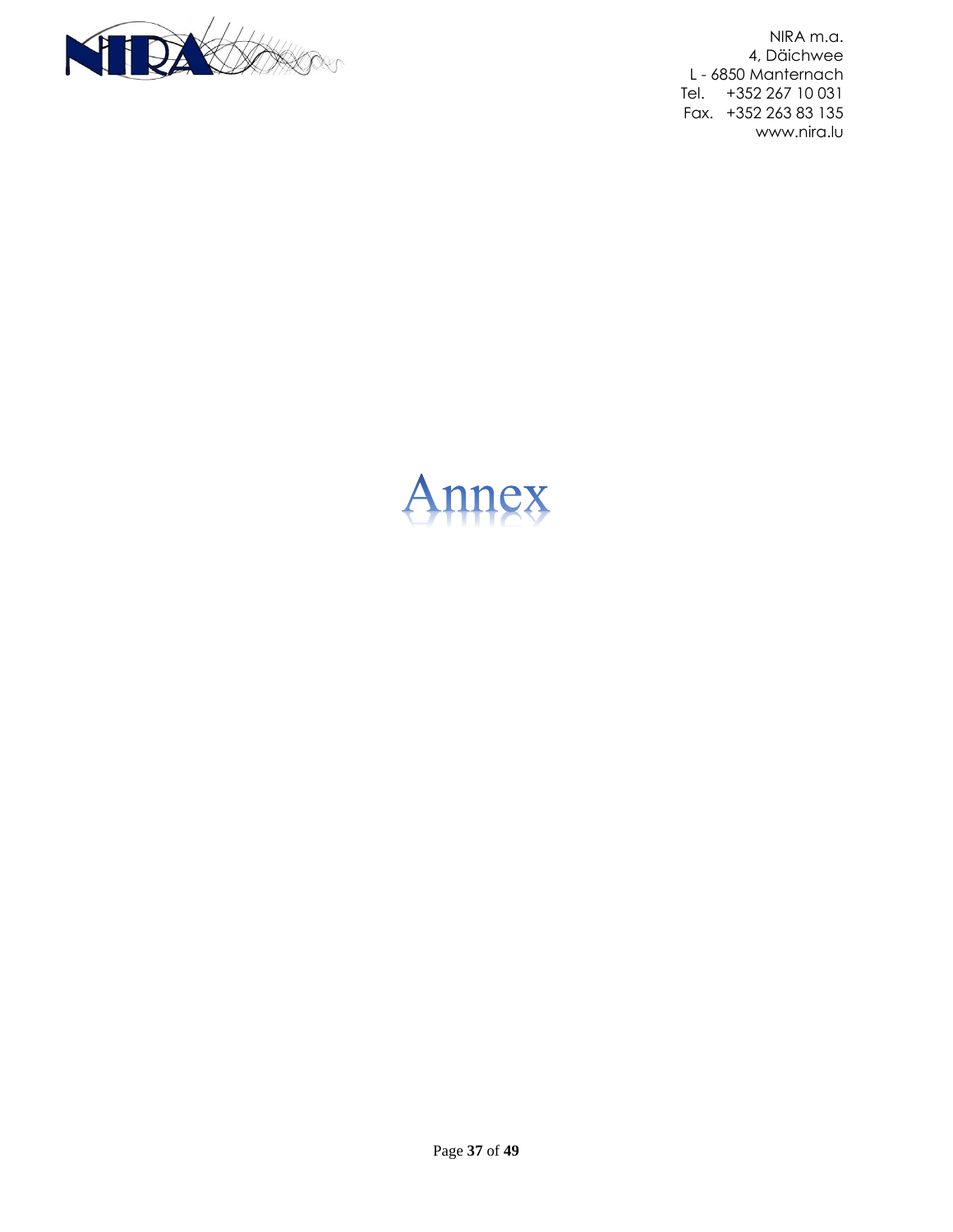

# Quantitative Reporting Templates (QRT)

- S.02.01.02 Balance sheet
- S.05.01.02 Premium, claims and expenses by line of business
- S.05.02.01 Premium, claims and expenses by country
- S.17.01.02 Non-Life technical provisions
- S.19.01.21 Non-Life insurance claims
- S.23.01.01 Own funds
- S.25.01.21 Solvency Capital Requirement for undertakings on standard formula
- S.28.01.01 Minimum Capital Requirement Only life or only non-life insurance or reinsurance activity

All amounts are expressed in thousands of euros.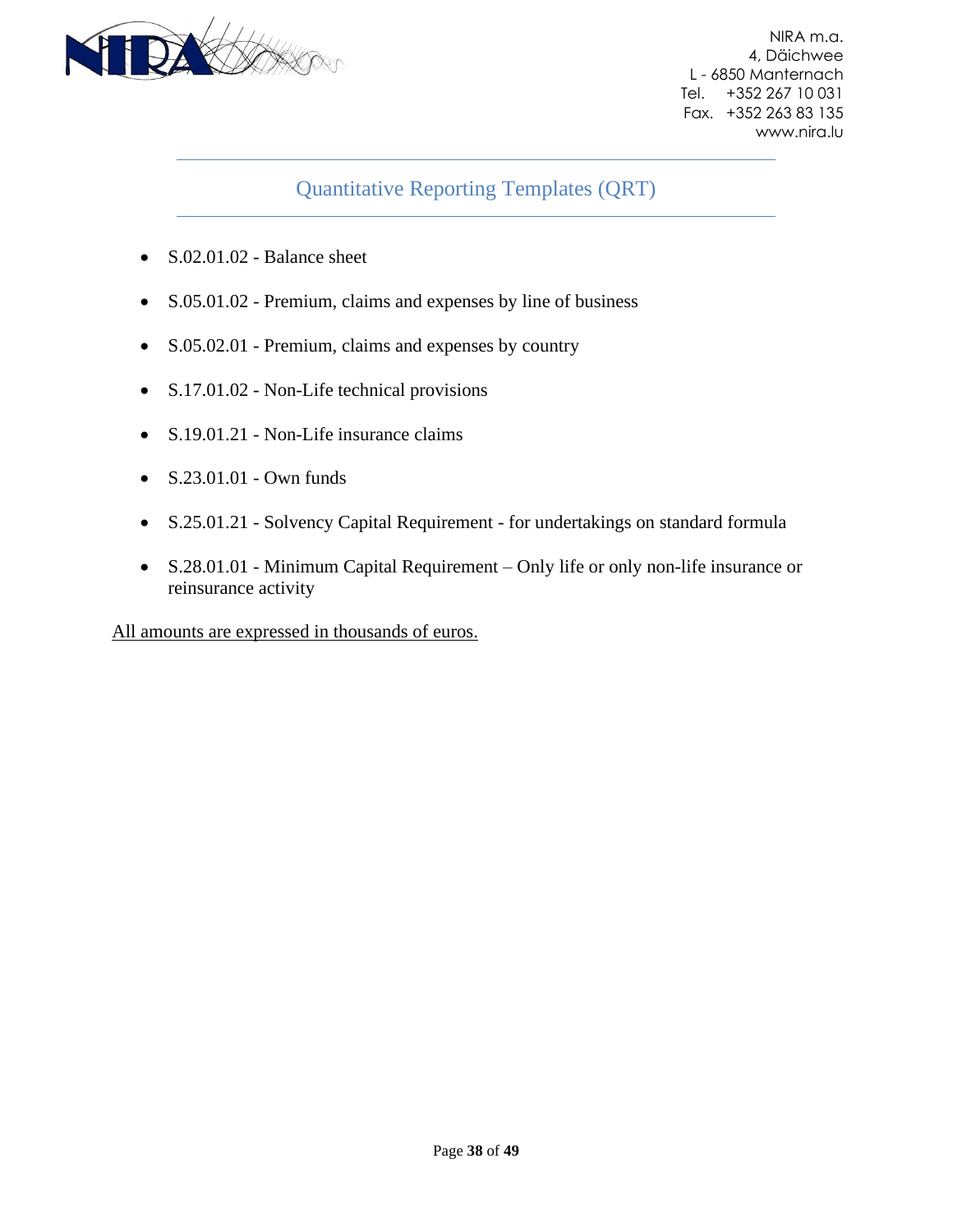

# **S.02.01.02 - Balance sheet**

|               |                                                                                              |                                                               |                                   |              | <b>Solvency II value</b> |
|---------------|----------------------------------------------------------------------------------------------|---------------------------------------------------------------|-----------------------------------|--------------|--------------------------|
|               |                                                                                              |                                                               |                                   |              | C0010                    |
| <b>Assets</b> | <b>Goodwill</b>                                                                              |                                                               |                                   | R0010        |                          |
|               | <b>Deferred acquisition costs</b>                                                            |                                                               |                                   | <b>R0020</b> |                          |
|               | Intangible assets                                                                            |                                                               |                                   | R0030        |                          |
|               | <b>Deferred tax assets</b>                                                                   |                                                               |                                   | <b>R0040</b> |                          |
|               | <b>Pension benefit surplus</b>                                                               |                                                               |                                   | <b>R0050</b> |                          |
|               | Property, plant & equipment held for own<br>use                                              |                                                               |                                   | <b>R0060</b> | 195                      |
|               | Investments (other than assets held for                                                      |                                                               |                                   | <b>R0070</b> | 106 303                  |
|               | index-linked and unit-linked contracts)                                                      | Property (other than for own use)                             |                                   | <b>R0080</b> | 0                        |
|               |                                                                                              | Holdings in related undertakings,<br>including participations |                                   | <b>R0090</b> | 0                        |
|               |                                                                                              | <b>Equities</b>                                               |                                   | R0100        | 0                        |
|               |                                                                                              |                                                               | Equities - listed                 | R0110        | 0                        |
|               |                                                                                              |                                                               | Equities - unlisted               | R0120        | 0                        |
|               |                                                                                              | <b>Bonds</b>                                                  |                                   | R0130        | 0                        |
|               |                                                                                              |                                                               | <b>Government Bonds</b>           | R0140        | 0                        |
|               |                                                                                              |                                                               | <b>Corporate Bonds</b>            | R0150        | 0                        |
|               |                                                                                              |                                                               | <b>Structured notes</b>           | R0160        | 0                        |
|               |                                                                                              |                                                               | <b>Collateralised securities</b>  | R0170        | 0                        |
|               |                                                                                              | <b>Collective Investments Undertakings</b>                    |                                   | R0180        | 106 303                  |
|               |                                                                                              | <b>Derivatives</b>                                            |                                   | R0190        | 0                        |
|               |                                                                                              | Deposits other than cash equivalents                          |                                   | <b>R0200</b> | 0                        |
|               |                                                                                              | <b>Other investments</b>                                      |                                   | R0210        | 0                        |
|               | Assets held for index-linked and unit-<br>linked contracts                                   |                                                               |                                   | <b>R0220</b> | 0                        |
|               | <b>Loans and mortgages</b>                                                                   |                                                               |                                   | R0230        | 0                        |
|               |                                                                                              | <b>Loans on policies</b>                                      |                                   | R0240        | 0                        |
|               |                                                                                              | Loans and mortgages to individuals                            |                                   | <b>R0250</b> | 0                        |
|               |                                                                                              | Other loans and mortgages                                     |                                   | R0260        | $\mathbf 0$              |
|               | <b>Reinsurance recoverables from:</b>                                                        |                                                               |                                   | <b>R0270</b> | 980                      |
|               |                                                                                              | Non-life and health similar to non-life                       |                                   | <b>R0280</b> | 980                      |
|               |                                                                                              |                                                               | Non-life excluding health         | R0290        | 980                      |
|               |                                                                                              |                                                               | <b>Health similar to non-life</b> | R0300        | 0                        |
|               |                                                                                              | Life and health similar to life, excluding                    |                                   | R0310        | 0                        |
|               |                                                                                              | health and index-linked and unit-linked                       | <b>Health similar to life</b>     | R0320        | 0                        |
|               |                                                                                              |                                                               | Life excluding health and         | R0330        |                          |
|               |                                                                                              |                                                               | index-linked and unit-linked      |              | 0                        |
|               |                                                                                              | Life index-linked and unit-linked                             |                                   | R0340        | $\Omega$                 |
|               | <b>Deposits to cedants</b>                                                                   |                                                               |                                   | R0350        | 3 0 0 9                  |
|               | <b>Insurance and intermediaries receivables</b>                                              |                                                               |                                   | R0360        |                          |
|               | <b>Reinsurance receivables</b>                                                               |                                                               |                                   | R0370        | 4047                     |
|               | Receivables (trade, not insurance)                                                           |                                                               |                                   | R0380        | 76                       |
|               | Own shares (held directly)                                                                   |                                                               |                                   | R0390        |                          |
|               | Amounts due in respect of own fund<br>items or initial fund called up but not yet<br>paid in |                                                               |                                   | R0400        |                          |
|               | <b>Cash and cash equivalents</b>                                                             |                                                               |                                   | R0410        | 11 109                   |
|               | Any other assets, not elsewhere shown                                                        |                                                               |                                   | R0420        | 27                       |
|               | <b>Total assets</b>                                                                          |                                                               |                                   | <b>R0500</b> | 125 746                  |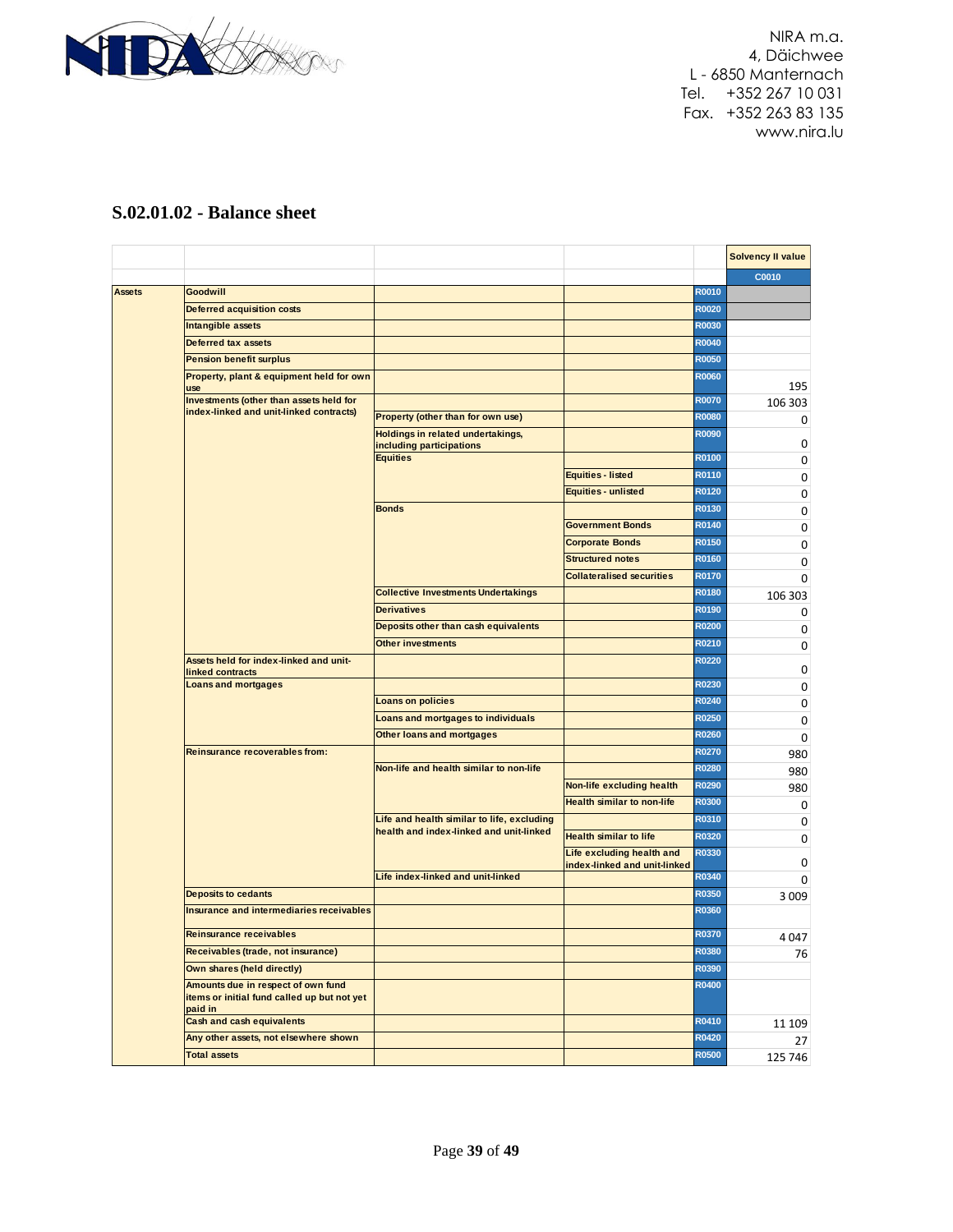

| <b>Liabilities</b> | <b>Technical provisions - non-life</b>                 |                                                           |                                               | <b>R0510</b> | 17410       |
|--------------------|--------------------------------------------------------|-----------------------------------------------------------|-----------------------------------------------|--------------|-------------|
|                    |                                                        | <b>Technical provisions - non-life (excluding</b>         |                                               | <b>R0520</b> | 17410       |
|                    |                                                        | health)                                                   | <b>Technical provisions</b>                   | R0530        |             |
|                    |                                                        |                                                           | calculated as a whole                         |              | $\mathbf 0$ |
|                    |                                                        |                                                           | <b>Best Estimate</b>                          | <b>R0540</b> | 14 8 53     |
|                    |                                                        |                                                           | <b>Risk margin</b>                            | <b>R0550</b> | 2557        |
|                    |                                                        | Technical provisions - health (similar to                 |                                               | <b>R0560</b> | 0           |
|                    |                                                        | non-life)                                                 | <b>Technical provisions</b>                   | <b>R0570</b> |             |
|                    |                                                        |                                                           | calculated as a whole                         | R0580        | 0           |
|                    |                                                        |                                                           | <b>Best Estimate</b>                          |              | 0           |
|                    |                                                        |                                                           | <b>Risk margin</b>                            | <b>R0590</b> | $\pmb{0}$   |
|                    | <b>Technical provisions - life (excluding</b>          |                                                           |                                               | <b>R0600</b> | 0           |
|                    | index-linked and unit-linked)                          | Technical provisions - health (similar to                 |                                               | R0610        | 0           |
|                    |                                                        | life)                                                     | <b>Technical provisions</b>                   | R0620        |             |
|                    |                                                        |                                                           | calculated as a whole                         |              | 0           |
|                    |                                                        |                                                           | <b>Best Estimate</b>                          | R0630        | 0           |
|                    |                                                        |                                                           | <b>Risk margin</b>                            | R0640        | $\mathbf 0$ |
|                    |                                                        | <b>Technical provisions - life (excluding</b>             |                                               | R0650        | 0           |
|                    |                                                        | health and index-linked and unit-linked)                  | <b>Technical provisions</b>                   | <b>R0660</b> |             |
|                    |                                                        |                                                           | calculated as a whole<br><b>Best Estimate</b> | <b>R0670</b> | 0           |
|                    |                                                        |                                                           |                                               |              | 0           |
|                    |                                                        |                                                           | <b>Risk margin</b>                            | <b>R0680</b> | 0           |
|                    | Technical provisions - index-linked and<br>unit-linked |                                                           |                                               | R0690        | 0           |
|                    |                                                        | Technical provisions calculated as a                      |                                               | <b>R0700</b> | 0           |
|                    |                                                        | whole<br><b>Best Estimate</b>                             |                                               | <b>R0710</b> |             |
|                    |                                                        |                                                           |                                               | <b>R0720</b> | 0           |
|                    |                                                        | <b>Risk margin</b>                                        |                                               |              | 0           |
|                    | Other technical provisions                             |                                                           |                                               | R0730        |             |
|                    | <b>Contingent liabilities</b>                          |                                                           |                                               | R0740        |             |
|                    | Provisions other than technical provisions             |                                                           |                                               | <b>R0750</b> |             |
|                    | <b>Pension benefit obligations</b>                     |                                                           |                                               | <b>R0760</b> |             |
|                    | <b>Deposits from reinsurers</b>                        |                                                           |                                               | <b>R0770</b> |             |
|                    | <b>Deferred tax liabilities</b>                        |                                                           |                                               | <b>R0780</b> | 18 340      |
|                    | <b>Derivatives</b>                                     |                                                           |                                               | R0790        | 0           |
|                    | <b>Debts owed to credit institutions</b>               |                                                           |                                               | <b>R0800</b> | 0           |
|                    | <b>Financial liabilities other than debts</b>          |                                                           |                                               | R0810        |             |
|                    | owed to credit institutions                            |                                                           |                                               |              | 0           |
|                    | Insurance & intermediaries payables                    |                                                           |                                               | <b>R0820</b> |             |
|                    | <b>Reinsurance payables</b>                            |                                                           |                                               | R0830        | 1033        |
|                    | Payables (trade, not insurance)                        |                                                           |                                               | <b>R0840</b> | 471         |
|                    | <b>Subordinated liabilities</b>                        |                                                           |                                               | <b>R0850</b> | $\mathbf 0$ |
|                    |                                                        | Subordinated liabilities not in Basic Own<br><b>Funds</b> |                                               | R0860        |             |
|                    |                                                        | Subordinated liabilities in Basic Own                     |                                               | <b>R0870</b> | $\Omega$    |
|                    | Any other liabilities, not elsewhere                   | <b>Funds</b>                                              |                                               | <b>R0880</b> |             |
|                    | shown                                                  |                                                           |                                               |              | 30          |
|                    | <b>Total liabilities</b>                               |                                                           |                                               | <b>R0900</b> | 37 284      |
| <b>Excess of</b>   |                                                        |                                                           |                                               | R1000        |             |
| assets over        |                                                        |                                                           |                                               |              | 88 4 62     |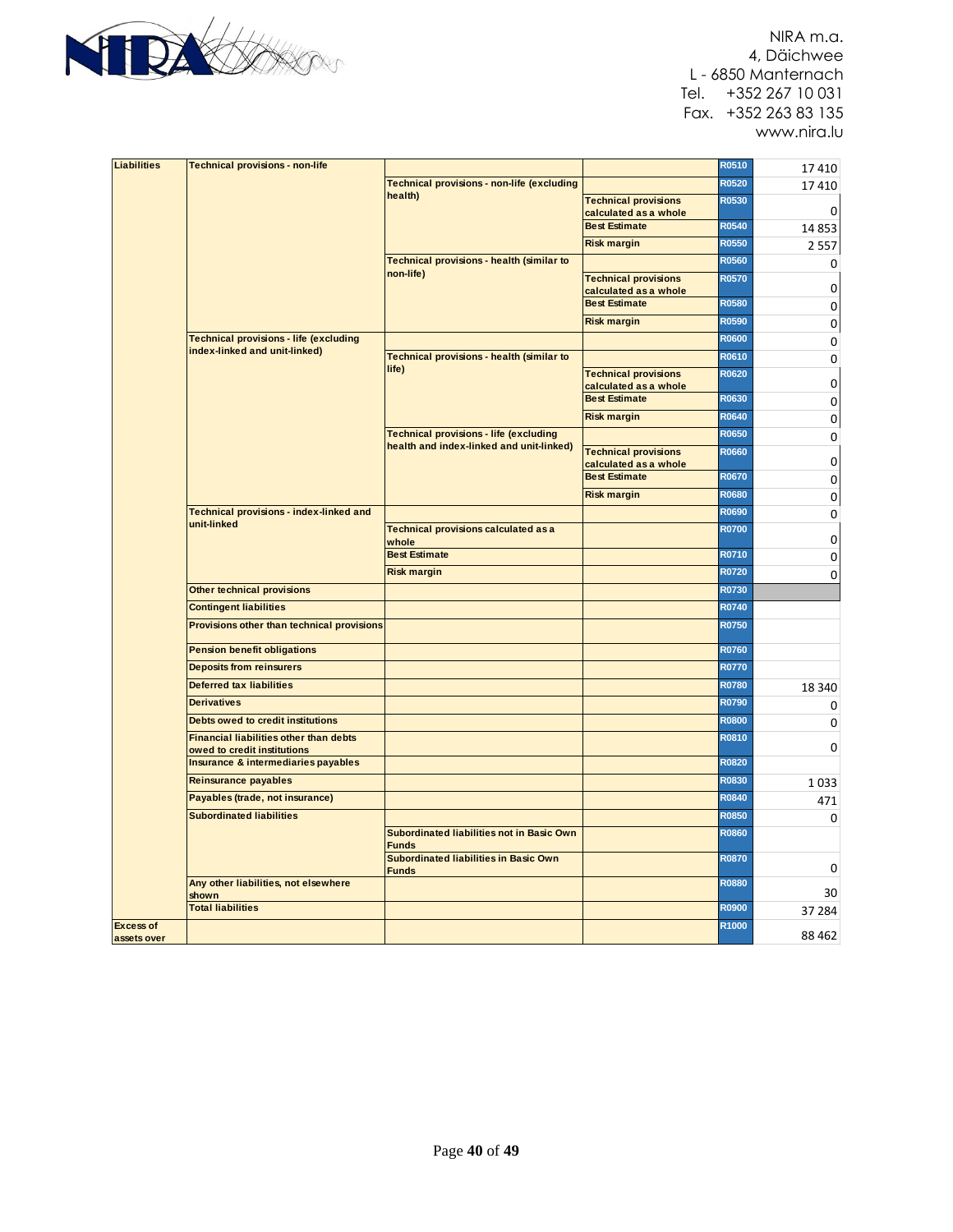

# **S.05.01.02 - Premium, claims and expenses by line of business**

|                               |                                                          |              | Line of Business for: non-life insurance Line of Business<br>and reinsurance obligations (direct<br>business and accepted proportional<br>reinsurance) | for: accepted non-<br>proportional<br>reinsurance | <b>Total</b> |
|-------------------------------|----------------------------------------------------------|--------------|--------------------------------------------------------------------------------------------------------------------------------------------------------|---------------------------------------------------|--------------|
|                               |                                                          |              | Fire and other damage to property<br>insurance                                                                                                         | <b>Casualty</b>                                   |              |
|                               |                                                          |              | <b>C0070</b>                                                                                                                                           | C0140                                             | C0200        |
| <b>Premiums</b>               | <b>Gross - Direct Business</b>                           | R0110        | $\mathbf 0$                                                                                                                                            | 0                                                 | 0            |
| written                       | <b>Gross - Proportional reinsurance</b><br>accepted      | R0120        | 10 6 12                                                                                                                                                | 0                                                 | 10 6 12      |
|                               | <b>Gross - Non-proportional reinsurance</b><br>accepted  | R0130        | $\Omega$                                                                                                                                               | 1928                                              | 1928         |
|                               | <b>Reinsurers' share</b>                                 | R0140        | 1426                                                                                                                                                   | 259                                               | 1685         |
|                               | <b>Net</b>                                               | <b>R0200</b> | 9 1 8 6                                                                                                                                                | 1668                                              | 10854        |
| <b>Premiums</b>               | <b>Gross - Direct Business</b>                           | R0210        | 0                                                                                                                                                      | 0                                                 | 0            |
| earned                        | <b>Gross - Proportional reinsurance</b><br>accepted      | <b>R0220</b> | 9463                                                                                                                                                   | $\Omega$                                          | 9463         |
|                               | <b>Gross - Non-proportional reinsurance</b><br>accepted  | R0230        | $\mathbf 0$                                                                                                                                            | 1768                                              | 1768         |
|                               | <b>Reinsurers' share</b>                                 | R0240        | 1570                                                                                                                                                   | 277                                               | 1847         |
|                               | <b>Net</b>                                               | <b>R0300</b> | 7894                                                                                                                                                   | 1491                                              | 9384         |
| <b>Claims</b>                 | <b>Gross - Direct Business</b>                           | R0310        | $\Omega$                                                                                                                                               | $\Omega$                                          | $\Omega$     |
| incurred                      | <b>Gross - Proportional reinsurance</b><br>accepted      | <b>R0320</b> | 164                                                                                                                                                    | 0                                                 | 164          |
|                               | <b>Gross - Non-proportional reinsurance</b><br>accepted  | R0330        | $\mathbf 0$                                                                                                                                            | 1 340                                             | 1 340        |
|                               | <b>Reinsurers' share</b>                                 | R0340        | 59                                                                                                                                                     | $\Omega$                                          | 59           |
|                               | <b>Net</b>                                               | <b>R0400</b> | 105                                                                                                                                                    | 1 3 4 0                                           | 1444         |
| <b>Changes in</b>             | <b>Gross - Direct Business</b>                           | R0410        | 0                                                                                                                                                      | $\mathbf 0$                                       | 0            |
| other technical<br>provisions | <b>Gross - Proportional reinsurance</b><br>accepted      | <b>R0420</b> | 0                                                                                                                                                      | 0                                                 | 0            |
|                               | <b>Gross - Non- proportional reinsurance</b><br>accepted | R0430        | $\overline{0}$                                                                                                                                         | 0                                                 | 0            |
|                               | <b>Reinsurers' share</b>                                 | <b>R0440</b> | 0                                                                                                                                                      | 0                                                 | 0            |
|                               | <b>Net</b>                                               | <b>R0500</b> | $\mathbf 0$                                                                                                                                            | 0                                                 | 0            |
| <b>Expenses</b><br>incurred   |                                                          | <b>R0550</b> | 1612                                                                                                                                                   | 320                                               | 1932         |
| <b>Other expenses</b>         |                                                          | R1200        | $\mathbf 0$                                                                                                                                            | 0                                                 | 0            |
| <b>Total expenses</b>         |                                                          | R1300        | $\mathbf{0}$                                                                                                                                           | $\mathbf{0}$                                      | 1932         |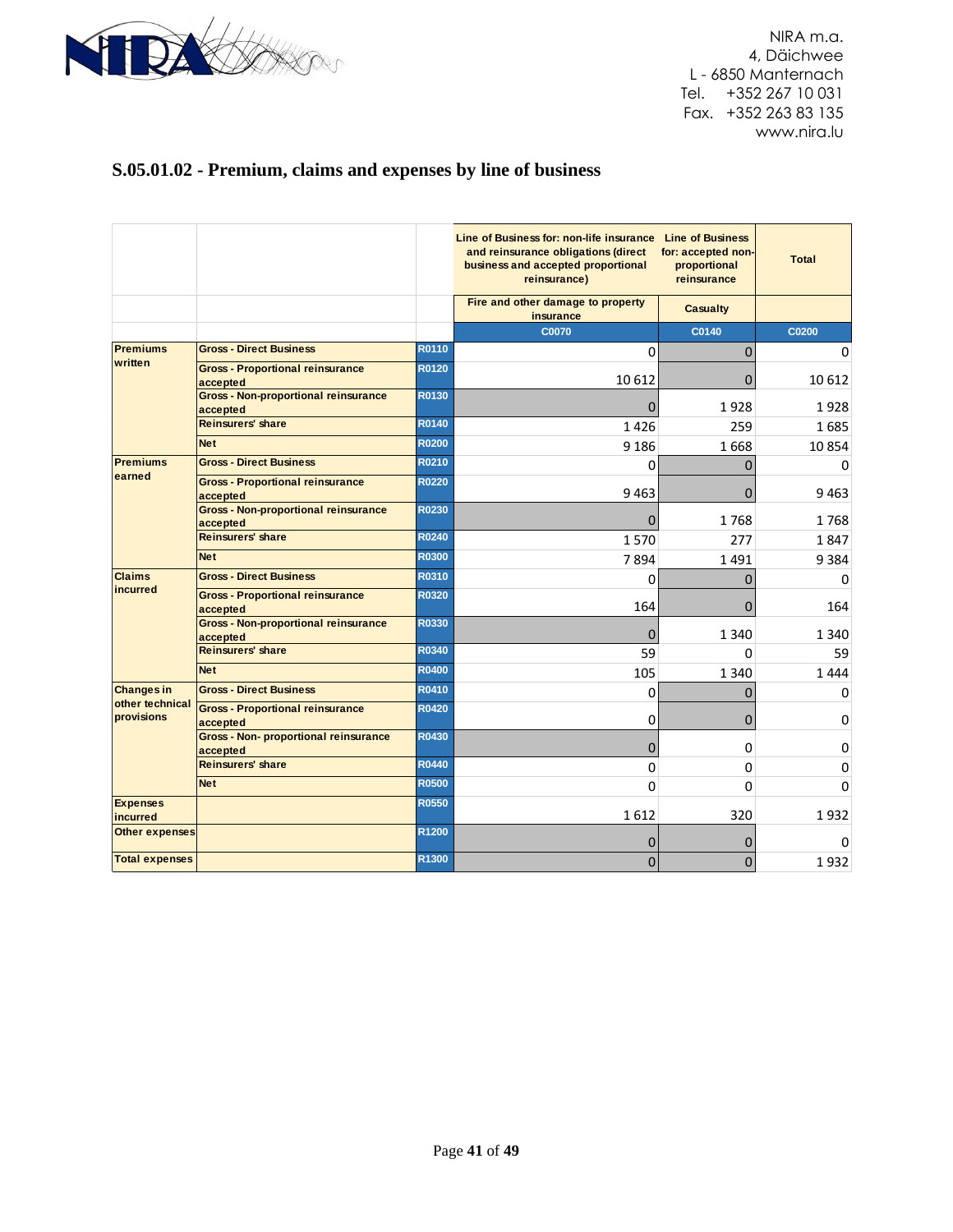

# **S.05.02.01 - Premium, claims and expenses by country**

|                                      |                                                         |                                    | <b>Home country</b> | Country (by amount of Country (by amount of Country (by amount of<br>gross premiums<br>written) - non-life<br>obligations | gross premiums<br>written) - non-life<br>obligations | gross premiums<br>written) - non-life<br>obligations | Country (by amount of<br>gross premiums<br>written) - non-life<br>obligations | <b>Country (by amount of</b><br>gross premiums written) -<br>non-life obligations | <b>Total Top 5</b><br>and home<br>country |
|--------------------------------------|---------------------------------------------------------|------------------------------------|---------------------|---------------------------------------------------------------------------------------------------------------------------|------------------------------------------------------|------------------------------------------------------|-------------------------------------------------------------------------------|-----------------------------------------------------------------------------------|-------------------------------------------|
|                                      |                                                         |                                    | <b>C0080</b>        | C0090                                                                                                                     | C0090                                                | C0090                                                | C0090                                                                         | C0090                                                                             | C0140                                     |
|                                      |                                                         | <b>Localization of</b><br>activity |                     | <b>BELGIUM</b>                                                                                                            | <b>CHINA</b>                                         | <b>ITALY</b>                                         |                                                                               | KOREA, REPUBLIC C RUSSIAN FEDERATION                                              |                                           |
| <b>Premiums written</b>              | <b>Gross - Direct Business</b>                          | R0110                              | 0                   | $\Omega$                                                                                                                  |                                                      |                                                      |                                                                               |                                                                                   | $\mathbf 0$                               |
|                                      | <b>Gross - Proportional</b><br>reinsurance accepted     | R0120                              | 0                   | 4 5 0 4                                                                                                                   | 1039                                                 | 1 2 5 0                                              | 877                                                                           | 1 3 6 3                                                                           | 9033                                      |
|                                      | <b>Gross - Non-proportional</b><br>reinsurance accepted | R0130                              | 0                   | 832                                                                                                                       | $\Omega$                                             | 9                                                    | 214                                                                           | 22                                                                                | 1077                                      |
|                                      | <b>Reinsurers' share</b>                                | R0140                              | $\mathbf 0$         | 259                                                                                                                       | 633                                                  | $\Omega$                                             | 180                                                                           | 273                                                                               | 1 3 4 6                                   |
|                                      | <b>Net</b>                                              | <b>R0200</b>                       | 0                   | 5076                                                                                                                      | 406                                                  | 1 2 5 9                                              | 910                                                                           | 1 1 1 2                                                                           | 8764                                      |
| <b>Premiums earned</b>               | <b>Gross - Direct Business</b>                          | R0210                              | 0                   | 0                                                                                                                         |                                                      |                                                      |                                                                               |                                                                                   | 0                                         |
|                                      | <b>Gross - Proportional</b><br>reinsurance accepted     | R0220                              | 0                   | 4831                                                                                                                      | 1087                                                 | 301                                                  | 831                                                                           | 1 2 8 7                                                                           | 8337                                      |
|                                      | <b>Gross - Non-proportional</b><br>reinsurance accepted | R0230                              | 0                   | 781                                                                                                                       | 0                                                    | 10                                                   | 214                                                                           | 16                                                                                | 1020                                      |
|                                      | <b>Reinsurers' share</b>                                | R0240                              | $\Omega$            | 277                                                                                                                       | 644                                                  | $\Omega$                                             | 170                                                                           | 490                                                                               | 1581                                      |
|                                      | <b>Net</b>                                              | R0300                              | 0                   | 5 3 3 5                                                                                                                   | 443                                                  | 311                                                  | 874                                                                           | 813                                                                               | 7776                                      |
| <b>Claims incurred</b>               | <b>Gross - Direct Business</b>                          | R0310                              | $\Omega$            | 0                                                                                                                         |                                                      |                                                      |                                                                               |                                                                                   | $\mathbf 0$                               |
|                                      | <b>Gross - Proportional</b><br>reinsurance accepted     | R0320                              | 0                   | $-118$                                                                                                                    |                                                      |                                                      | 230                                                                           | 0                                                                                 | 112                                       |
|                                      | <b>Gross - Non-proportional</b><br>reinsurance accepted | R0330                              | 0                   | 330                                                                                                                       |                                                      | 8                                                    | 198                                                                           | 16                                                                                | 551                                       |
|                                      | Reinsurers' share                                       | R0340                              | 0                   | 0                                                                                                                         |                                                      | $\mathbf 0$                                          | 59                                                                            |                                                                                   | 59                                        |
|                                      | <b>Net</b>                                              | <b>R0400</b>                       | $\mathbf{0}$        | 212                                                                                                                       |                                                      | 8                                                    | 368                                                                           | 16                                                                                | 604                                       |
| <b>Changes in other</b><br>technical | <b>Gross - Direct Business</b>                          | R0410                              | 0                   |                                                                                                                           |                                                      |                                                      |                                                                               |                                                                                   | $\mathbf 0$                               |
| provisions                           | <b>Gross - Proportional</b><br>reinsurance accepted     | R0420                              | $\mathbf 0$         |                                                                                                                           |                                                      |                                                      |                                                                               |                                                                                   | 0                                         |
|                                      | <b>Gross - Non-proportional</b><br>reinsurance accepted | R0430                              | 0                   |                                                                                                                           |                                                      |                                                      |                                                                               |                                                                                   | $\Omega$                                  |
|                                      | <b>Reinsurers' share</b>                                | R0440                              | $\Omega$            |                                                                                                                           |                                                      |                                                      |                                                                               |                                                                                   | 0                                         |
|                                      | <b>Net</b>                                              | <b>R0500</b>                       | 0                   |                                                                                                                           |                                                      |                                                      |                                                                               |                                                                                   | $\mathbf 0$                               |
| <b>Expenses</b><br>incurred          |                                                         | <b>R0550</b>                       | 0                   | 822                                                                                                                       | 160                                                  | 194                                                  | 168                                                                           | 213                                                                               | 1558                                      |
| <b>Other expenses</b>                |                                                         | R1200                              |                     |                                                                                                                           |                                                      |                                                      |                                                                               |                                                                                   |                                           |
| <b>Total expenses</b>                |                                                         | R1300                              |                     |                                                                                                                           |                                                      |                                                      |                                                                               |                                                                                   | 1558                                      |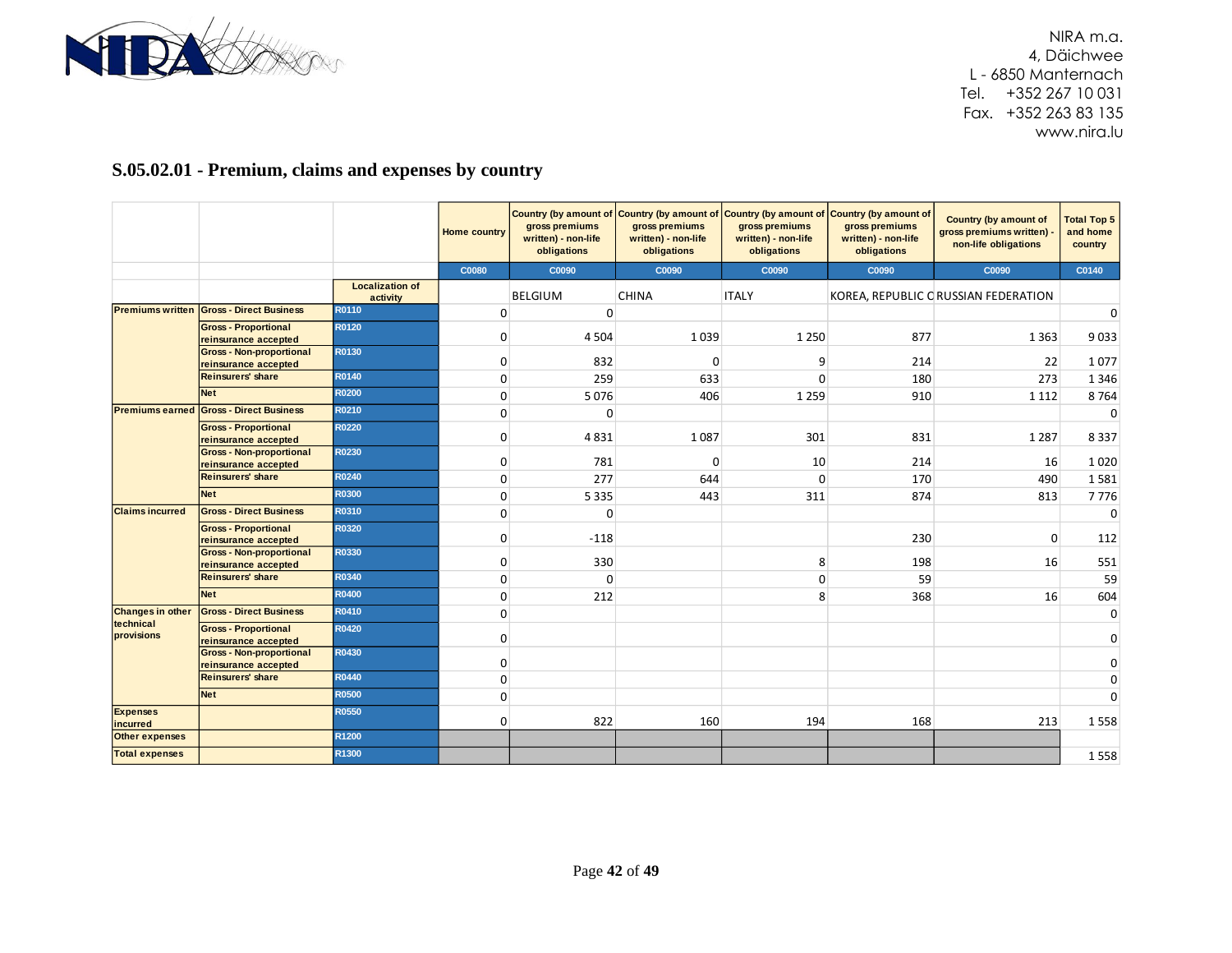

# **S.17.01.02 - Non-Life technical provisions**

|                                                                                                                                                                                      |                                                                                                                                                      |                                    |                                                                                                                                    |              | <b>Direct business and</b><br>accepted proportional<br>reinsurance | accepted non-<br>proportional<br>reinsurance | <b>Total Non-Life</b><br>obligation |
|--------------------------------------------------------------------------------------------------------------------------------------------------------------------------------------|------------------------------------------------------------------------------------------------------------------------------------------------------|------------------------------------|------------------------------------------------------------------------------------------------------------------------------------|--------------|--------------------------------------------------------------------|----------------------------------------------|-------------------------------------|
|                                                                                                                                                                                      |                                                                                                                                                      |                                    |                                                                                                                                    |              | Fire and other damage to<br>property insurance                     | Non-proportional<br>casualty reinsurance     |                                     |
|                                                                                                                                                                                      |                                                                                                                                                      |                                    |                                                                                                                                    |              | <b>C0080</b>                                                       | C0150                                        | C0180                               |
| <b>Technical provisions calculated as a</b><br>whole                                                                                                                                 |                                                                                                                                                      |                                    |                                                                                                                                    | R0010        | 0                                                                  |                                              | 0                                   |
| <b>Total Recoverables from reinsurance/SPV</b><br>and Finite Re after the adjustment for<br>expected losses due to counterparty<br>default associated to TP calculated as a<br>whole |                                                                                                                                                      |                                    |                                                                                                                                    | <b>R0050</b> |                                                                    |                                              | $\mathbf 0$                         |
| Technical provisions calculated as a sum Best estimate                                                                                                                               |                                                                                                                                                      | <b>Premium provisions</b>          | <b>Gross - Total</b>                                                                                                               | R0060        | 5038                                                               | 674                                          | 5712                                |
| of BE and RM                                                                                                                                                                         |                                                                                                                                                      |                                    | Total recoverable from reinsurance/SPV<br>and Finite Re after the adjustment for<br>expected losses due to counterparty<br>default | R0140        | 885                                                                | 9                                            | 894                                 |
|                                                                                                                                                                                      |                                                                                                                                                      |                                    | <b>Net Best Estimate of Premium Provisions</b>                                                                                     | R0150        | 4 1 5 3                                                            | 665                                          | 4819                                |
|                                                                                                                                                                                      |                                                                                                                                                      | <b>Claims provisions</b>           | <b>Gross - Total</b>                                                                                                               | R0160        | 6 1 4 4                                                            | 2 9 9 7                                      | 9 1 4 1                             |
|                                                                                                                                                                                      |                                                                                                                                                      |                                    | Total recoverable from reinsurance/SPV<br>and Finite Re after the adjustment for<br>expected losses due to counterparty<br>default | R0240        | 86                                                                 | 0                                            | 86                                  |
|                                                                                                                                                                                      |                                                                                                                                                      |                                    | <b>Net Best Estimate of Claims Provisions</b>                                                                                      | <b>R0250</b> | 6058                                                               | 2 9 9 7                                      | 9055                                |
|                                                                                                                                                                                      |                                                                                                                                                      | <b>Total Best estimate - gross</b> |                                                                                                                                    | R0260        | 11 182                                                             | 3671                                         | 14853                               |
|                                                                                                                                                                                      |                                                                                                                                                      | <b>Total Best estimate - net</b>   |                                                                                                                                    | <b>R0270</b> | 10 211                                                             | 3 6 6 2                                      | 13873                               |
|                                                                                                                                                                                      | <b>Risk margin</b>                                                                                                                                   |                                    |                                                                                                                                    | R0280        | 1886                                                               | 671                                          | 2 5 5 7                             |
| Amount of the transitional on Technical                                                                                                                                              | TP as a whole                                                                                                                                        |                                    |                                                                                                                                    | R0290        |                                                                    |                                              | 0                                   |
| <b>Provisions</b>                                                                                                                                                                    | <b>Best estimate</b>                                                                                                                                 |                                    |                                                                                                                                    | R0300        |                                                                    |                                              | $\mathbf 0$                         |
|                                                                                                                                                                                      | <b>Risk margin</b>                                                                                                                                   |                                    |                                                                                                                                    | R0310        |                                                                    |                                              | $\Omega$                            |
| <b>Technical provisions - total</b>                                                                                                                                                  | <b>Technical provisions - total</b>                                                                                                                  |                                    |                                                                                                                                    | R0320        | 13 068                                                             | 4 3 4 2                                      | 17410                               |
|                                                                                                                                                                                      | <b>Recoverable from reinsurance</b><br>contract/SPV and Finite Re after the<br>adjustment for expected losses due to<br>counterparty default - total |                                    |                                                                                                                                    | R0330        | 971                                                                | 9                                            | 980                                 |
|                                                                                                                                                                                      | <b>Technical provisions minus</b><br>recoverables from reinsurance/SPV and<br><b>Finite Re-total</b>                                                 |                                    |                                                                                                                                    | R0340        | 12097                                                              | 4 3 3 3                                      | 16 4 30                             |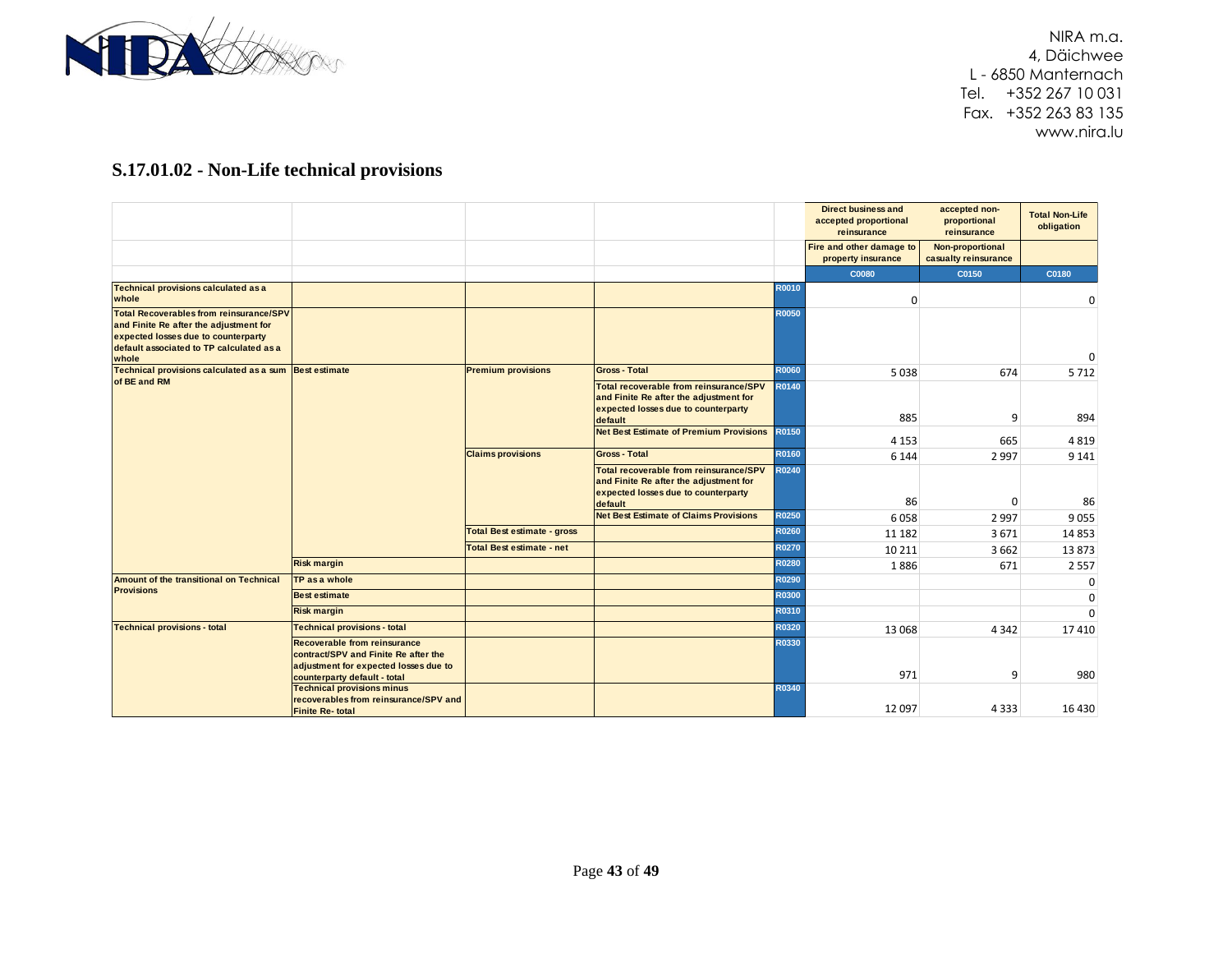

#### **S.19.01.21 - Non-Life insurance claims**

#### Total Non-life business Gross claims paid (non-cumulative)

| Accident year [AY] | $\mathbf{v}$ |          |       |                |       |        |              |       |              |       |       |          |              |              |              |                                         |
|--------------------|--------------|----------|-------|----------------|-------|--------|--------------|-------|--------------|-------|-------|----------|--------------|--------------|--------------|-----------------------------------------|
| $\ln k \epsilon$   |              | $\bf{0}$ |       | $\overline{2}$ | 3     | 4      | 5            |       |              | 8     | 9     | $10 & +$ |              |              | year         | In Current Sum of years<br>(cumulative) |
|                    |              | C0010    | C0020 | C0030          | C0040 | C0050  | <b>C0060</b> | C0070 | <b>C0080</b> | C0090 | C0100 | C0110    |              |              | C0170        | C0180                                   |
| Prior              | R0100        |          |       |                |       |        |              |       |              |       |       |          | Prior        | <b>R0100</b> | <sup>0</sup> | 0                                       |
| $N-9$              | R0160        | 14       | 1401  | 0              |       | 0      | $\mathbf{0}$ | 0     | $\Omega$     | ΟI    | 0     |          | $N-9$        | <b>R0160</b> | $\Omega$     | $\overline{0}$                          |
| $N-8$              | <b>R0170</b> |          | 1994  | 67             |       | $-302$ |              |       |              | 01    |       |          | $N-8$        | <b>R0170</b> | 0            | $\overline{0}$                          |
| $N-7$              | R0180        | 19       | 66    | 39             | 10    | 0      |              |       | ΩI           |       |       |          | $N-7$        | R0180        | 0            | $\overline{0}$                          |
| $N-6$              | R0190        | 28       | 269   | 13             |       | 0      |              | ΩI    |              |       |       |          | $N-6$        | R0190        | 0            | $\overline{0}$                          |
| $N-5$              | <b>R0200</b> | 17       | 1012  | 80             | 135   | 0      | ΩI           |       |              |       |       |          | $N-5$        | <b>R0200</b> | $\Omega$     | $\overline{0}$                          |
| $N-4$              | R0210        |          | 537   | 985            | O     | 184    |              |       |              |       |       |          | $N-4$        | R0210        | 184          | 184                                     |
| $N-3$              | R0220        | 11       | 85    | 4              | 01    |        |              |       |              |       |       |          | $N-3$        | <b>R0220</b> | $\Omega$     | 184                                     |
| $N-2$              | R0230        | 171      | 2528  | 383            |       |        |              |       |              |       |       |          | $N-2$        | R0230        | 383          | 567                                     |
| $N-1$              | R0240        | 0        | 583   |                |       |        |              |       |              |       |       |          | $N-1$        | R0240        | 583          | 1 1 5 0                                 |
| <b>N</b>           | <b>R0250</b> | 1        |       |                |       |        |              |       |              |       |       |          | <b>N</b>     | R0250        |              | 1 1 5 1                                 |
|                    |              |          |       |                |       |        |              |       |              |       |       |          | <b>Total</b> | <b>R0260</b> | 1 1 5 1      | 1 1 5 1                                 |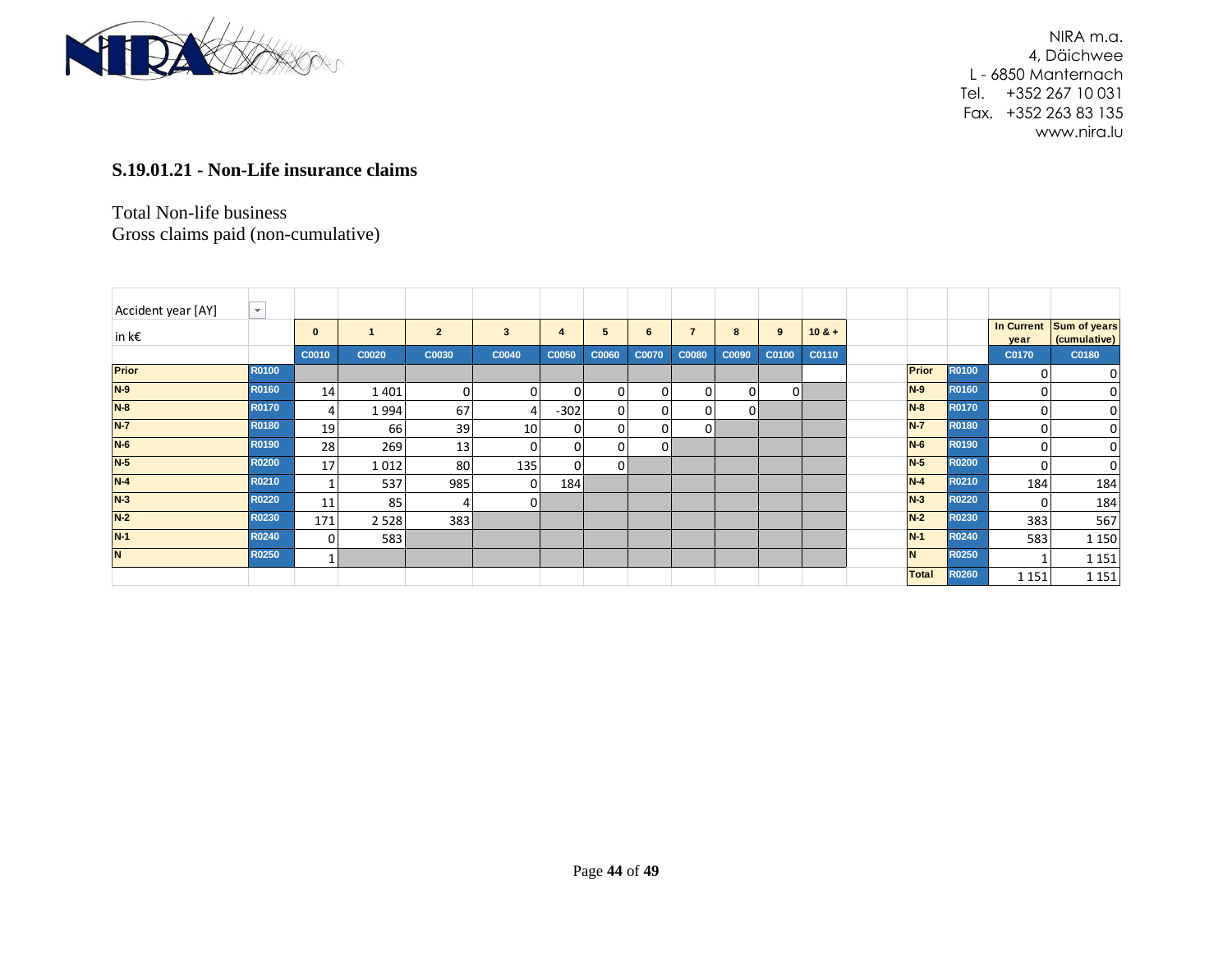

#### **S.19.01.21 - Non-Life insurance claims**

#### Total Non-life business

#### Gross undiscounted Best Estimate Claims Provisions

| Accident year [AY]  | Ψ.           |          |              |                |              |       |       |              |                |       |       |          |              |              |                                  |
|---------------------|--------------|----------|--------------|----------------|--------------|-------|-------|--------------|----------------|-------|-------|----------|--------------|--------------|----------------------------------|
| $ $ in k $\epsilon$ |              | $\bf{0}$ | $\mathbf{1}$ | $\overline{2}$ | $\mathbf{3}$ | 4     | 5     | 6            | $\overline{7}$ | 8     | 9     | $10 & +$ |              |              | Year end<br>(discounted<br>data) |
|                     |              | C0010    | C0020        | C0030          | C0040        | C0050 | C0060 | <b>C0070</b> | <b>C0080</b>   | C0090 | C0100 | C0110    |              |              | C0360                            |
| <b>Prior</b>        | R0100        |          |              |                |              |       |       |              |                |       |       |          | <b>Prior</b> | <b>R0100</b> | 5                                |
| $N-9$               | R0160        | 3 2 0 7  |              |                | 4            | 4     | 3     |              |                |       |       |          | $N-9$        | <b>R0160</b> | 1                                |
| $N-8$               | R0170        | 1490     | 68           |                | 4            | 3     |       | $\Omega$     |                |       |       |          | $N-8$        | <b>R0170</b> | 1                                |
| $N-7$               | R0180        | 140      | 70           | 35             | 36           |       | 0     |              |                |       |       |          | $N-7$        | <b>R0180</b> | 1                                |
| $N-6$               | R0190        | 204      | 4            | 3              |              | 0     |       |              |                |       |       |          | $N-6$        | <b>R0190</b> | 1                                |
| $N-5$               | <b>R0200</b> | 2 3 2 8  | 331          | 312            | 0            | 0     | 01    |              |                |       |       |          | $N-5$        | <b>R0200</b> | 0                                |
| $N-4$               | R0210        | 1 1 7 7  | 1 1 8 0      | 216            | 212          | 0l    |       |              |                |       |       |          | $N-4$        | <b>R0210</b> | 0                                |
| $N-3$               | R0220        | 93       | ΩI           | <sup>0</sup>   | 0            |       |       |              |                |       |       |          | $N-3$        | <b>R0220</b> | 0                                |
| $N-2$               | R0230        | 6969     | 5754         | 5 3 7 8        |              |       |       |              |                |       |       |          | $N-2$        | R0230        | 5 3 9 5                          |
| $N-1$               | R0240        | 917      | 150 l        |                |              |       |       |              |                |       |       |          | $N-1$        | <b>R0240</b> | 151                              |
| N                   | R0250        | 3 5 9 9  |              |                |              |       |       |              |                |       |       |          | N            | R0250        | 3587                             |
|                     |              |          |              |                |              |       |       |              |                |       |       |          | <b>Total</b> | <b>R0260</b> | 9 1 4 1                          |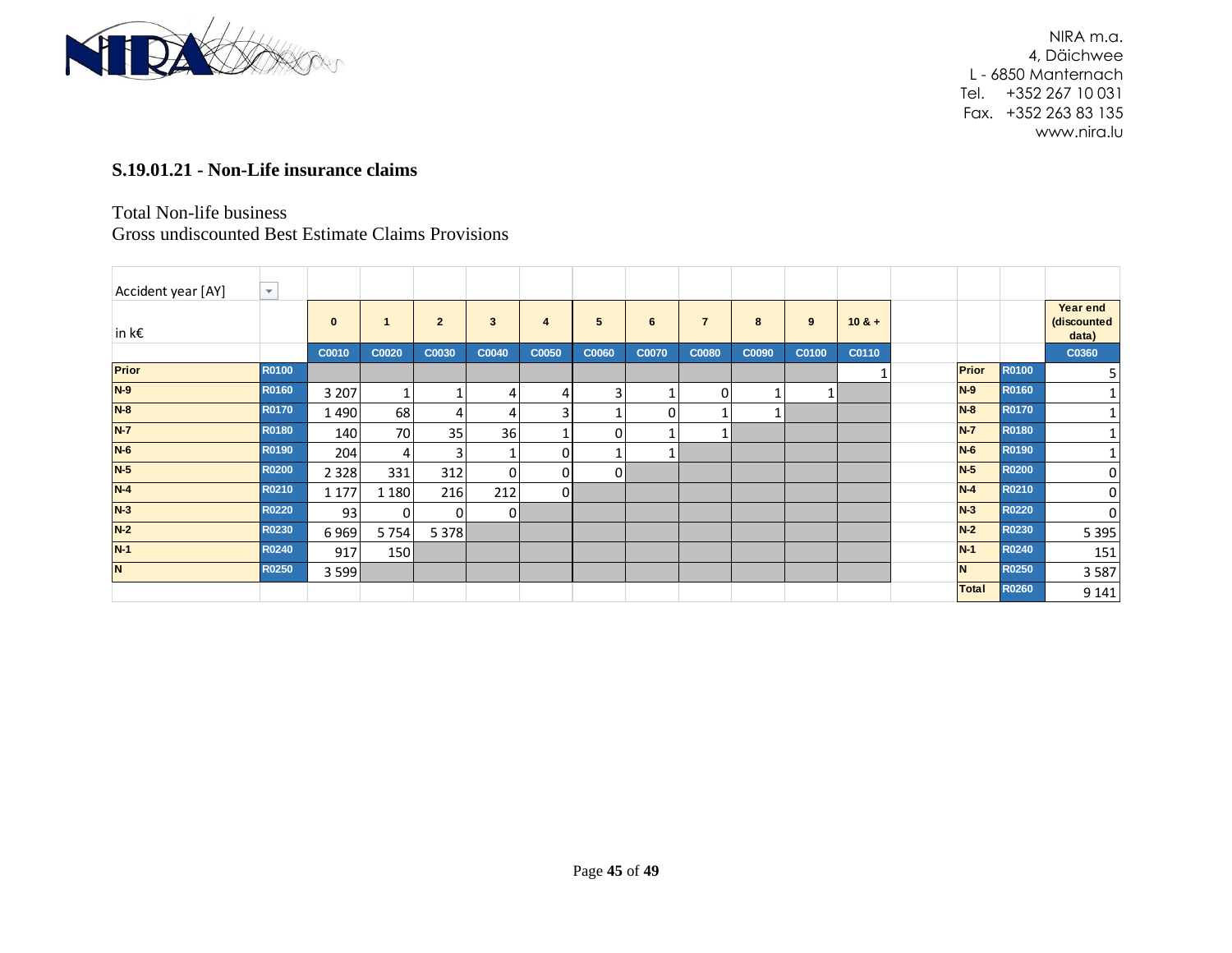

#### **S.23.01.01 – Own funds**

|                                                                                     |                                                                                |              | <b>Total</b> | Tier 1 - unrestricted | <b>Tier 1 - restricted</b> | Tier 2 | Tier 3 |
|-------------------------------------------------------------------------------------|--------------------------------------------------------------------------------|--------------|--------------|-----------------------|----------------------------|--------|--------|
|                                                                                     |                                                                                |              | C0010        | C0020                 | C0030                      | C0040  | C0050  |
| Basic own funds before deduction for<br>participations in other financial sector as | Ordinary share capital (gross of own<br>shares)                                | <b>R0010</b> | 0            |                       |                            |        |        |
| foreseen in article 68 of Delegated                                                 | Share premium account related to                                               | <b>R0030</b> | 0            |                       |                            |        |        |
| <b>Regulation 2015/35</b>                                                           | ordinary share capital<br>Initial funds, members' contributions or             | <b>R0040</b> |              |                       |                            |        |        |
|                                                                                     | the equivalent basic own - fund item for                                       |              |              |                       |                            |        |        |
|                                                                                     | mutual and mutual-type undertakings                                            |              | 35 408       | 35 408                |                            | 0      |        |
|                                                                                     | Subordinated mutual member accounts                                            | <b>R0050</b> | 0            |                       |                            |        |        |
|                                                                                     | <b>Surplus funds</b>                                                           | <b>R0070</b> | 0            |                       |                            |        |        |
|                                                                                     | <b>Preference shares</b>                                                       | R0090        | 0            |                       |                            |        |        |
|                                                                                     | Share premium account related to                                               | R0110        |              |                       |                            |        |        |
|                                                                                     | preference shares                                                              |              | 0            |                       |                            |        |        |
|                                                                                     | <b>Reconciliation reserve</b>                                                  | R0130        | 53 054       | 53 054                |                            |        |        |
|                                                                                     | <b>Subordinated liabilities</b>                                                | R0140        | 0            |                       |                            |        |        |
|                                                                                     | An amount equal to the value of net                                            | R0160        | 0            |                       |                            |        |        |
|                                                                                     | deferred tax assets<br>Other own fund items approved by the                    | R0180        |              |                       |                            |        |        |
|                                                                                     | supervisory authority as basic own funds                                       |              |              |                       |                            |        |        |
|                                                                                     | not specified above                                                            |              | 0            |                       |                            |        |        |
| Own funds from the financial statements                                             | Own funds from the financial statements                                        | R0220        |              |                       |                            |        |        |
| that should not be represented by the                                               | that should not be represented by the                                          |              |              |                       |                            |        |        |
| reconciliation reserve and do not meet                                              | reconciliation reserve and do not meet                                         |              |              |                       |                            |        |        |
| the criteria to be classified as Solvency II<br>own funds                           | the criteria to be classified as Solvency II<br>own funds                      |              |              |                       |                            |        |        |
| <b>Deductions</b>                                                                   | Deductions for participations in financial                                     | R0230        |              |                       |                            |        |        |
|                                                                                     | and credit institutions                                                        |              | 0            |                       |                            |        |        |
| Total basic own funds after deductions                                              |                                                                                | <b>R0290</b> | 88 4 62      | 88 4 62               | 0                          | 0      | 0      |
| <b>Ancillary own funds</b>                                                          | Unpaid and uncalled ordinary share                                             | <b>R0300</b> | 0            |                       |                            |        |        |
|                                                                                     | capital callable on demand<br>Unpaid and uncalled initial funds,               | R0310        |              |                       |                            |        |        |
|                                                                                     | members' contributions or the equivalent                                       |              |              |                       |                            |        |        |
|                                                                                     | basic own fund item for mutual and                                             |              |              |                       |                            |        |        |
|                                                                                     | mutual - type undertakings, callable on                                        |              |              |                       |                            |        |        |
|                                                                                     | demand                                                                         |              | 0            |                       |                            |        |        |
|                                                                                     | Unpaid and uncalled preference shares                                          | R0320        | 0            |                       |                            |        |        |
|                                                                                     | callable on demand<br>A legally binding commitment to                          | R0330        |              |                       |                            |        |        |
|                                                                                     | subscribe and pay for subordinated                                             |              |              |                       |                            |        |        |
|                                                                                     | liabilities on demand                                                          |              | 0            |                       |                            |        |        |
|                                                                                     | Letters of credit and guarantees under                                         | R0340        |              |                       |                            |        |        |
|                                                                                     | Article 96(2) of the Directive 2009/138/EC                                     |              | 0            |                       |                            |        |        |
|                                                                                     | Letters of credit and guarantees other                                         | R0350        |              |                       |                            |        |        |
|                                                                                     | than under Article 96(2) of the Directive<br>2009/138/EC                       |              | 0            |                       |                            |        |        |
|                                                                                     | Supplementary members calls under first                                        | R0360        |              |                       |                            |        |        |
|                                                                                     | subparagraph of Article 96(3) of the                                           |              |              |                       |                            |        |        |
|                                                                                     | Directive 2009/138/EC                                                          |              | 0            |                       |                            |        |        |
|                                                                                     | Supplementary members calls - other                                            | <b>R0370</b> |              |                       |                            |        |        |
|                                                                                     | than under first subparagraph of Article<br>96(3) of the Directive 2009/138/EC |              | 0            |                       |                            |        |        |
|                                                                                     | Other ancillary own funds                                                      | R0390        | 0            |                       |                            |        |        |
| <b>Total ancillary own funds</b>                                                    |                                                                                | R0400        | 0            |                       |                            | 0      | 0      |
| Available and eligible own funds                                                    | Total available own funds to meet the                                          | <b>R0500</b> | 88 4 62      | 88 4 62               | 0                          | 0      | 0      |
|                                                                                     | SCR<br>Total available own funds to meet the                                   | R0510        | 88 4 62      | 88 4 62               | 0                          | 0      |        |
|                                                                                     | <b>MCR</b><br>Total eligible own funds to meet the SCR                         | R0540        |              |                       |                            |        |        |
|                                                                                     |                                                                                |              | 88 4 62      | 88 462                | 0                          | 0      | 0      |
|                                                                                     | Total eligible own funds to meet the MCR                                       | <b>R0550</b> | 88 4 62      | 88 462                | 0                          | 0      |        |
| <b>SCR</b>                                                                          |                                                                                | <b>R0580</b> | 36 483       |                       |                            |        |        |
| <b>MCR</b>                                                                          |                                                                                | <b>R0600</b> | 9 1 2 1      |                       |                            |        |        |
| Ratio of Eligible own funds to SCR                                                  |                                                                                | R0620        | 242%         |                       |                            |        |        |
| Ratio of Eligible own funds to MCR                                                  |                                                                                | R0640        | 970%         |                       |                            |        |        |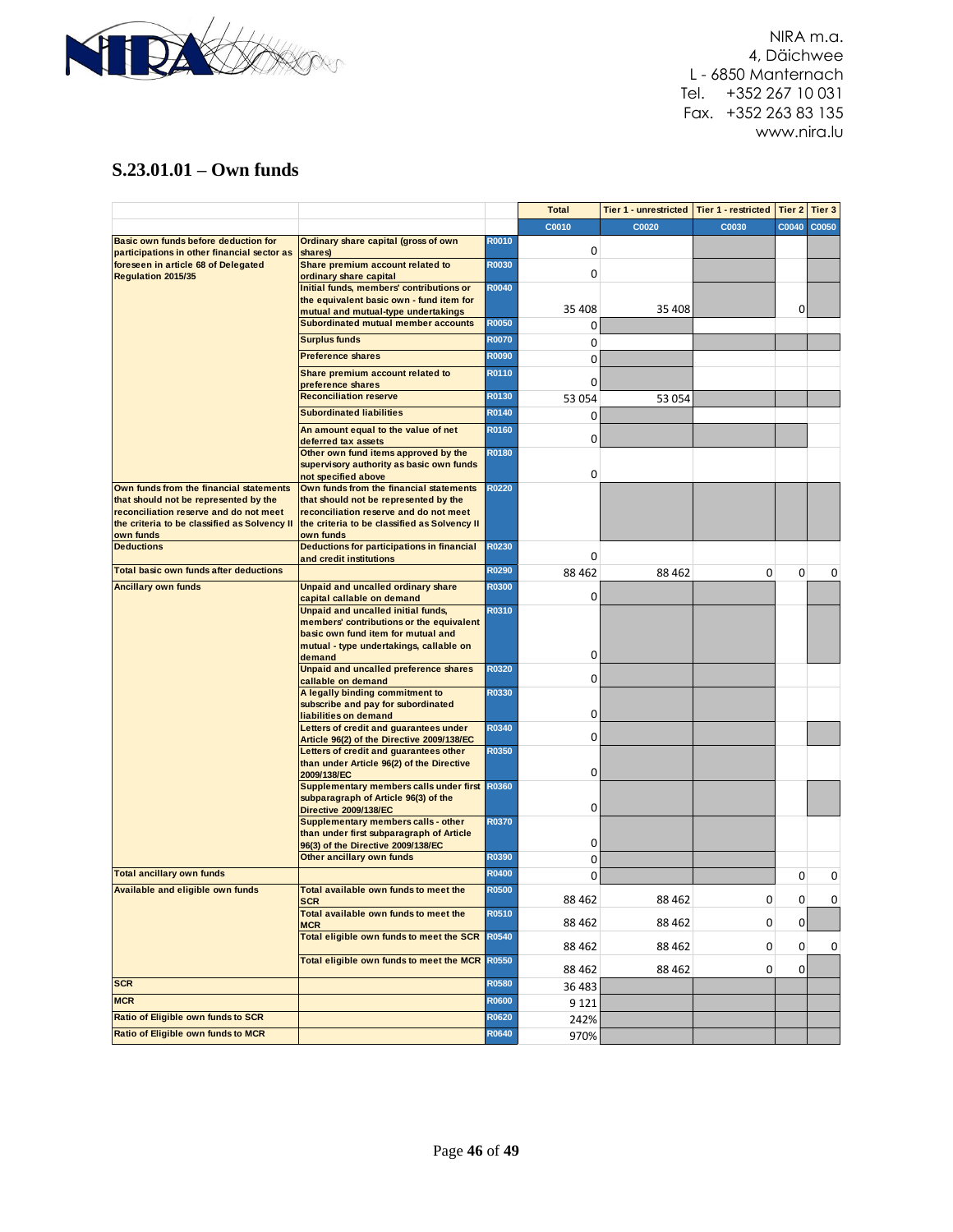

|                                                               |                                                                                                                   |              | C0060   |
|---------------------------------------------------------------|-------------------------------------------------------------------------------------------------------------------|--------------|---------|
| <b>Reconciliation reserve</b>                                 | <b>Excess of assets over liabilities</b>                                                                          | <b>R0700</b> | 88 4 62 |
|                                                               | Own shares (held directly and indirectly)                                                                         | <b>R0710</b> |         |
|                                                               | Foreseeable dividends, distributions and<br>charges                                                               | <b>R0720</b> |         |
|                                                               | Other basic own fund items                                                                                        | <b>R0730</b> | 35 408  |
|                                                               | Adjustment for restricted own fund items<br>in respect of matching adjustment<br>portfolios and ring fenced funds | <b>R0740</b> |         |
|                                                               |                                                                                                                   | <b>R0760</b> | 53 054  |
| <b>Expected profits</b>                                       | <b>Expected profits included in future</b><br>premiums (EPIFP) - Life business                                    | <b>R0770</b> | 0       |
|                                                               | <b>Expected profits included in future</b><br>premiums (EPIFP) - Non-life business                                | <b>R0780</b> | 0       |
| Total Expected profits included in future<br>premiums (EPIFP) |                                                                                                                   | <b>R0790</b> | 0       |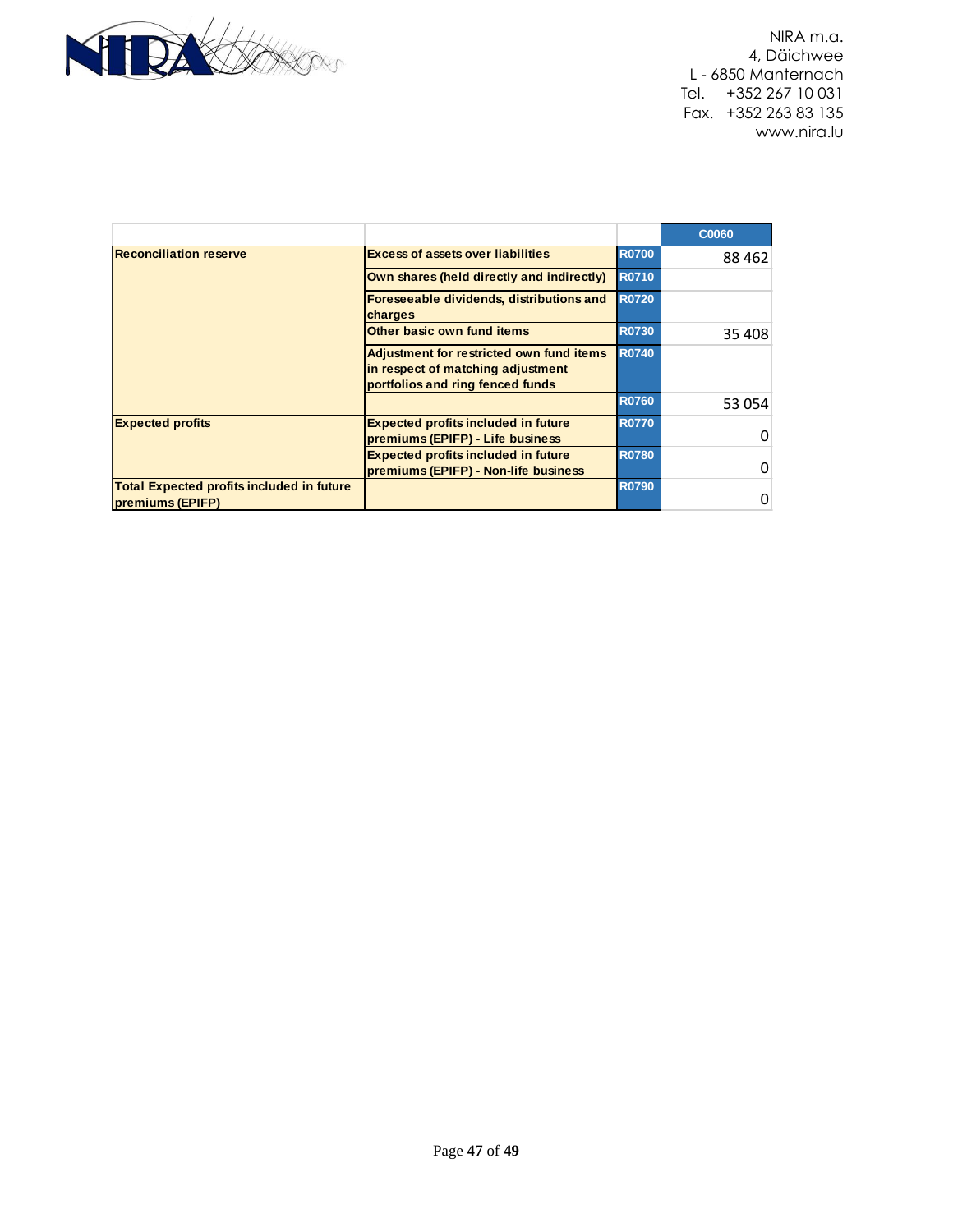

# **S.25.01.21 - Solvency Capital Requirement - for undertakings on standard formula**

|                                                     |              | <b>Gross solvency capital</b><br>requirement | <b>USP</b> | <b>Simplifications</b> |
|-----------------------------------------------------|--------------|----------------------------------------------|------------|------------------------|
|                                                     |              | C0110                                        | C0090      | C0100                  |
| <b>Market risk</b>                                  | <b>R0010</b> | 19 14 6                                      |            |                        |
| <b>Counterparty default risk</b>                    | <b>R0020</b> | 612                                          |            |                        |
| Life underwriting risk                              | <b>R0030</b> | 0                                            |            |                        |
| <b>Health underwriting risk</b>                     | <b>R0040</b> | 0                                            |            |                        |
| Non-life underwriting risk                          | <b>R0050</b> | 39 850                                       |            |                        |
| <b>Diversification</b>                              | <b>R0060</b> | $-10959$                                     |            |                        |
| Intangible asset risk                               | <b>R0070</b> | 0                                            |            |                        |
| <b>Basic Solvency Capital</b><br><b>Requirement</b> | <b>R0100</b> | 48 649                                       |            |                        |

|                                                                                                          |                                                                                                  |              | Value        |
|----------------------------------------------------------------------------------------------------------|--------------------------------------------------------------------------------------------------|--------------|--------------|
|                                                                                                          |                                                                                                  |              | <b>C0100</b> |
| <b>Operational risk</b>                                                                                  |                                                                                                  | R0130        | 446          |
| Loss-absorbing capacity of technical<br>provisions                                                       |                                                                                                  | R0140        | $\Omega$     |
| Loss-absorbing capacity of deferred taxes                                                                |                                                                                                  | <b>R0150</b> | $-12611$     |
| <b>Capital requirement for business</b><br>operated in accordance with Art. 4 of<br>Directive 2003/41/EC |                                                                                                  | <b>R0160</b> | 0            |
| <b>Solvency Capital Requirement excluding</b><br>capital add-on                                          |                                                                                                  | <b>R0200</b> | 36 483       |
| Capital add-on already set                                                                               |                                                                                                  | R0210        | 0            |
| <b>Solvency capital requirement</b>                                                                      |                                                                                                  | <b>R0220</b> | 36 483       |
| <b>Other information on SCR</b>                                                                          | <b>Capital requirement for duration-based</b><br>equity risk sub-module                          | <b>R0400</b> | $\Omega$     |
|                                                                                                          | <b>Total amount of Notional Solvency</b><br><b>Capital Requirements for remaining part</b>       | R0410        |              |
|                                                                                                          | <b>Total amount of Notional Solvency</b><br><b>Capital Requirements for ring fenced</b><br>funds | <b>R0420</b> | 0            |
|                                                                                                          | <b>Total amount of Notional Solvency</b><br><b>Capital Requirements for matching</b>             | R0430        |              |
|                                                                                                          | adiustment portfolios                                                                            |              | 0            |
|                                                                                                          | Diversification effects due to RFF nSCR<br>aggregation for article 304                           | <b>R0440</b> | 0            |